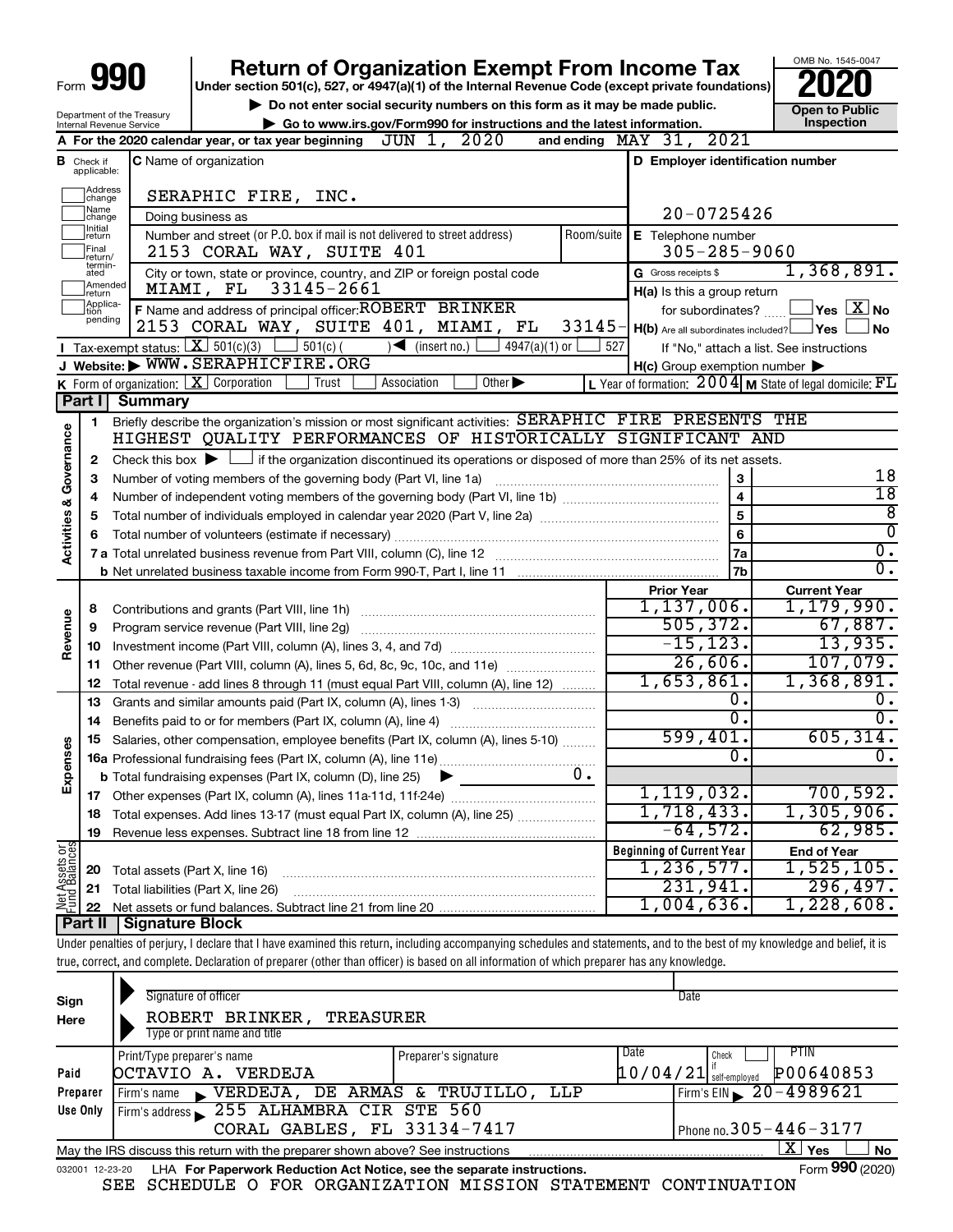|              | SERAPHIC FIRE, INC.<br>Form 990 (2020)                                                                                                                | $20 - 0725426$ | Page 2                       |
|--------------|-------------------------------------------------------------------------------------------------------------------------------------------------------|----------------|------------------------------|
|              | Part III   Statement of Program Service Accomplishments                                                                                               |                |                              |
|              |                                                                                                                                                       |                | $\overline{\text{X}}$        |
| $\mathbf 1$  | Briefly describe the organization's mission:<br>SERAPHIC FIRE PRESENTS THE HIGHEST QUALITY PERFORMANCES OF                                            |                |                              |
|              | HISTORICALLY SIGNIFICANT AND UNDER-PERFORMED MUSIC, AND ADVANCES ART                                                                                  |                |                              |
|              | THROUGH THE PROFESSIONAL DEVELOPMENT, REFINEMENT, AND DOCUMENTATION OF                                                                                |                |                              |
|              | MUSICIANS' TALENTS WHILE PROMOTING COMMUNITY CONNECTIVITY THROUGH                                                                                     |                |                              |
| $\mathbf{2}$ | Did the organization undertake any significant program services during the year which were not listed on the                                          |                |                              |
|              | prior Form 990 or 990-EZ?                                                                                                                             |                | $Y$ es $\boxed{\text{X}}$ No |
|              | If "Yes," describe these new services on Schedule O.                                                                                                  |                |                              |
| 3            | Did the organization cease conducting, or make significant changes in how it conducts, any program services?                                          |                | $Yes$ $X$ No                 |
|              | If "Yes," describe these changes on Schedule O.                                                                                                       |                |                              |
| 4            | Describe the organization's program service accomplishments for each of its three largest program services, as measured by expenses.                  |                |                              |
|              | Section 501(c)(3) and 501(c)(4) organizations are required to report the amount of grants and allocations to others, the total expenses, and          |                |                              |
|              | revenue, if any, for each program service reported.                                                                                                   |                |                              |
| 4a           | 755,858.<br>including grants of \$<br>) (Expenses \$<br>) (Revenue \$<br>(Code:                                                                       |                | 67,887.                      |
|              | OVER THE SUMMER, AS THE PANDEMIC PROGRESSED, SERAPHIC FIRE DECIDED TO                                                                                 |                |                              |
|              | CHANGE THE WAY IT PRESENTS CONCERTS IN THE 2020-21 SEASON. OUR FOREMOST                                                                               |                |                              |
|              | CONCERN WAS KEEPING ARTISTS AND AUDIENCES SAFE. AS WE SEE IT, THE RISKS                                                                               |                |                              |
|              | OF GATHERING IN LARGE GROUPS, FLYING, AND AEROSOL SPREAD FROM SINGING                                                                                 |                |                              |
|              | WERE TOO GREAT FOR SERAPHIC FIRE TO PRESENT IN-PERSON CONCERTS.                                                                                       |                |                              |
|              |                                                                                                                                                       |                |                              |
|              | TO THAT END, SERAPHIC FIRE UNVEILED "SEASON S." IN SEASON S, SERAPHIC                                                                                 |                |                              |
|              | FIRE EXPLORED NEW METHODS OF PRESENTATION INCLUDING PODCASTING AND                                                                                    |                |                              |
|              | USING THE LATEST TECHNOLOGY FOR RECORDING AND PERFORMING REMOTELY.                                                                                    |                |                              |
|              | CONCERTS WERE MULTIMEDIA VIDEO PRESENTATIONS THAT FEATURED VISUAL                                                                                     |                |                              |
|              | ARTWORK, VIDEO AND AUDIO OF SINGERS PERFORMING REMOTELY, AND                                                                                          |                |                              |
|              | NEVER-BEFORE-RELEASED ARCHIVAL FOOTAGE OF THE ENSEMBLE.                                                                                               | IN MAY 2021,   |                              |
| 4b           | 66,515.<br>including grants of \$<br>(Expenses \$<br>(Code:<br>) (Revenue \$<br>THE CHORAL EDUCATION RESIDENCY EXPANDED FROM 1 SCHOOL TO 2 SCHOOLS IN |                |                              |
|              | THE 2020-21 ACADEMIC YEAR. A GRADUATE ASSISTANT FROM UNIVERSITY OF                                                                                    |                |                              |
|              | MIAMI PROVIDED WEEKLY INSTRUCTION TO 4 CLASSES OF ELEMENTARY SCHOOL                                                                                   |                |                              |
|              | STUDENTS ALONGSIDE EACH SCHOOL'S MUSIC SPECIALIST. A TOTAL OF 80                                                                                      |                |                              |
|              | STUDENTS WERE IMPACTED BY THIS PROGRAM.                                                                                                               |                |                              |
|              |                                                                                                                                                       |                |                              |
|              | SERAPHIC COMPLETED 3 VIRTUAL EDUCATION WORKSHOPS THAT WERE                                                                                            | SHARED WITH    |                              |
|              | ITS 8 PARTNER SCHOOLS IN THE MIAMI-DADE PUBLIC SCHOOL DISTRICT                                                                                        |                |                              |
|              | IMPACTING 1,613 ELEMENTARY STUDENTS. THE 3 WORKSHOP TOPICS WERE                                                                                       |                |                              |
|              | AMERICAN SINGERS, BIPOC MUSICIANS, AND POPULAR MUSIC COLLABORATIONS.                                                                                  |                |                              |
|              |                                                                                                                                                       |                |                              |
|              | SERAPHIC PRODUCED 2 EDUCATION CONCERTS THAT WERE SHARED WITH 17 SCHOOLS                                                                               |                |                              |
| 4c           | (Code: ) (Expenses \$ contracts of \$ code: ) (Revenue \$ code: ) (Revenue \$ code: )                                                                 |                |                              |
|              |                                                                                                                                                       |                |                              |
|              |                                                                                                                                                       |                |                              |
|              |                                                                                                                                                       |                |                              |
|              |                                                                                                                                                       |                |                              |
|              |                                                                                                                                                       |                |                              |
|              |                                                                                                                                                       |                |                              |
|              |                                                                                                                                                       |                |                              |
|              |                                                                                                                                                       |                |                              |
|              |                                                                                                                                                       |                |                              |
|              |                                                                                                                                                       |                |                              |
|              |                                                                                                                                                       |                |                              |
|              | 4d Other program services (Describe on Schedule O.)                                                                                                   |                |                              |
|              | (Expenses \$<br>) (Revenue \$<br>including grants of \$                                                                                               |                |                              |
|              | 822, 373.<br>4e Total program service expenses                                                                                                        |                |                              |
|              |                                                                                                                                                       |                | Form 990 (2020)              |
|              | SEE SCHEDULE O FOR CONTINUATION(S)<br>032002 12-23-20                                                                                                 |                |                              |
|              | 2                                                                                                                                                     |                |                              |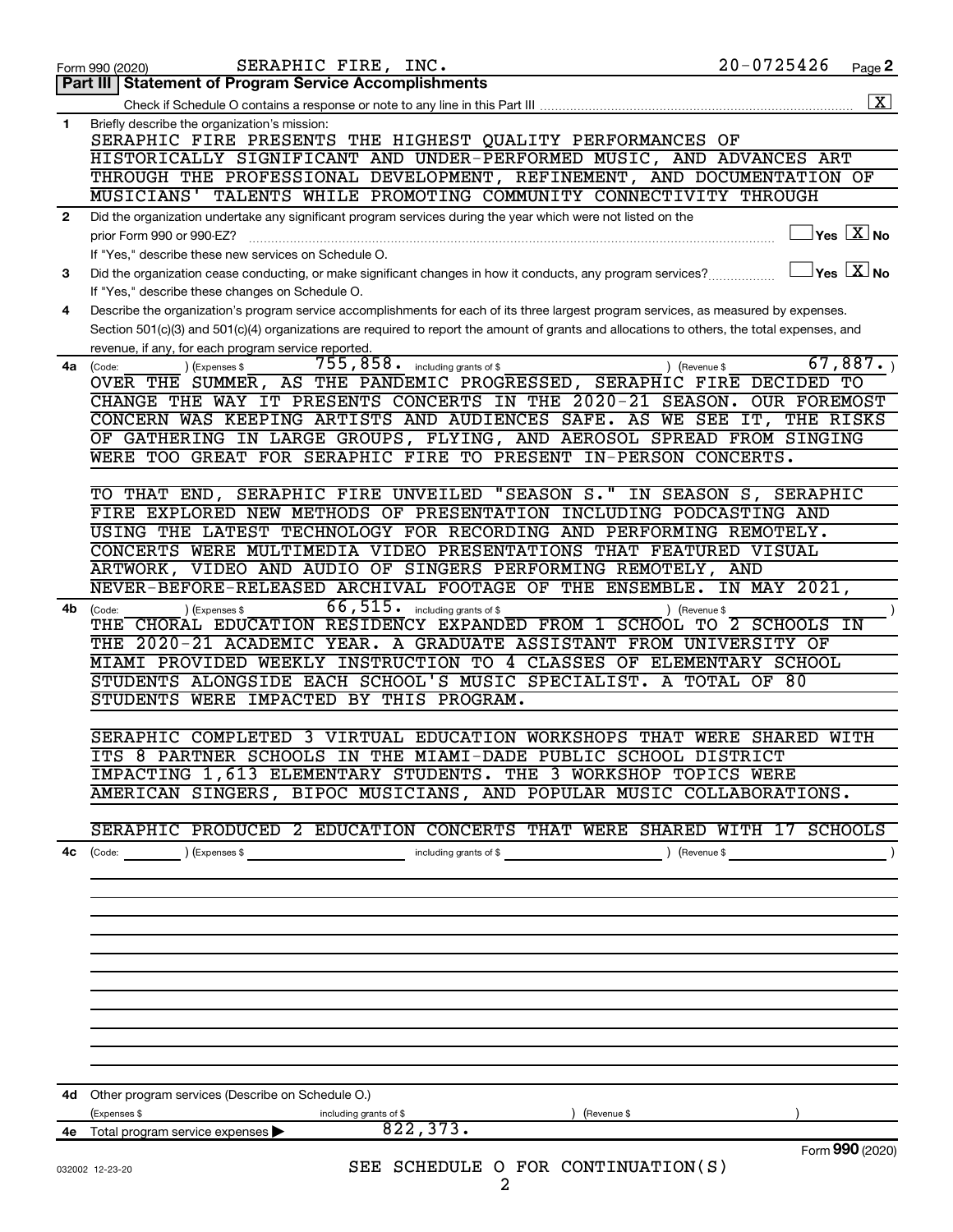|  | Form 990 (2020) |
|--|-----------------|

Form 990 (2020) Page SERAPHIC FIRE, INC. 20-0725426

**Part IV Checklist of Required Schedules**

|    |                                                                                                                                                      |                 | Yes | No                      |
|----|------------------------------------------------------------------------------------------------------------------------------------------------------|-----------------|-----|-------------------------|
| 1  | Is the organization described in section $501(c)(3)$ or $4947(a)(1)$ (other than a private foundation)?<br>If "Yes," complete Schedule A             | 1               | x   |                         |
| 2  |                                                                                                                                                      | $\mathbf{2}$    | х   |                         |
| 3  | Did the organization engage in direct or indirect political campaign activities on behalf of or in opposition to candidates for                      |                 |     |                         |
|    | public office? If "Yes," complete Schedule C, Part I                                                                                                 | з               |     | х                       |
| 4  | Section 501(c)(3) organizations. Did the organization engage in lobbying activities, or have a section 501(h) election in effect                     |                 |     |                         |
|    | during the tax year? If "Yes," complete Schedule C, Part II                                                                                          | 4               |     | х                       |
| 5  | Is the organization a section 501(c)(4), 501(c)(5), or 501(c)(6) organization that receives membership dues, assessments, or                         |                 |     |                         |
|    |                                                                                                                                                      | 5               |     | x                       |
| 6  | Did the organization maintain any donor advised funds or any similar funds or accounts for which donors have the right to                            |                 |     |                         |
|    | provide advice on the distribution or investment of amounts in such funds or accounts? If "Yes," complete Schedule D, Part I                         | 6               |     | х                       |
| 7  | Did the organization receive or hold a conservation easement, including easements to preserve open space,                                            |                 |     |                         |
|    | the environment, historic land areas, or historic structures? If "Yes," complete Schedule D, Part II                                                 | $\overline{7}$  |     | x.                      |
| 8  | Did the organization maintain collections of works of art, historical treasures, or other similar assets? If "Yes," complete<br>Schedule D, Part III | 8               |     | x                       |
| 9  | Did the organization report an amount in Part X, line 21, for escrow or custodial account liability, serve as a custodian for                        |                 |     |                         |
|    | amounts not listed in Part X; or provide credit counseling, debt management, credit repair, or debt negotiation services?                            |                 |     |                         |
|    |                                                                                                                                                      | 9               |     | х                       |
| 10 | Did the organization, directly or through a related organization, hold assets in donor-restricted endowments                                         |                 |     |                         |
|    |                                                                                                                                                      | 10              | х   |                         |
| 11 | If the organization's answer to any of the following questions is "Yes," then complete Schedule D, Parts VI, VII, VIII, IX, or X                     |                 |     |                         |
|    | as applicable.                                                                                                                                       |                 |     |                         |
|    | a Did the organization report an amount for land, buildings, and equipment in Part X, line 10? If "Yes," complete Schedule D,                        |                 |     |                         |
|    | Part VI                                                                                                                                              | 11a             | х   |                         |
|    | <b>b</b> Did the organization report an amount for investments - other securities in Part X, line 12, that is 5% or more of its total                |                 |     | x.                      |
|    | c Did the organization report an amount for investments - program related in Part X, line 13, that is 5% or more of its total                        | 11b             |     |                         |
|    |                                                                                                                                                      | 11c             |     | х                       |
|    | d Did the organization report an amount for other assets in Part X, line 15, that is 5% or more of its total assets reported in                      |                 |     |                         |
|    |                                                                                                                                                      | 11d             |     | х                       |
|    | e Did the organization report an amount for other liabilities in Part X, line 25? If "Yes," complete Schedule D, Part X                              | 11e             | X   |                         |
| f. | Did the organization's separate or consolidated financial statements for the tax year include a footnote that addresses                              |                 |     |                         |
|    | the organization's liability for uncertain tax positions under FIN 48 (ASC 740)? If "Yes," complete Schedule D, Part X                               | 11f             | х   |                         |
|    | 12a Did the organization obtain separate, independent audited financial statements for the tax year? If "Yes," complete                              |                 |     |                         |
|    | Schedule D, Parts XI and XII                                                                                                                         | 12a             | х   |                         |
|    | <b>b</b> Was the organization included in consolidated, independent audited financial statements for the tax year?                                   |                 |     |                         |
|    | If "Yes," and if the organization answered "No" to line 12a, then completing Schedule D, Parts XI and XII is optional                                | 12 <sub>b</sub> |     | х                       |
| 13 |                                                                                                                                                      | 13              |     | $\overline{\texttt{x}}$ |
|    | 14a Did the organization maintain an office, employees, or agents outside of the United States?                                                      | 14a             |     | x                       |
|    | <b>b</b> Did the organization have aggregate revenues or expenses of more than \$10,000 from grantmaking, fundraising, business,                     |                 |     |                         |
|    | investment, and program service activities outside the United States, or aggregate foreign investments valued at \$100,000                           |                 |     | x                       |
|    | Did the organization report on Part IX, column (A), line 3, more than \$5,000 of grants or other assistance to or for any                            | 14b             |     |                         |
| 15 |                                                                                                                                                      | 15              |     | X.                      |
| 16 | Did the organization report on Part IX, column (A), line 3, more than \$5,000 of aggregate grants or other assistance to                             |                 |     |                         |
|    |                                                                                                                                                      | 16              |     | X.                      |
| 17 | Did the organization report a total of more than \$15,000 of expenses for professional fundraising services on Part IX,                              |                 |     |                         |
|    |                                                                                                                                                      | 17              |     | х                       |
| 18 | Did the organization report more than \$15,000 total of fundraising event gross income and contributions on Part VIII, lines                         |                 |     |                         |
|    |                                                                                                                                                      | 18              |     | X.                      |
| 19 | Did the organization report more than \$15,000 of gross income from gaming activities on Part VIII, line 9a? If "Yes,"                               |                 |     |                         |
|    |                                                                                                                                                      | 19              |     | х                       |
|    |                                                                                                                                                      | 20a             |     | x                       |
|    |                                                                                                                                                      | 20 <sub>b</sub> |     |                         |
| 21 | Did the organization report more than \$5,000 of grants or other assistance to any domestic organization or                                          |                 |     |                         |
|    |                                                                                                                                                      | 21              |     | x                       |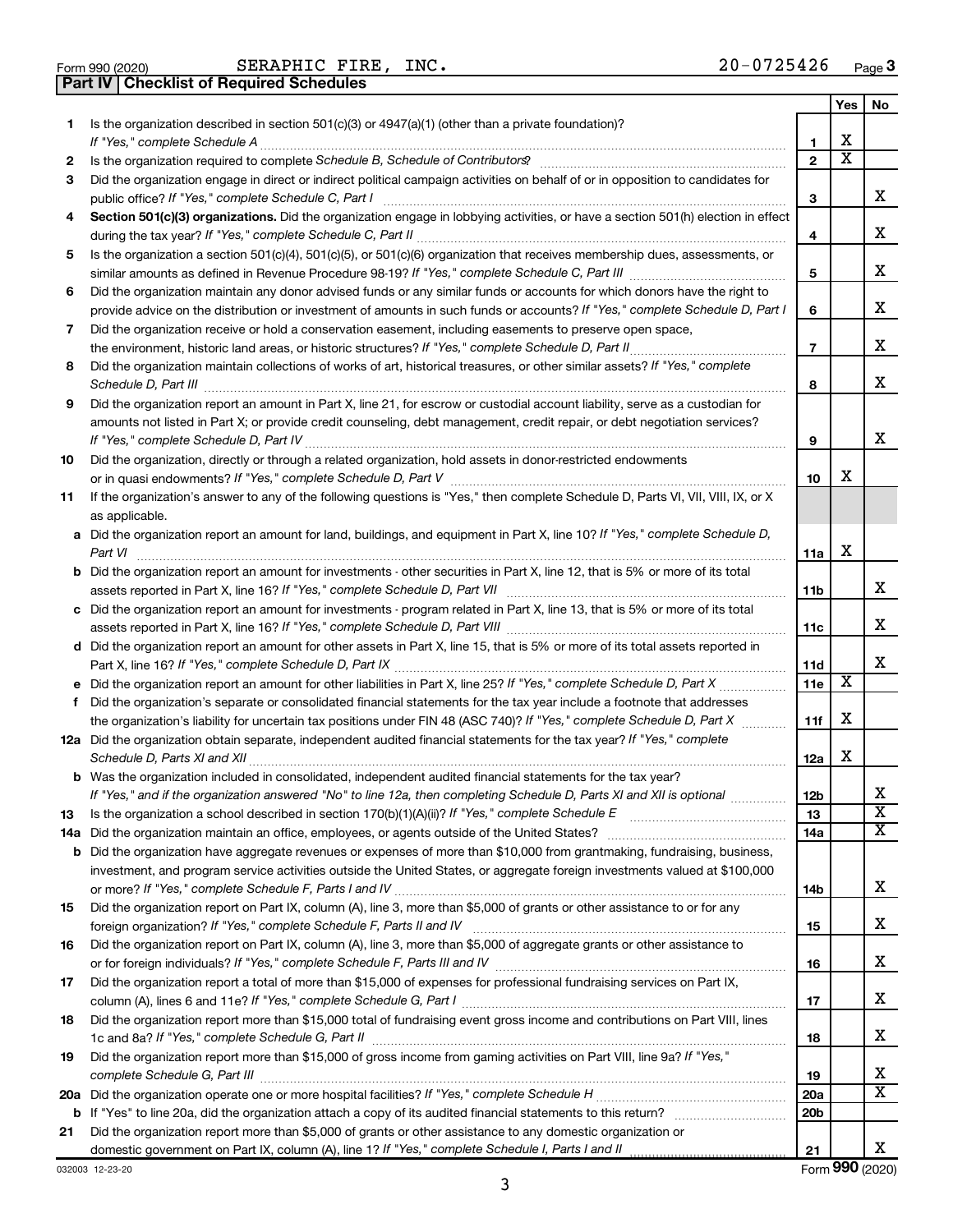|  | Form 990 (2020) |  |
|--|-----------------|--|
|  |                 |  |

Form 990 (2020)  $SERAPHIC$   $FIRE$ ,  $INC$ .  $20-0725426$   $Page$ 

*(continued)* **Part IV Checklist of Required Schedules**

| Did the organization report more than \$5,000 of grants or other assistance to or for domestic individuals on<br>22<br>x<br>Part IX, column (A), line 2? If "Yes," complete Schedule I, Parts I and III<br>22<br>Did the organization answer "Yes" to Part VII, Section A, line 3, 4, or 5 about compensation of the organization's current<br>23<br>and former officers, directors, trustees, key employees, and highest compensated employees? If "Yes," complete<br>x<br>Schedule J<br>23<br>24a Did the organization have a tax-exempt bond issue with an outstanding principal amount of more than \$100,000 as of the<br>last day of the year, that was issued after December 31, 2002? If "Yes," answer lines 24b through 24d and complete<br>x<br>Schedule K. If "No," go to line 25a<br>24a<br>24b<br>c Did the organization maintain an escrow account other than a refunding escrow at any time during the year to defease<br>24c<br>any tax-exempt bonds?<br>d Did the organization act as an "on behalf of" issuer for bonds outstanding at any time during the year?<br>24d<br>25a Section 501(c)(3), 501(c)(4), and 501(c)(29) organizations. Did the organization engage in an excess benefit<br>x<br>25a<br>b Is the organization aware that it engaged in an excess benefit transaction with a disqualified person in a prior year, and<br>that the transaction has not been reported on any of the organization's prior Forms 990 or 990-EZ? If "Yes," complete<br>x<br>Schedule L, Part I<br>25b<br>Did the organization report any amount on Part X, line 5 or 22, for receivables from or payables to any current<br>26<br>or former officer, director, trustee, key employee, creator or founder, substantial contributor, or 35%<br>x<br>controlled entity or family member of any of these persons? If "Yes," complete Schedule L, Part II<br>26<br>Did the organization provide a grant or other assistance to any current or former officer, director, trustee, key employee,<br>27<br>creator or founder, substantial contributor or employee thereof, a grant selection committee member, or to a 35% controlled<br>x<br>entity (including an employee thereof) or family member of any of these persons? If "Yes," complete Schedule L, Part III<br>27<br>Was the organization a party to a business transaction with one of the following parties (see Schedule L, Part IV<br>28<br>instructions, for applicable filing thresholds, conditions, and exceptions):<br>a A current or former officer, director, trustee, key employee, creator or founder, or substantial contributor? If<br>x<br>28a<br>х<br>28 <sub>b</sub><br>c A 35% controlled entity of one or more individuals and/or organizations described in lines 28a or 28b?/f<br>x<br>28c<br>$\overline{\mathtt{x}}$<br>29<br>29<br>Did the organization receive contributions of art, historical treasures, or other similar assets, or qualified conservation<br>30<br>х<br>contributions? If "Yes," complete Schedule M<br>30<br>$\overline{\mathtt{x}}$<br>31<br>31<br>Did the organization sell, exchange, dispose of, or transfer more than 25% of its net assets? If "Yes," complete<br>32<br>x<br>Schedule N, Part II<br>32<br>Did the organization own 100% of an entity disregarded as separate from the organization under Regulations<br>33<br>х<br>33<br>Was the organization related to any tax-exempt or taxable entity? If "Yes," complete Schedule R, Part II, III, or IV, and<br>34<br>х<br>Part V, line 1<br>34<br>$\overline{\mathbf{X}}$<br>35a Did the organization have a controlled entity within the meaning of section 512(b)(13)?<br>35a<br>b If "Yes" to line 35a, did the organization receive any payment from or engage in any transaction with a controlled entity<br>35b<br>Section 501(c)(3) organizations. Did the organization make any transfers to an exempt non-charitable related organization?<br>36<br>x<br>36 |  | Yes | No |
|----------------------------------------------------------------------------------------------------------------------------------------------------------------------------------------------------------------------------------------------------------------------------------------------------------------------------------------------------------------------------------------------------------------------------------------------------------------------------------------------------------------------------------------------------------------------------------------------------------------------------------------------------------------------------------------------------------------------------------------------------------------------------------------------------------------------------------------------------------------------------------------------------------------------------------------------------------------------------------------------------------------------------------------------------------------------------------------------------------------------------------------------------------------------------------------------------------------------------------------------------------------------------------------------------------------------------------------------------------------------------------------------------------------------------------------------------------------------------------------------------------------------------------------------------------------------------------------------------------------------------------------------------------------------------------------------------------------------------------------------------------------------------------------------------------------------------------------------------------------------------------------------------------------------------------------------------------------------------------------------------------------------------------------------------------------------------------------------------------------------------------------------------------------------------------------------------------------------------------------------------------------------------------------------------------------------------------------------------------------------------------------------------------------------------------------------------------------------------------------------------------------------------------------------------------------------------------------------------------------------------------------------------------------------------------------------------------------------------------------------------------------------------------------------------------------------------------------------------------------------------------------------------------------------------------------------------------------------------------------------------------------------------------------------------------------------------------------------------------------------------------------------------------------------------------------------------------------------------------------------------------------------------------------------------------------------------------------------------------------------------------------------------------------------------------------------------------------------------------------------------------------------------------------------------------------------------------------------------------------------------------------------------------------------------------------------------------------------------------------------------------------------------------------------------------------------------------------------------------------------------------------------------------------------------------------------------|--|-----|----|
|                                                                                                                                                                                                                                                                                                                                                                                                                                                                                                                                                                                                                                                                                                                                                                                                                                                                                                                                                                                                                                                                                                                                                                                                                                                                                                                                                                                                                                                                                                                                                                                                                                                                                                                                                                                                                                                                                                                                                                                                                                                                                                                                                                                                                                                                                                                                                                                                                                                                                                                                                                                                                                                                                                                                                                                                                                                                                                                                                                                                                                                                                                                                                                                                                                                                                                                                                                                                                                                                                                                                                                                                                                                                                                                                                                                                                                                                                                                                                    |  |     |    |
|                                                                                                                                                                                                                                                                                                                                                                                                                                                                                                                                                                                                                                                                                                                                                                                                                                                                                                                                                                                                                                                                                                                                                                                                                                                                                                                                                                                                                                                                                                                                                                                                                                                                                                                                                                                                                                                                                                                                                                                                                                                                                                                                                                                                                                                                                                                                                                                                                                                                                                                                                                                                                                                                                                                                                                                                                                                                                                                                                                                                                                                                                                                                                                                                                                                                                                                                                                                                                                                                                                                                                                                                                                                                                                                                                                                                                                                                                                                                                    |  |     |    |
|                                                                                                                                                                                                                                                                                                                                                                                                                                                                                                                                                                                                                                                                                                                                                                                                                                                                                                                                                                                                                                                                                                                                                                                                                                                                                                                                                                                                                                                                                                                                                                                                                                                                                                                                                                                                                                                                                                                                                                                                                                                                                                                                                                                                                                                                                                                                                                                                                                                                                                                                                                                                                                                                                                                                                                                                                                                                                                                                                                                                                                                                                                                                                                                                                                                                                                                                                                                                                                                                                                                                                                                                                                                                                                                                                                                                                                                                                                                                                    |  |     |    |
|                                                                                                                                                                                                                                                                                                                                                                                                                                                                                                                                                                                                                                                                                                                                                                                                                                                                                                                                                                                                                                                                                                                                                                                                                                                                                                                                                                                                                                                                                                                                                                                                                                                                                                                                                                                                                                                                                                                                                                                                                                                                                                                                                                                                                                                                                                                                                                                                                                                                                                                                                                                                                                                                                                                                                                                                                                                                                                                                                                                                                                                                                                                                                                                                                                                                                                                                                                                                                                                                                                                                                                                                                                                                                                                                                                                                                                                                                                                                                    |  |     |    |
|                                                                                                                                                                                                                                                                                                                                                                                                                                                                                                                                                                                                                                                                                                                                                                                                                                                                                                                                                                                                                                                                                                                                                                                                                                                                                                                                                                                                                                                                                                                                                                                                                                                                                                                                                                                                                                                                                                                                                                                                                                                                                                                                                                                                                                                                                                                                                                                                                                                                                                                                                                                                                                                                                                                                                                                                                                                                                                                                                                                                                                                                                                                                                                                                                                                                                                                                                                                                                                                                                                                                                                                                                                                                                                                                                                                                                                                                                                                                                    |  |     |    |
|                                                                                                                                                                                                                                                                                                                                                                                                                                                                                                                                                                                                                                                                                                                                                                                                                                                                                                                                                                                                                                                                                                                                                                                                                                                                                                                                                                                                                                                                                                                                                                                                                                                                                                                                                                                                                                                                                                                                                                                                                                                                                                                                                                                                                                                                                                                                                                                                                                                                                                                                                                                                                                                                                                                                                                                                                                                                                                                                                                                                                                                                                                                                                                                                                                                                                                                                                                                                                                                                                                                                                                                                                                                                                                                                                                                                                                                                                                                                                    |  |     |    |
|                                                                                                                                                                                                                                                                                                                                                                                                                                                                                                                                                                                                                                                                                                                                                                                                                                                                                                                                                                                                                                                                                                                                                                                                                                                                                                                                                                                                                                                                                                                                                                                                                                                                                                                                                                                                                                                                                                                                                                                                                                                                                                                                                                                                                                                                                                                                                                                                                                                                                                                                                                                                                                                                                                                                                                                                                                                                                                                                                                                                                                                                                                                                                                                                                                                                                                                                                                                                                                                                                                                                                                                                                                                                                                                                                                                                                                                                                                                                                    |  |     |    |
|                                                                                                                                                                                                                                                                                                                                                                                                                                                                                                                                                                                                                                                                                                                                                                                                                                                                                                                                                                                                                                                                                                                                                                                                                                                                                                                                                                                                                                                                                                                                                                                                                                                                                                                                                                                                                                                                                                                                                                                                                                                                                                                                                                                                                                                                                                                                                                                                                                                                                                                                                                                                                                                                                                                                                                                                                                                                                                                                                                                                                                                                                                                                                                                                                                                                                                                                                                                                                                                                                                                                                                                                                                                                                                                                                                                                                                                                                                                                                    |  |     |    |
|                                                                                                                                                                                                                                                                                                                                                                                                                                                                                                                                                                                                                                                                                                                                                                                                                                                                                                                                                                                                                                                                                                                                                                                                                                                                                                                                                                                                                                                                                                                                                                                                                                                                                                                                                                                                                                                                                                                                                                                                                                                                                                                                                                                                                                                                                                                                                                                                                                                                                                                                                                                                                                                                                                                                                                                                                                                                                                                                                                                                                                                                                                                                                                                                                                                                                                                                                                                                                                                                                                                                                                                                                                                                                                                                                                                                                                                                                                                                                    |  |     |    |
|                                                                                                                                                                                                                                                                                                                                                                                                                                                                                                                                                                                                                                                                                                                                                                                                                                                                                                                                                                                                                                                                                                                                                                                                                                                                                                                                                                                                                                                                                                                                                                                                                                                                                                                                                                                                                                                                                                                                                                                                                                                                                                                                                                                                                                                                                                                                                                                                                                                                                                                                                                                                                                                                                                                                                                                                                                                                                                                                                                                                                                                                                                                                                                                                                                                                                                                                                                                                                                                                                                                                                                                                                                                                                                                                                                                                                                                                                                                                                    |  |     |    |
|                                                                                                                                                                                                                                                                                                                                                                                                                                                                                                                                                                                                                                                                                                                                                                                                                                                                                                                                                                                                                                                                                                                                                                                                                                                                                                                                                                                                                                                                                                                                                                                                                                                                                                                                                                                                                                                                                                                                                                                                                                                                                                                                                                                                                                                                                                                                                                                                                                                                                                                                                                                                                                                                                                                                                                                                                                                                                                                                                                                                                                                                                                                                                                                                                                                                                                                                                                                                                                                                                                                                                                                                                                                                                                                                                                                                                                                                                                                                                    |  |     |    |
|                                                                                                                                                                                                                                                                                                                                                                                                                                                                                                                                                                                                                                                                                                                                                                                                                                                                                                                                                                                                                                                                                                                                                                                                                                                                                                                                                                                                                                                                                                                                                                                                                                                                                                                                                                                                                                                                                                                                                                                                                                                                                                                                                                                                                                                                                                                                                                                                                                                                                                                                                                                                                                                                                                                                                                                                                                                                                                                                                                                                                                                                                                                                                                                                                                                                                                                                                                                                                                                                                                                                                                                                                                                                                                                                                                                                                                                                                                                                                    |  |     |    |
|                                                                                                                                                                                                                                                                                                                                                                                                                                                                                                                                                                                                                                                                                                                                                                                                                                                                                                                                                                                                                                                                                                                                                                                                                                                                                                                                                                                                                                                                                                                                                                                                                                                                                                                                                                                                                                                                                                                                                                                                                                                                                                                                                                                                                                                                                                                                                                                                                                                                                                                                                                                                                                                                                                                                                                                                                                                                                                                                                                                                                                                                                                                                                                                                                                                                                                                                                                                                                                                                                                                                                                                                                                                                                                                                                                                                                                                                                                                                                    |  |     |    |
|                                                                                                                                                                                                                                                                                                                                                                                                                                                                                                                                                                                                                                                                                                                                                                                                                                                                                                                                                                                                                                                                                                                                                                                                                                                                                                                                                                                                                                                                                                                                                                                                                                                                                                                                                                                                                                                                                                                                                                                                                                                                                                                                                                                                                                                                                                                                                                                                                                                                                                                                                                                                                                                                                                                                                                                                                                                                                                                                                                                                                                                                                                                                                                                                                                                                                                                                                                                                                                                                                                                                                                                                                                                                                                                                                                                                                                                                                                                                                    |  |     |    |
|                                                                                                                                                                                                                                                                                                                                                                                                                                                                                                                                                                                                                                                                                                                                                                                                                                                                                                                                                                                                                                                                                                                                                                                                                                                                                                                                                                                                                                                                                                                                                                                                                                                                                                                                                                                                                                                                                                                                                                                                                                                                                                                                                                                                                                                                                                                                                                                                                                                                                                                                                                                                                                                                                                                                                                                                                                                                                                                                                                                                                                                                                                                                                                                                                                                                                                                                                                                                                                                                                                                                                                                                                                                                                                                                                                                                                                                                                                                                                    |  |     |    |
|                                                                                                                                                                                                                                                                                                                                                                                                                                                                                                                                                                                                                                                                                                                                                                                                                                                                                                                                                                                                                                                                                                                                                                                                                                                                                                                                                                                                                                                                                                                                                                                                                                                                                                                                                                                                                                                                                                                                                                                                                                                                                                                                                                                                                                                                                                                                                                                                                                                                                                                                                                                                                                                                                                                                                                                                                                                                                                                                                                                                                                                                                                                                                                                                                                                                                                                                                                                                                                                                                                                                                                                                                                                                                                                                                                                                                                                                                                                                                    |  |     |    |
|                                                                                                                                                                                                                                                                                                                                                                                                                                                                                                                                                                                                                                                                                                                                                                                                                                                                                                                                                                                                                                                                                                                                                                                                                                                                                                                                                                                                                                                                                                                                                                                                                                                                                                                                                                                                                                                                                                                                                                                                                                                                                                                                                                                                                                                                                                                                                                                                                                                                                                                                                                                                                                                                                                                                                                                                                                                                                                                                                                                                                                                                                                                                                                                                                                                                                                                                                                                                                                                                                                                                                                                                                                                                                                                                                                                                                                                                                                                                                    |  |     |    |
|                                                                                                                                                                                                                                                                                                                                                                                                                                                                                                                                                                                                                                                                                                                                                                                                                                                                                                                                                                                                                                                                                                                                                                                                                                                                                                                                                                                                                                                                                                                                                                                                                                                                                                                                                                                                                                                                                                                                                                                                                                                                                                                                                                                                                                                                                                                                                                                                                                                                                                                                                                                                                                                                                                                                                                                                                                                                                                                                                                                                                                                                                                                                                                                                                                                                                                                                                                                                                                                                                                                                                                                                                                                                                                                                                                                                                                                                                                                                                    |  |     |    |
|                                                                                                                                                                                                                                                                                                                                                                                                                                                                                                                                                                                                                                                                                                                                                                                                                                                                                                                                                                                                                                                                                                                                                                                                                                                                                                                                                                                                                                                                                                                                                                                                                                                                                                                                                                                                                                                                                                                                                                                                                                                                                                                                                                                                                                                                                                                                                                                                                                                                                                                                                                                                                                                                                                                                                                                                                                                                                                                                                                                                                                                                                                                                                                                                                                                                                                                                                                                                                                                                                                                                                                                                                                                                                                                                                                                                                                                                                                                                                    |  |     |    |
|                                                                                                                                                                                                                                                                                                                                                                                                                                                                                                                                                                                                                                                                                                                                                                                                                                                                                                                                                                                                                                                                                                                                                                                                                                                                                                                                                                                                                                                                                                                                                                                                                                                                                                                                                                                                                                                                                                                                                                                                                                                                                                                                                                                                                                                                                                                                                                                                                                                                                                                                                                                                                                                                                                                                                                                                                                                                                                                                                                                                                                                                                                                                                                                                                                                                                                                                                                                                                                                                                                                                                                                                                                                                                                                                                                                                                                                                                                                                                    |  |     |    |
|                                                                                                                                                                                                                                                                                                                                                                                                                                                                                                                                                                                                                                                                                                                                                                                                                                                                                                                                                                                                                                                                                                                                                                                                                                                                                                                                                                                                                                                                                                                                                                                                                                                                                                                                                                                                                                                                                                                                                                                                                                                                                                                                                                                                                                                                                                                                                                                                                                                                                                                                                                                                                                                                                                                                                                                                                                                                                                                                                                                                                                                                                                                                                                                                                                                                                                                                                                                                                                                                                                                                                                                                                                                                                                                                                                                                                                                                                                                                                    |  |     |    |
|                                                                                                                                                                                                                                                                                                                                                                                                                                                                                                                                                                                                                                                                                                                                                                                                                                                                                                                                                                                                                                                                                                                                                                                                                                                                                                                                                                                                                                                                                                                                                                                                                                                                                                                                                                                                                                                                                                                                                                                                                                                                                                                                                                                                                                                                                                                                                                                                                                                                                                                                                                                                                                                                                                                                                                                                                                                                                                                                                                                                                                                                                                                                                                                                                                                                                                                                                                                                                                                                                                                                                                                                                                                                                                                                                                                                                                                                                                                                                    |  |     |    |
|                                                                                                                                                                                                                                                                                                                                                                                                                                                                                                                                                                                                                                                                                                                                                                                                                                                                                                                                                                                                                                                                                                                                                                                                                                                                                                                                                                                                                                                                                                                                                                                                                                                                                                                                                                                                                                                                                                                                                                                                                                                                                                                                                                                                                                                                                                                                                                                                                                                                                                                                                                                                                                                                                                                                                                                                                                                                                                                                                                                                                                                                                                                                                                                                                                                                                                                                                                                                                                                                                                                                                                                                                                                                                                                                                                                                                                                                                                                                                    |  |     |    |
|                                                                                                                                                                                                                                                                                                                                                                                                                                                                                                                                                                                                                                                                                                                                                                                                                                                                                                                                                                                                                                                                                                                                                                                                                                                                                                                                                                                                                                                                                                                                                                                                                                                                                                                                                                                                                                                                                                                                                                                                                                                                                                                                                                                                                                                                                                                                                                                                                                                                                                                                                                                                                                                                                                                                                                                                                                                                                                                                                                                                                                                                                                                                                                                                                                                                                                                                                                                                                                                                                                                                                                                                                                                                                                                                                                                                                                                                                                                                                    |  |     |    |
|                                                                                                                                                                                                                                                                                                                                                                                                                                                                                                                                                                                                                                                                                                                                                                                                                                                                                                                                                                                                                                                                                                                                                                                                                                                                                                                                                                                                                                                                                                                                                                                                                                                                                                                                                                                                                                                                                                                                                                                                                                                                                                                                                                                                                                                                                                                                                                                                                                                                                                                                                                                                                                                                                                                                                                                                                                                                                                                                                                                                                                                                                                                                                                                                                                                                                                                                                                                                                                                                                                                                                                                                                                                                                                                                                                                                                                                                                                                                                    |  |     |    |
|                                                                                                                                                                                                                                                                                                                                                                                                                                                                                                                                                                                                                                                                                                                                                                                                                                                                                                                                                                                                                                                                                                                                                                                                                                                                                                                                                                                                                                                                                                                                                                                                                                                                                                                                                                                                                                                                                                                                                                                                                                                                                                                                                                                                                                                                                                                                                                                                                                                                                                                                                                                                                                                                                                                                                                                                                                                                                                                                                                                                                                                                                                                                                                                                                                                                                                                                                                                                                                                                                                                                                                                                                                                                                                                                                                                                                                                                                                                                                    |  |     |    |
|                                                                                                                                                                                                                                                                                                                                                                                                                                                                                                                                                                                                                                                                                                                                                                                                                                                                                                                                                                                                                                                                                                                                                                                                                                                                                                                                                                                                                                                                                                                                                                                                                                                                                                                                                                                                                                                                                                                                                                                                                                                                                                                                                                                                                                                                                                                                                                                                                                                                                                                                                                                                                                                                                                                                                                                                                                                                                                                                                                                                                                                                                                                                                                                                                                                                                                                                                                                                                                                                                                                                                                                                                                                                                                                                                                                                                                                                                                                                                    |  |     |    |
|                                                                                                                                                                                                                                                                                                                                                                                                                                                                                                                                                                                                                                                                                                                                                                                                                                                                                                                                                                                                                                                                                                                                                                                                                                                                                                                                                                                                                                                                                                                                                                                                                                                                                                                                                                                                                                                                                                                                                                                                                                                                                                                                                                                                                                                                                                                                                                                                                                                                                                                                                                                                                                                                                                                                                                                                                                                                                                                                                                                                                                                                                                                                                                                                                                                                                                                                                                                                                                                                                                                                                                                                                                                                                                                                                                                                                                                                                                                                                    |  |     |    |
|                                                                                                                                                                                                                                                                                                                                                                                                                                                                                                                                                                                                                                                                                                                                                                                                                                                                                                                                                                                                                                                                                                                                                                                                                                                                                                                                                                                                                                                                                                                                                                                                                                                                                                                                                                                                                                                                                                                                                                                                                                                                                                                                                                                                                                                                                                                                                                                                                                                                                                                                                                                                                                                                                                                                                                                                                                                                                                                                                                                                                                                                                                                                                                                                                                                                                                                                                                                                                                                                                                                                                                                                                                                                                                                                                                                                                                                                                                                                                    |  |     |    |
|                                                                                                                                                                                                                                                                                                                                                                                                                                                                                                                                                                                                                                                                                                                                                                                                                                                                                                                                                                                                                                                                                                                                                                                                                                                                                                                                                                                                                                                                                                                                                                                                                                                                                                                                                                                                                                                                                                                                                                                                                                                                                                                                                                                                                                                                                                                                                                                                                                                                                                                                                                                                                                                                                                                                                                                                                                                                                                                                                                                                                                                                                                                                                                                                                                                                                                                                                                                                                                                                                                                                                                                                                                                                                                                                                                                                                                                                                                                                                    |  |     |    |
|                                                                                                                                                                                                                                                                                                                                                                                                                                                                                                                                                                                                                                                                                                                                                                                                                                                                                                                                                                                                                                                                                                                                                                                                                                                                                                                                                                                                                                                                                                                                                                                                                                                                                                                                                                                                                                                                                                                                                                                                                                                                                                                                                                                                                                                                                                                                                                                                                                                                                                                                                                                                                                                                                                                                                                                                                                                                                                                                                                                                                                                                                                                                                                                                                                                                                                                                                                                                                                                                                                                                                                                                                                                                                                                                                                                                                                                                                                                                                    |  |     |    |
|                                                                                                                                                                                                                                                                                                                                                                                                                                                                                                                                                                                                                                                                                                                                                                                                                                                                                                                                                                                                                                                                                                                                                                                                                                                                                                                                                                                                                                                                                                                                                                                                                                                                                                                                                                                                                                                                                                                                                                                                                                                                                                                                                                                                                                                                                                                                                                                                                                                                                                                                                                                                                                                                                                                                                                                                                                                                                                                                                                                                                                                                                                                                                                                                                                                                                                                                                                                                                                                                                                                                                                                                                                                                                                                                                                                                                                                                                                                                                    |  |     |    |
|                                                                                                                                                                                                                                                                                                                                                                                                                                                                                                                                                                                                                                                                                                                                                                                                                                                                                                                                                                                                                                                                                                                                                                                                                                                                                                                                                                                                                                                                                                                                                                                                                                                                                                                                                                                                                                                                                                                                                                                                                                                                                                                                                                                                                                                                                                                                                                                                                                                                                                                                                                                                                                                                                                                                                                                                                                                                                                                                                                                                                                                                                                                                                                                                                                                                                                                                                                                                                                                                                                                                                                                                                                                                                                                                                                                                                                                                                                                                                    |  |     |    |
|                                                                                                                                                                                                                                                                                                                                                                                                                                                                                                                                                                                                                                                                                                                                                                                                                                                                                                                                                                                                                                                                                                                                                                                                                                                                                                                                                                                                                                                                                                                                                                                                                                                                                                                                                                                                                                                                                                                                                                                                                                                                                                                                                                                                                                                                                                                                                                                                                                                                                                                                                                                                                                                                                                                                                                                                                                                                                                                                                                                                                                                                                                                                                                                                                                                                                                                                                                                                                                                                                                                                                                                                                                                                                                                                                                                                                                                                                                                                                    |  |     |    |
|                                                                                                                                                                                                                                                                                                                                                                                                                                                                                                                                                                                                                                                                                                                                                                                                                                                                                                                                                                                                                                                                                                                                                                                                                                                                                                                                                                                                                                                                                                                                                                                                                                                                                                                                                                                                                                                                                                                                                                                                                                                                                                                                                                                                                                                                                                                                                                                                                                                                                                                                                                                                                                                                                                                                                                                                                                                                                                                                                                                                                                                                                                                                                                                                                                                                                                                                                                                                                                                                                                                                                                                                                                                                                                                                                                                                                                                                                                                                                    |  |     |    |
|                                                                                                                                                                                                                                                                                                                                                                                                                                                                                                                                                                                                                                                                                                                                                                                                                                                                                                                                                                                                                                                                                                                                                                                                                                                                                                                                                                                                                                                                                                                                                                                                                                                                                                                                                                                                                                                                                                                                                                                                                                                                                                                                                                                                                                                                                                                                                                                                                                                                                                                                                                                                                                                                                                                                                                                                                                                                                                                                                                                                                                                                                                                                                                                                                                                                                                                                                                                                                                                                                                                                                                                                                                                                                                                                                                                                                                                                                                                                                    |  |     |    |
|                                                                                                                                                                                                                                                                                                                                                                                                                                                                                                                                                                                                                                                                                                                                                                                                                                                                                                                                                                                                                                                                                                                                                                                                                                                                                                                                                                                                                                                                                                                                                                                                                                                                                                                                                                                                                                                                                                                                                                                                                                                                                                                                                                                                                                                                                                                                                                                                                                                                                                                                                                                                                                                                                                                                                                                                                                                                                                                                                                                                                                                                                                                                                                                                                                                                                                                                                                                                                                                                                                                                                                                                                                                                                                                                                                                                                                                                                                                                                    |  |     |    |
|                                                                                                                                                                                                                                                                                                                                                                                                                                                                                                                                                                                                                                                                                                                                                                                                                                                                                                                                                                                                                                                                                                                                                                                                                                                                                                                                                                                                                                                                                                                                                                                                                                                                                                                                                                                                                                                                                                                                                                                                                                                                                                                                                                                                                                                                                                                                                                                                                                                                                                                                                                                                                                                                                                                                                                                                                                                                                                                                                                                                                                                                                                                                                                                                                                                                                                                                                                                                                                                                                                                                                                                                                                                                                                                                                                                                                                                                                                                                                    |  |     |    |
|                                                                                                                                                                                                                                                                                                                                                                                                                                                                                                                                                                                                                                                                                                                                                                                                                                                                                                                                                                                                                                                                                                                                                                                                                                                                                                                                                                                                                                                                                                                                                                                                                                                                                                                                                                                                                                                                                                                                                                                                                                                                                                                                                                                                                                                                                                                                                                                                                                                                                                                                                                                                                                                                                                                                                                                                                                                                                                                                                                                                                                                                                                                                                                                                                                                                                                                                                                                                                                                                                                                                                                                                                                                                                                                                                                                                                                                                                                                                                    |  |     |    |
|                                                                                                                                                                                                                                                                                                                                                                                                                                                                                                                                                                                                                                                                                                                                                                                                                                                                                                                                                                                                                                                                                                                                                                                                                                                                                                                                                                                                                                                                                                                                                                                                                                                                                                                                                                                                                                                                                                                                                                                                                                                                                                                                                                                                                                                                                                                                                                                                                                                                                                                                                                                                                                                                                                                                                                                                                                                                                                                                                                                                                                                                                                                                                                                                                                                                                                                                                                                                                                                                                                                                                                                                                                                                                                                                                                                                                                                                                                                                                    |  |     |    |
|                                                                                                                                                                                                                                                                                                                                                                                                                                                                                                                                                                                                                                                                                                                                                                                                                                                                                                                                                                                                                                                                                                                                                                                                                                                                                                                                                                                                                                                                                                                                                                                                                                                                                                                                                                                                                                                                                                                                                                                                                                                                                                                                                                                                                                                                                                                                                                                                                                                                                                                                                                                                                                                                                                                                                                                                                                                                                                                                                                                                                                                                                                                                                                                                                                                                                                                                                                                                                                                                                                                                                                                                                                                                                                                                                                                                                                                                                                                                                    |  |     |    |
|                                                                                                                                                                                                                                                                                                                                                                                                                                                                                                                                                                                                                                                                                                                                                                                                                                                                                                                                                                                                                                                                                                                                                                                                                                                                                                                                                                                                                                                                                                                                                                                                                                                                                                                                                                                                                                                                                                                                                                                                                                                                                                                                                                                                                                                                                                                                                                                                                                                                                                                                                                                                                                                                                                                                                                                                                                                                                                                                                                                                                                                                                                                                                                                                                                                                                                                                                                                                                                                                                                                                                                                                                                                                                                                                                                                                                                                                                                                                                    |  |     |    |
|                                                                                                                                                                                                                                                                                                                                                                                                                                                                                                                                                                                                                                                                                                                                                                                                                                                                                                                                                                                                                                                                                                                                                                                                                                                                                                                                                                                                                                                                                                                                                                                                                                                                                                                                                                                                                                                                                                                                                                                                                                                                                                                                                                                                                                                                                                                                                                                                                                                                                                                                                                                                                                                                                                                                                                                                                                                                                                                                                                                                                                                                                                                                                                                                                                                                                                                                                                                                                                                                                                                                                                                                                                                                                                                                                                                                                                                                                                                                                    |  |     |    |
|                                                                                                                                                                                                                                                                                                                                                                                                                                                                                                                                                                                                                                                                                                                                                                                                                                                                                                                                                                                                                                                                                                                                                                                                                                                                                                                                                                                                                                                                                                                                                                                                                                                                                                                                                                                                                                                                                                                                                                                                                                                                                                                                                                                                                                                                                                                                                                                                                                                                                                                                                                                                                                                                                                                                                                                                                                                                                                                                                                                                                                                                                                                                                                                                                                                                                                                                                                                                                                                                                                                                                                                                                                                                                                                                                                                                                                                                                                                                                    |  |     |    |
| Did the organization conduct more than 5% of its activities through an entity that is not a related organization<br>37                                                                                                                                                                                                                                                                                                                                                                                                                                                                                                                                                                                                                                                                                                                                                                                                                                                                                                                                                                                                                                                                                                                                                                                                                                                                                                                                                                                                                                                                                                                                                                                                                                                                                                                                                                                                                                                                                                                                                                                                                                                                                                                                                                                                                                                                                                                                                                                                                                                                                                                                                                                                                                                                                                                                                                                                                                                                                                                                                                                                                                                                                                                                                                                                                                                                                                                                                                                                                                                                                                                                                                                                                                                                                                                                                                                                                             |  |     |    |
| x<br>37                                                                                                                                                                                                                                                                                                                                                                                                                                                                                                                                                                                                                                                                                                                                                                                                                                                                                                                                                                                                                                                                                                                                                                                                                                                                                                                                                                                                                                                                                                                                                                                                                                                                                                                                                                                                                                                                                                                                                                                                                                                                                                                                                                                                                                                                                                                                                                                                                                                                                                                                                                                                                                                                                                                                                                                                                                                                                                                                                                                                                                                                                                                                                                                                                                                                                                                                                                                                                                                                                                                                                                                                                                                                                                                                                                                                                                                                                                                                            |  |     |    |
| Did the organization complete Schedule O and provide explanations in Schedule O for Part VI, lines 11b and 19?<br>38                                                                                                                                                                                                                                                                                                                                                                                                                                                                                                                                                                                                                                                                                                                                                                                                                                                                                                                                                                                                                                                                                                                                                                                                                                                                                                                                                                                                                                                                                                                                                                                                                                                                                                                                                                                                                                                                                                                                                                                                                                                                                                                                                                                                                                                                                                                                                                                                                                                                                                                                                                                                                                                                                                                                                                                                                                                                                                                                                                                                                                                                                                                                                                                                                                                                                                                                                                                                                                                                                                                                                                                                                                                                                                                                                                                                                               |  |     |    |
| х<br>38                                                                                                                                                                                                                                                                                                                                                                                                                                                                                                                                                                                                                                                                                                                                                                                                                                                                                                                                                                                                                                                                                                                                                                                                                                                                                                                                                                                                                                                                                                                                                                                                                                                                                                                                                                                                                                                                                                                                                                                                                                                                                                                                                                                                                                                                                                                                                                                                                                                                                                                                                                                                                                                                                                                                                                                                                                                                                                                                                                                                                                                                                                                                                                                                                                                                                                                                                                                                                                                                                                                                                                                                                                                                                                                                                                                                                                                                                                                                            |  |     |    |
| <b>Statements Regarding Other IRS Filings and Tax Compliance</b><br><b>Part V</b>                                                                                                                                                                                                                                                                                                                                                                                                                                                                                                                                                                                                                                                                                                                                                                                                                                                                                                                                                                                                                                                                                                                                                                                                                                                                                                                                                                                                                                                                                                                                                                                                                                                                                                                                                                                                                                                                                                                                                                                                                                                                                                                                                                                                                                                                                                                                                                                                                                                                                                                                                                                                                                                                                                                                                                                                                                                                                                                                                                                                                                                                                                                                                                                                                                                                                                                                                                                                                                                                                                                                                                                                                                                                                                                                                                                                                                                                  |  |     |    |
| Check if Schedule O contains a response or note to any line in this Part V [11] [12] Check if Schedule O contains a response or note to any line in this Part V                                                                                                                                                                                                                                                                                                                                                                                                                                                                                                                                                                                                                                                                                                                                                                                                                                                                                                                                                                                                                                                                                                                                                                                                                                                                                                                                                                                                                                                                                                                                                                                                                                                                                                                                                                                                                                                                                                                                                                                                                                                                                                                                                                                                                                                                                                                                                                                                                                                                                                                                                                                                                                                                                                                                                                                                                                                                                                                                                                                                                                                                                                                                                                                                                                                                                                                                                                                                                                                                                                                                                                                                                                                                                                                                                                                    |  |     |    |
| No<br>Yes                                                                                                                                                                                                                                                                                                                                                                                                                                                                                                                                                                                                                                                                                                                                                                                                                                                                                                                                                                                                                                                                                                                                                                                                                                                                                                                                                                                                                                                                                                                                                                                                                                                                                                                                                                                                                                                                                                                                                                                                                                                                                                                                                                                                                                                                                                                                                                                                                                                                                                                                                                                                                                                                                                                                                                                                                                                                                                                                                                                                                                                                                                                                                                                                                                                                                                                                                                                                                                                                                                                                                                                                                                                                                                                                                                                                                                                                                                                                          |  |     |    |
| 74<br>1a                                                                                                                                                                                                                                                                                                                                                                                                                                                                                                                                                                                                                                                                                                                                                                                                                                                                                                                                                                                                                                                                                                                                                                                                                                                                                                                                                                                                                                                                                                                                                                                                                                                                                                                                                                                                                                                                                                                                                                                                                                                                                                                                                                                                                                                                                                                                                                                                                                                                                                                                                                                                                                                                                                                                                                                                                                                                                                                                                                                                                                                                                                                                                                                                                                                                                                                                                                                                                                                                                                                                                                                                                                                                                                                                                                                                                                                                                                                                           |  |     |    |
| 0<br>1 <sub>b</sub>                                                                                                                                                                                                                                                                                                                                                                                                                                                                                                                                                                                                                                                                                                                                                                                                                                                                                                                                                                                                                                                                                                                                                                                                                                                                                                                                                                                                                                                                                                                                                                                                                                                                                                                                                                                                                                                                                                                                                                                                                                                                                                                                                                                                                                                                                                                                                                                                                                                                                                                                                                                                                                                                                                                                                                                                                                                                                                                                                                                                                                                                                                                                                                                                                                                                                                                                                                                                                                                                                                                                                                                                                                                                                                                                                                                                                                                                                                                                |  |     |    |
| c Did the organization comply with backup withholding rules for reportable payments to vendors and reportable gaming                                                                                                                                                                                                                                                                                                                                                                                                                                                                                                                                                                                                                                                                                                                                                                                                                                                                                                                                                                                                                                                                                                                                                                                                                                                                                                                                                                                                                                                                                                                                                                                                                                                                                                                                                                                                                                                                                                                                                                                                                                                                                                                                                                                                                                                                                                                                                                                                                                                                                                                                                                                                                                                                                                                                                                                                                                                                                                                                                                                                                                                                                                                                                                                                                                                                                                                                                                                                                                                                                                                                                                                                                                                                                                                                                                                                                               |  |     |    |
| x<br>1c                                                                                                                                                                                                                                                                                                                                                                                                                                                                                                                                                                                                                                                                                                                                                                                                                                                                                                                                                                                                                                                                                                                                                                                                                                                                                                                                                                                                                                                                                                                                                                                                                                                                                                                                                                                                                                                                                                                                                                                                                                                                                                                                                                                                                                                                                                                                                                                                                                                                                                                                                                                                                                                                                                                                                                                                                                                                                                                                                                                                                                                                                                                                                                                                                                                                                                                                                                                                                                                                                                                                                                                                                                                                                                                                                                                                                                                                                                                                            |  |     |    |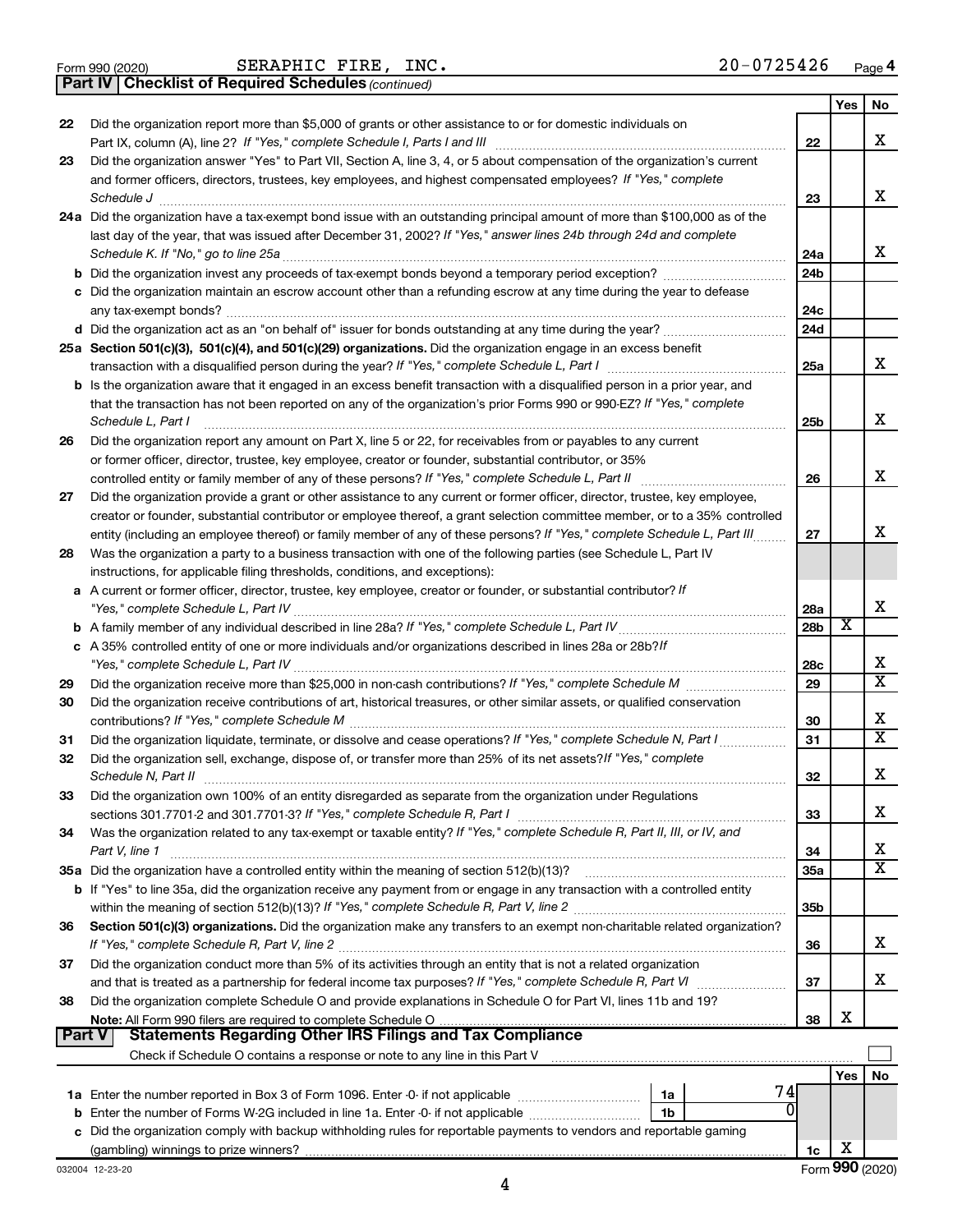|        | $20 - 0725426$<br>SERAPHIC FIRE, INC.<br>Form 990 (2020)                                                                                        |                |            | Page 5                  |
|--------|-------------------------------------------------------------------------------------------------------------------------------------------------|----------------|------------|-------------------------|
| Part V | Statements Regarding Other IRS Filings and Tax Compliance (continued)                                                                           |                |            |                         |
|        |                                                                                                                                                 |                | <b>Yes</b> | No.                     |
|        | 2a Enter the number of employees reported on Form W-3, Transmittal of Wage and Tax Statements,                                                  |                |            |                         |
|        | 8<br>filed for the calendar year ending with or within the year covered by this return <i>[[[[[[[[[[[[[]]]</i> ]]<br>2a                         |                |            |                         |
|        |                                                                                                                                                 | 2 <sub>b</sub> | X          |                         |
|        | Note: If the sum of lines 1a and 2a is greater than 250, you may be required to e-file (see instructions) <i>marroummann</i>                    |                |            |                         |
|        | 3a Did the organization have unrelated business gross income of \$1,000 or more during the year?                                                | За             |            | x                       |
|        |                                                                                                                                                 | 3b             |            |                         |
|        | 4a At any time during the calendar year, did the organization have an interest in, or a signature or other authority over, a                    |                |            |                         |
|        | financial account in a foreign country (such as a bank account, securities account, or other financial account)?                                | 4a             |            | x                       |
|        | <b>b</b> If "Yes," enter the name of the foreign country $\blacktriangleright$                                                                  |                |            |                         |
|        | See instructions for filing requirements for FinCEN Form 114, Report of Foreign Bank and Financial Accounts (FBAR).                             |                |            |                         |
|        |                                                                                                                                                 | 5a             |            | х                       |
|        |                                                                                                                                                 | 5b             |            | $\overline{\textbf{X}}$ |
| с      |                                                                                                                                                 | 5c             |            |                         |
|        | 6a Does the organization have annual gross receipts that are normally greater than \$100,000, and did the organization solicit                  |                |            |                         |
|        |                                                                                                                                                 | 6a             |            | x                       |
|        | <b>b</b> If "Yes," did the organization include with every solicitation an express statement that such contributions or gifts                   |                |            |                         |
|        |                                                                                                                                                 | 6b             |            |                         |
| 7      | Organizations that may receive deductible contributions under section 170(c).                                                                   |                |            |                         |
| а      | Did the organization receive a payment in excess of \$75 made partly as a contribution and partly for goods and services provided to the payor? | 7a             |            | x                       |
| b      |                                                                                                                                                 | 7b             |            |                         |
| с      | Did the organization sell, exchange, or otherwise dispose of tangible personal property for which it was required                               |                |            |                         |
|        |                                                                                                                                                 | 7c             |            | x                       |
|        | 7d                                                                                                                                              |                |            |                         |
| е      | Did the organization receive any funds, directly or indirectly, to pay premiums on a personal benefit contract?                                 | 7e             |            |                         |
| f      | Did the organization, during the year, pay premiums, directly or indirectly, on a personal benefit contract?                                    | 7f             |            |                         |
| g      | If the organization received a contribution of qualified intellectual property, did the organization file Form 8899 as required?                | 7g             |            |                         |
| h      | If the organization received a contribution of cars, boats, airplanes, or other vehicles, did the organization file a Form 1098-C?              | 7h             |            |                         |
| 8      | Sponsoring organizations maintaining donor advised funds. Did a donor advised fund maintained by the                                            | 8              |            |                         |
|        | sponsoring organization have excess business holdings at any time during the year?                                                              |                |            |                         |
| 9      | Sponsoring organizations maintaining donor advised funds.<br>Did the sponsoring organization make any taxable distributions under section 4966? | 9a             |            |                         |
| а<br>b |                                                                                                                                                 | 9b             |            |                         |
| 10     | Section 501(c)(7) organizations. Enter:                                                                                                         |                |            |                         |
|        | 10a                                                                                                                                             |                |            |                         |
|        | b Gross receipts, included on Form 990, Part VIII, line 12, for public use of club facilities<br>10 <sub>b</sub>                                |                |            |                         |
| 11     | Section 501(c)(12) organizations. Enter:                                                                                                        |                |            |                         |
| а      | 11a                                                                                                                                             |                |            |                         |
| b      | Gross income from other sources (Do not net amounts due or paid to other sources against                                                        |                |            |                         |
|        | 11b                                                                                                                                             |                |            |                         |
|        | 12a Section 4947(a)(1) non-exempt charitable trusts. Is the organization filing Form 990 in lieu of Form 1041?                                  | 12a            |            |                         |
|        | <b>b</b> If "Yes," enter the amount of tax-exempt interest received or accrued during the year<br>12b                                           |                |            |                         |
| 13     | Section 501(c)(29) qualified nonprofit health insurance issuers.                                                                                |                |            |                         |
|        |                                                                                                                                                 | 13a            |            |                         |
|        | Note: See the instructions for additional information the organization must report on Schedule O.                                               |                |            |                         |
|        | <b>b</b> Enter the amount of reserves the organization is required to maintain by the states in which the                                       |                |            |                         |
|        | 13 <sub>b</sub>                                                                                                                                 |                |            |                         |
|        | 13с                                                                                                                                             |                |            |                         |
| 14a    | Did the organization receive any payments for indoor tanning services during the tax year?                                                      | 14a            |            | х                       |
|        |                                                                                                                                                 | 14b            |            |                         |
| 15     | Is the organization subject to the section 4960 tax on payment(s) of more than \$1,000,000 in remuneration or                                   |                |            |                         |
|        |                                                                                                                                                 | 15             |            | х                       |
|        | If "Yes," see instructions and file Form 4720, Schedule N.                                                                                      |                |            |                         |
| 16     | Is the organization an educational institution subject to the section 4968 excise tax on net investment income?                                 | 16             |            | х                       |
|        | If "Yes," complete Form 4720, Schedule O.                                                                                                       |                |            |                         |

|  |  | Form 990 (2020) |
|--|--|-----------------|
|--|--|-----------------|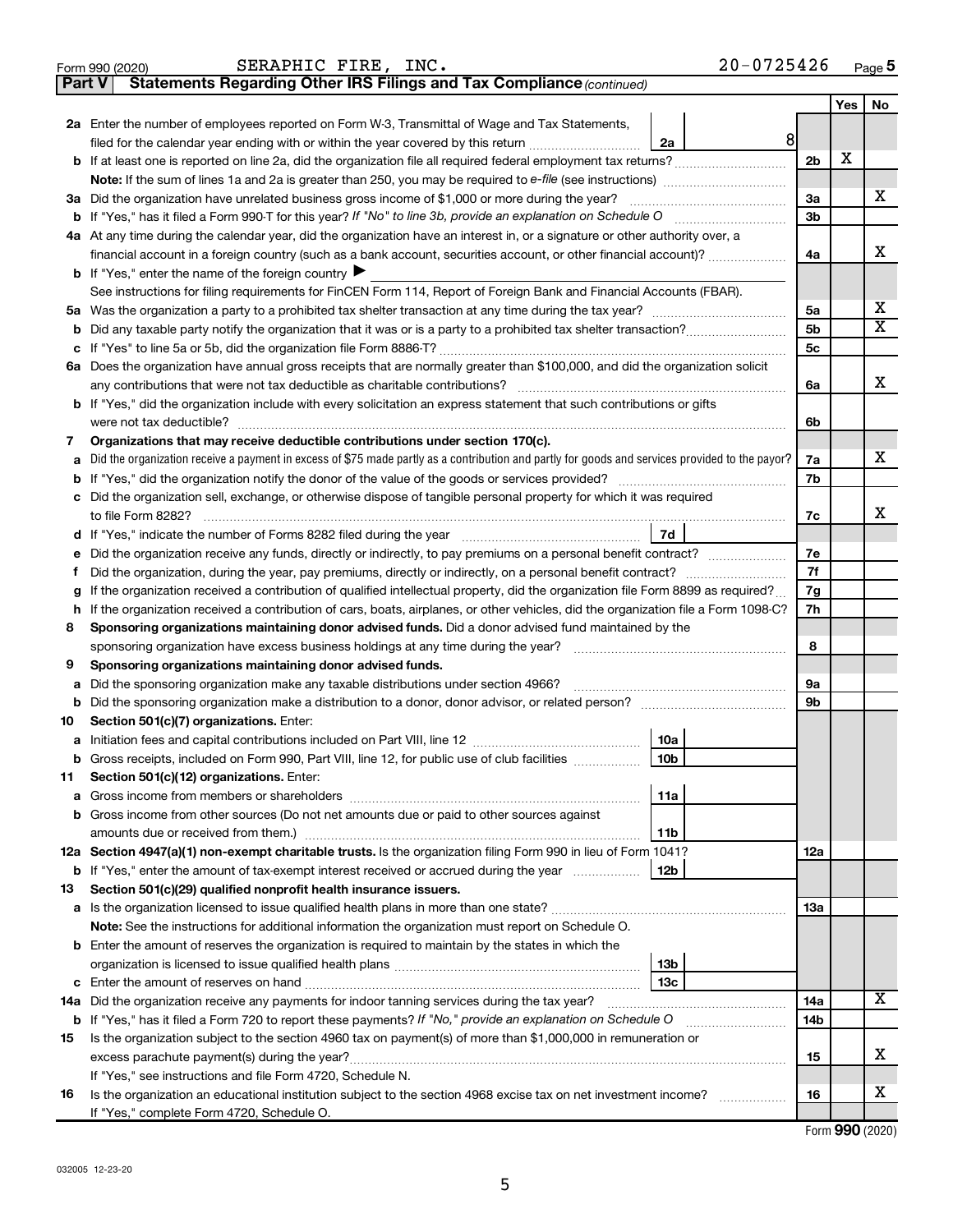#### **1a** Enter the number of voting members of the governing body at the end of the tax year *www.www.* **b** Enter the number of voting members included on line 1a, above, who are independent *controllering* If there are material differences in voting rights among members of the governing body, or if the governing body delegated broad authority to an executive committee or similar committee, explain on Schedule O.

Check if Schedule O contains a response or note to any line in this Part VI

| 4  | Did the organization make any significant changes to its governing documents since the prior Form 990 was filed?                                                                                                               | 4               |                 | x                       |
|----|--------------------------------------------------------------------------------------------------------------------------------------------------------------------------------------------------------------------------------|-----------------|-----------------|-------------------------|
| 5  | Did the organization become aware during the year of a significant diversion of the organization's assets?                                                                                                                     | 5               |                 | $\overline{\text{x}}$   |
| 6  |                                                                                                                                                                                                                                | 6               |                 | $\overline{\mathbf{x}}$ |
| 7a | Did the organization have members, stockholders, or other persons who had the power to elect or appoint one or                                                                                                                 |                 |                 |                         |
|    |                                                                                                                                                                                                                                | 7a              |                 | Х                       |
|    | <b>b</b> Are any governance decisions of the organization reserved to (or subject to approval by) members, stockholders, or                                                                                                    |                 |                 |                         |
|    |                                                                                                                                                                                                                                | 7b              |                 | х                       |
| 8  | Did the organization contemporaneously document the meetings held or written actions undertaken during the year by the following:                                                                                              |                 |                 |                         |
| a  |                                                                                                                                                                                                                                | 8a              | х               |                         |
| b  | Each committee with authority to act on behalf of the governing body?                                                                                                                                                          | 8b              | X               |                         |
| 9  | Is there any officer, director, trustee, or key employee listed in Part VII, Section A, who cannot be reached at the                                                                                                           |                 |                 |                         |
|    |                                                                                                                                                                                                                                | 9               |                 | x                       |
|    | <b>Section B. Policies</b> (This Section B requests information about policies not required by the Internal Revenue Code.)                                                                                                     |                 |                 |                         |
|    |                                                                                                                                                                                                                                |                 | Yes             | No                      |
|    |                                                                                                                                                                                                                                | <b>10a</b>      |                 | X                       |
|    | b If "Yes," did the organization have written policies and procedures governing the activities of such chapters, affiliates,                                                                                                   |                 |                 |                         |
|    |                                                                                                                                                                                                                                | 10 <sub>b</sub> |                 |                         |
|    | 11a Has the organization provided a complete copy of this Form 990 to all members of its governing body before filing the form?                                                                                                | 11a             |                 | X                       |
|    |                                                                                                                                                                                                                                |                 |                 |                         |
|    | <b>b</b> Describe in Schedule O the process, if any, used by the organization to review this Form 990.                                                                                                                         |                 |                 | х                       |
|    |                                                                                                                                                                                                                                | 12a<br>12b      |                 |                         |
| b  | Did the organization regularly and consistently monitor and enforce compliance with the policy? If "Yes," describe                                                                                                             |                 |                 |                         |
| c  |                                                                                                                                                                                                                                |                 |                 |                         |
|    | in Schedule O how this was done manufactured and contained and contained and contained and contained and conta                                                                                                                 | 12c             |                 | X                       |
| 13 |                                                                                                                                                                                                                                | 13              |                 | X                       |
| 14 | Did the organization have a written document retention and destruction policy? [11] manufaction manufaction in                                                                                                                 | 14              |                 |                         |
| 15 | Did the process for determining compensation of the following persons include a review and approval by independent                                                                                                             |                 |                 |                         |
|    | persons, comparability data, and contemporaneous substantiation of the deliberation and decision?                                                                                                                              |                 |                 |                         |
|    | a The organization's CEO, Executive Director, or top management official manufactured content content of the organization's CEO, Executive Director, or top management official manufactured content of the state of the state | 15a             | х               |                         |
|    |                                                                                                                                                                                                                                | 15b             | х               |                         |
|    | If "Yes" to line 15a or 15b, describe the process in Schedule O (see instructions).                                                                                                                                            |                 |                 |                         |
|    | 16a Did the organization invest in, contribute assets to, or participate in a joint venture or similar arrangement with a                                                                                                      |                 |                 |                         |
|    | taxable entity during the year?                                                                                                                                                                                                | 16a             |                 | x                       |
|    | b If "Yes," did the organization follow a written policy or procedure requiring the organization to evaluate its participation                                                                                                 |                 |                 |                         |
|    | in joint venture arrangements under applicable federal tax law, and take steps to safeguard the organization's                                                                                                                 |                 |                 |                         |
|    |                                                                                                                                                                                                                                | 16b             |                 |                         |
|    | <b>Section C. Disclosure</b>                                                                                                                                                                                                   |                 |                 |                         |
| 17 | List the states with which a copy of this Form 990 is required to be filed $\blacktriangleright$ FL                                                                                                                            |                 |                 |                         |
| 18 | Section 6104 requires an organization to make its Forms 1023 (1024 or 1024-A, if applicable), 990, and 990-T (Section 501(c)(3)s only) available                                                                               |                 |                 |                         |
|    | for public inspection. Indicate how you made these available. Check all that apply.                                                                                                                                            |                 |                 |                         |
|    | $X$ Another's website<br>$\lfloor x \rfloor$ Upon request<br><b>X</b> Own website<br>Other (explain on Schedule O)                                                                                                             |                 |                 |                         |
| 19 | Describe on Schedule O whether (and if so, how) the organization made its governing documents, conflict of interest policy, and financial                                                                                      |                 |                 |                         |
|    | statements available to the public during the tax year.                                                                                                                                                                        |                 |                 |                         |
| 20 | State the name, address, and telephone number of the person who possesses the organization's books and records                                                                                                                 |                 |                 |                         |
|    | RHETT DEL CAMPO - 305-285-9060                                                                                                                                                                                                 |                 |                 |                         |
|    | SUITE 401, MIAMI,<br>FL<br>33145-2661<br>2153 CORAL WAY,                                                                                                                                                                       |                 |                 |                         |
|    | 032006 12-23-20                                                                                                                                                                                                                |                 | Form 990 (2020) |                         |
|    | 6                                                                                                                                                                                                                              |                 |                 |                         |

**Part VI** Governance, Management, and Disclosure For each "Yes" response to lines 2 through 7b below, and for a "No" response

*to line 8a, 8b, or 10b below, describe the circumstances, processes, or changes on Schedule O. See instructions.*

Did any officer, director, trustee, or key employee have a family relationship or a business relationship with any other

officer, director, trustee, or key employee? ~~~~~~~~~~~~~~~~~~~~~~~~~~~~~~~~~~~~~~~~ Did the organization delegate control over management duties customarily performed by or under the direct supervision of officers, directors, trustees, or key employees to a management company or other person?  $\ldots$  $\ldots$  $\ldots$  $\ldots$  $\ldots$ 

#### Form 990 (2020)  $SERAPHIC$   $FIRE$ ,  $INC$ .  $20-0725426$   $Page$

**Section A. Governing Body and Management**

**2**

**3**

18

18

**2**

**3**

**1a**

**1b**

 $\boxed{\text{X}}$ 

X

X  $\overline{\textbf{x}}$  $\overline{\textbf{x}}$  $\overline{\textbf{x}}$ 

**Yes No**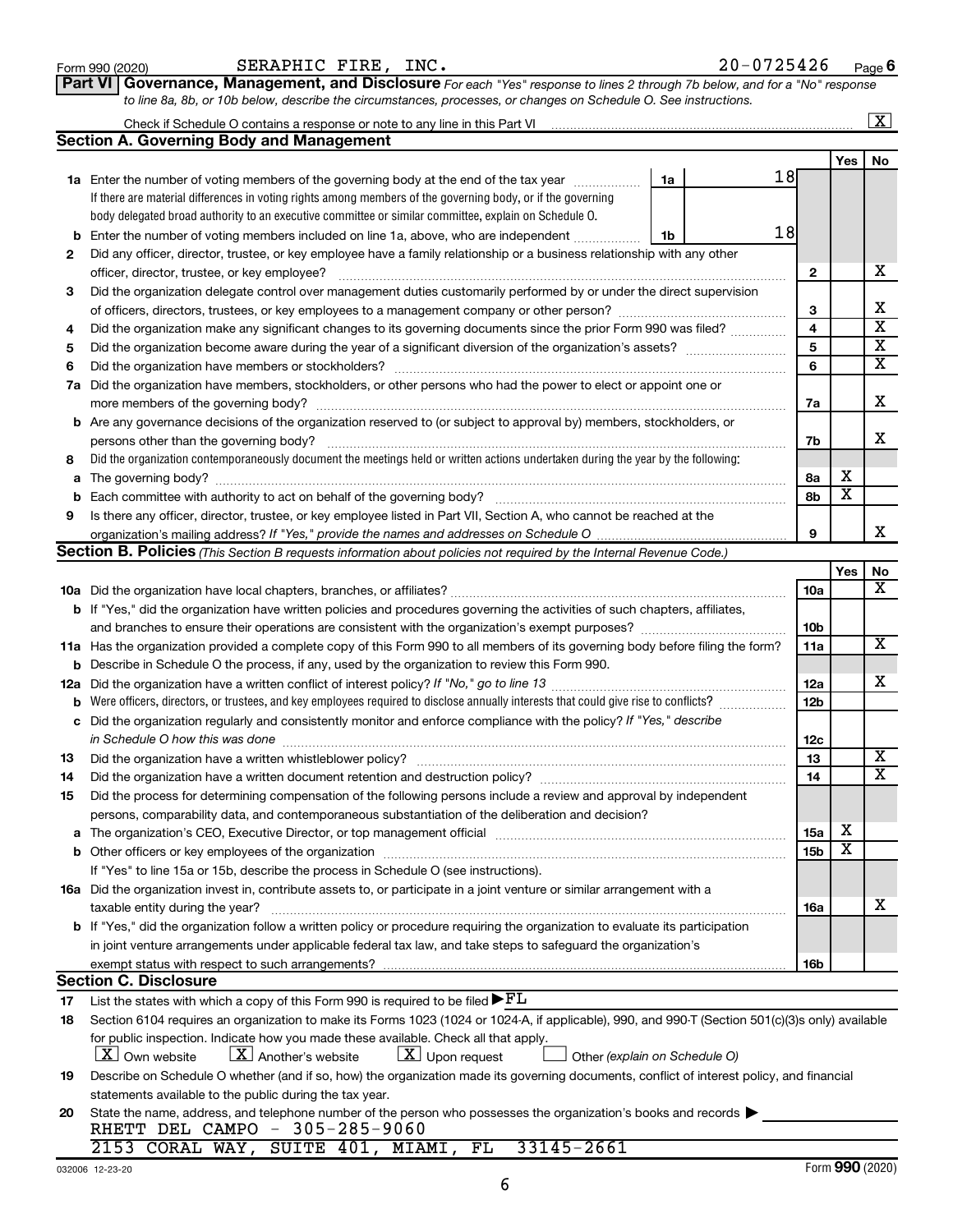$\Box$ 

| Part VII Compensation of Officers, Directors, Trustees, Key Employees, Highest Compensated |  |  |
|--------------------------------------------------------------------------------------------|--|--|
| <b>Employees, and Independent Contractors</b>                                              |  |  |

Check if Schedule O contains a response or note to any line in this Part VII

**Section A. Officers, Directors, Trustees, Key Employees, and Highest Compensated Employees**

**1a**  Complete this table for all persons required to be listed. Report compensation for the calendar year ending with or within the organization's tax year.  $\bullet$  List all of the organization's current officers, directors, trustees (whether individuals or organizations), regardless of amount of compensation.

Enter -0- in columns (D), (E), and (F) if no compensation was paid.

**•** List all of the organization's current key employees, if any. See instructions for definition of "key employee."

• List the organization's five *current* highest compensated employees (other than an officer, director, trustee, or key employee) who received reportable compensation (Box 5 of Form W-2 and/or Box 7 of Form 1099-MISC) of more than \$100,000 from the organization and any related organizations.

 $\bullet$  List all of the organization's former officers, key employees, and highest compensated employees who received more than \$100,000 of reportable compensation from the organization and any related organizations.

**•** List all of the organization's former directors or trustees that received, in the capacity as a former director or trustee of the organization, more than \$10,000 of reportable compensation from the organization and any related organizations.

See instructions for the order in which to list the persons above.

Check this box if neither the organization nor any related organization compensated any current officer, director, or trustee.  $\Box$ 

| (A)                            | (B)                    |                               |                                                                  | (C)      |              |                                   |        | (D)                             | (E)             | (F)                      |
|--------------------------------|------------------------|-------------------------------|------------------------------------------------------------------|----------|--------------|-----------------------------------|--------|---------------------------------|-----------------|--------------------------|
| Name and title                 | Average                |                               | (do not check more than one                                      | Position |              |                                   |        | Reportable                      | Reportable      | Estimated                |
|                                | hours per              |                               | box, unless person is both an<br>officer and a director/trustee) |          |              |                                   |        | compensation                    | compensation    | amount of                |
|                                | week                   |                               |                                                                  |          |              |                                   |        | from                            | from related    | other                    |
|                                | (list any<br>hours for |                               |                                                                  |          |              |                                   |        | the                             | organizations   | compensation<br>from the |
|                                | related                |                               |                                                                  |          |              |                                   |        | organization<br>(W-2/1099-MISC) | (W-2/1099-MISC) | organization             |
|                                | organizations          |                               |                                                                  |          |              |                                   |        |                                 |                 | and related              |
|                                | below                  | ndividual trustee or director |                                                                  |          |              |                                   |        |                                 |                 | organizations            |
|                                | line)                  |                               | Institutional trustee                                            | Officer  | Key employee | Highest compensated<br>  employee | Former |                                 |                 |                          |
| PATRICK DUPRE QUIGLEY<br>(1)   | 40.00                  |                               |                                                                  |          |              |                                   |        |                                 |                 |                          |
| ARTISTIC DIRECTOR              |                        |                               |                                                                  |          |              | $\mathbf X$                       |        | 146,457.                        | $\mathbf 0$ .   | $\mathbf 0$ .            |
| RHETT DEL CAMPO<br>(2)         | 50.00                  |                               |                                                                  |          |              |                                   |        |                                 |                 |                          |
| EXECUTIVE DIRECTOR             |                        |                               |                                                                  | X        |              |                                   |        | 114,833.                        | $\mathbf 0$     | $\mathbf 0$ .            |
| DR THOMAS C BOYD<br>(3)        | 5.00                   |                               |                                                                  |          |              |                                   |        |                                 |                 |                          |
| <b>CHAIR</b>                   |                        | $\mathbf X$                   |                                                                  |          |              |                                   |        | $\mathbf 0$                     | $\mathbf 0$     | $\mathbf 0$ .            |
| ALAINA FOTIU-WOJTOWICZ<br>(4)  | 2.00                   |                               |                                                                  |          |              |                                   |        |                                 |                 |                          |
| IMMEDIATE PAST CHAIR           |                        | $\mathbf X$                   |                                                                  |          |              |                                   |        | $\mathbf 0$                     | $\mathbf 0$     | $\mathbf 0$ .            |
| ROBERT BRINKER<br>(5)          | 3.00                   |                               |                                                                  |          |              |                                   |        |                                 |                 |                          |
| TREASURER                      |                        | $\mathbf X$                   |                                                                  |          |              |                                   |        | $\mathbf 0$                     | $\mathbf 0$ .   | $\mathbf 0$ .            |
| DIANE ASHLEY<br>(6)            | 3.00                   |                               |                                                                  |          |              |                                   |        |                                 |                 |                          |
| <b>SECRETARY</b>               |                        | $\mathbf X$                   |                                                                  |          |              |                                   |        | $\mathbf 0$ .                   | 0.              | $\mathbf 0$ .            |
| WILLIAM JAUME<br>(7)           | 3.00                   |                               |                                                                  |          |              |                                   |        |                                 |                 |                          |
| VICE CHAIR                     |                        | $\mathbf X$                   |                                                                  |          |              |                                   |        | $\mathbf 0$                     | $\mathbf 0$     | $\mathbf 0$ .            |
| MARK TROWBRIDGE<br>(8)         | 3.00                   |                               |                                                                  |          |              |                                   |        |                                 |                 |                          |
| VICE CHAIR                     |                        | $\mathbf X$                   |                                                                  |          |              |                                   |        | $\mathbf 0$ .                   | 0.              | $\mathbf 0$ .            |
| <b>MATTHEW ANDERSON</b><br>(9) | 2.00                   |                               |                                                                  |          |              |                                   |        |                                 |                 |                          |
| <b>DIRECTOR</b>                |                        | $\mathbf X$                   |                                                                  |          |              |                                   |        | $\mathbf 0$ .                   | $\mathbf 0$ .   | $\mathbf 0$ .            |
| (10) DANIEL COPHER             | 2.00                   |                               |                                                                  |          |              |                                   |        |                                 |                 |                          |
| <b>DIRECTOR</b>                |                        | X                             |                                                                  |          |              |                                   |        | 0.                              | $\mathbf 0$ .   | $\mathbf 0$ .            |
| (11) KAREN FULLER              | 2.00                   |                               |                                                                  |          |              |                                   |        |                                 |                 |                          |
| <b>DIRECTOR</b>                |                        | X                             |                                                                  |          |              |                                   |        | $\mathbf 0$ .                   | $\mathbf 0$ .   | $\mathbf 0$ .            |
| (12) ANA MARMOL                | 2.00                   |                               |                                                                  |          |              |                                   |        |                                 |                 |                          |
| <b>DIRECTOR</b>                |                        | X                             |                                                                  |          |              |                                   |        | $\mathbf 0$ .                   | $\mathbf 0$ .   | $\mathbf 0$ .            |
| (13) CAROLYN PICHARDO          | 2.00                   |                               |                                                                  |          |              |                                   |        |                                 |                 |                          |
| <b>DIRECTOR</b>                |                        | $\mathbf X$                   |                                                                  |          |              |                                   |        | 0.                              | $\mathbf 0$ .   | $\mathbf 0$ .            |
| (14) CLAUDIA POLZIN            | 2.00                   |                               |                                                                  |          |              |                                   |        |                                 |                 |                          |
| <b>DIRECTOR</b>                |                        | $\rm X$                       |                                                                  |          |              |                                   |        | 0.                              | $\mathbf 0$ .   | $\mathbf 0$ .            |
| (15) MARGARET ROLANDO          | 2.00                   |                               |                                                                  |          |              |                                   |        |                                 |                 |                          |
| <b>DIRECTOR</b>                |                        | $\mathbf X$                   |                                                                  |          |              |                                   |        | 0.                              | $\mathbf 0$ .   | $\mathbf 0$ .            |
| (16) JOANNE N SCHULTE          | 5.00                   |                               |                                                                  |          |              |                                   |        |                                 |                 |                          |
| FOUNDING CHAIRMAN              |                        | $\rm X$                       |                                                                  |          |              |                                   |        | 0.                              | $\mathbf 0$ .   | $\mathbf 0$ .            |
| (17) ADRIAN VILLARAOS          | 2.00                   |                               |                                                                  |          |              |                                   |        |                                 |                 |                          |
| <b>DIRECTOR</b>                |                        | $\rm X$                       |                                                                  |          |              |                                   |        | 0.                              | $\mathbf 0$ .   | 0.                       |

032007 12-23-20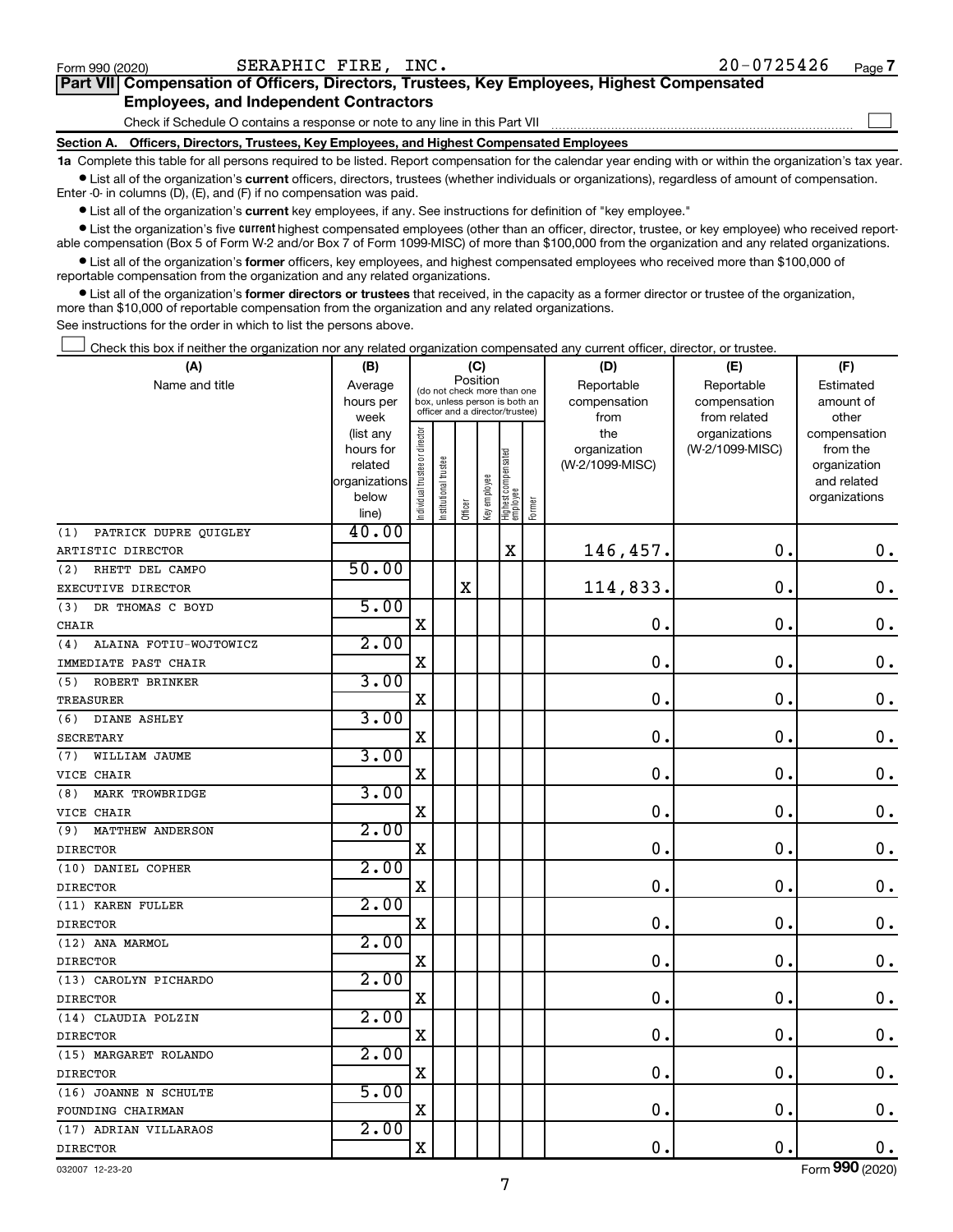|              | Part VII Section A. Officers, Directors, Trustees, Key Employees, and Highest Compensated Employees (continued)                                                                                           |                                                                      |                                |                                                                                                 |         |                 |                                   |        |                                           |                                                   |                  |              |                                                                          |                  |
|--------------|-----------------------------------------------------------------------------------------------------------------------------------------------------------------------------------------------------------|----------------------------------------------------------------------|--------------------------------|-------------------------------------------------------------------------------------------------|---------|-----------------|-----------------------------------|--------|-------------------------------------------|---------------------------------------------------|------------------|--------------|--------------------------------------------------------------------------|------------------|
|              | (A)<br>Name and title                                                                                                                                                                                     | (B)<br>Average<br>hours per<br>week                                  |                                | (do not check more than one<br>box, unless person is both an<br>officer and a director/trustee) |         | (C)<br>Position |                                   |        | (D)<br>Reportable<br>compensation<br>from | (E)<br>Reportable<br>compensation<br>from related |                  |              | (F)<br>Estimated<br>amount of<br>other                                   |                  |
|              |                                                                                                                                                                                                           | (list any<br>hours for<br>related<br>organizations<br>below<br>line) | Individual trustee or director | Institutional trustee                                                                           | Officer | Key employee    | Highest compensated<br>  employee | Former | the<br>organization<br>(W-2/1099-MISC)    | organizations<br>(W-2/1099-MISC)                  |                  |              | compensation<br>from the<br>organization<br>and related<br>organizations |                  |
|              | (18) FRANK MACBRIDE                                                                                                                                                                                       | 2.00                                                                 | $\mathbf X$                    |                                                                                                 |         |                 |                                   |        | 0.                                        |                                                   | 0.               |              |                                                                          |                  |
|              | <b>DIRECTOR</b><br>(19) DANIEL PERRON                                                                                                                                                                     | 2.00                                                                 |                                |                                                                                                 |         |                 |                                   |        |                                           |                                                   |                  |              |                                                                          | 0.               |
|              | <b>DIRECTOR</b>                                                                                                                                                                                           |                                                                      | x                              |                                                                                                 |         |                 |                                   |        | 0.                                        |                                                   | $\mathbf 0$ .    |              |                                                                          | 0.               |
|              | (20) ADELE VALENCIA                                                                                                                                                                                       | 2.00                                                                 |                                |                                                                                                 |         |                 |                                   |        |                                           |                                                   |                  |              |                                                                          |                  |
|              | <b>DIRECTOR</b>                                                                                                                                                                                           |                                                                      | X                              |                                                                                                 |         |                 |                                   |        | 0.                                        |                                                   | $\mathbf 0$ .    |              |                                                                          | 0.               |
|              |                                                                                                                                                                                                           |                                                                      |                                |                                                                                                 |         |                 |                                   |        |                                           |                                                   |                  |              |                                                                          |                  |
|              |                                                                                                                                                                                                           |                                                                      |                                |                                                                                                 |         |                 |                                   |        |                                           |                                                   |                  |              |                                                                          |                  |
|              |                                                                                                                                                                                                           |                                                                      |                                |                                                                                                 |         |                 |                                   |        |                                           |                                                   |                  |              |                                                                          |                  |
|              |                                                                                                                                                                                                           |                                                                      |                                |                                                                                                 |         |                 |                                   |        |                                           |                                                   |                  |              |                                                                          |                  |
|              |                                                                                                                                                                                                           |                                                                      |                                |                                                                                                 |         |                 |                                   |        | 261, 290.                                 |                                                   | $\overline{0}$ . |              |                                                                          | $\overline{0}$ . |
|              | Total from continuation sheets to Part VII, Section A manufactured:                                                                                                                                       |                                                                      |                                |                                                                                                 |         |                 |                                   |        | О.                                        |                                                   | О.               |              |                                                                          | $\overline{0}$ . |
| d            |                                                                                                                                                                                                           |                                                                      |                                |                                                                                                 |         |                 |                                   |        | 261, 290.                                 |                                                   | $\Omega$ .       |              |                                                                          | $\overline{0}$ . |
| $\mathbf{2}$ | Total number of individuals (including but not limited to those listed above) who received more than \$100,000 of reportable<br>compensation from the organization $\blacktriangleright$                  |                                                                      |                                |                                                                                                 |         |                 |                                   |        |                                           |                                                   |                  |              |                                                                          | $\overline{2}$   |
|              |                                                                                                                                                                                                           |                                                                      |                                |                                                                                                 |         |                 |                                   |        |                                           |                                                   |                  |              | <b>Yes</b>                                                               | No               |
| 3            | Did the organization list any former officer, director, trustee, key employee, or highest compensated employee on<br>line 1a? If "Yes," complete Schedule J for such individual                           |                                                                      |                                |                                                                                                 |         |                 |                                   |        |                                           |                                                   |                  | З            |                                                                          | x                |
| 4            | For any individual listed on line 1a, is the sum of reportable compensation and other compensation from the organization                                                                                  |                                                                      |                                |                                                                                                 |         |                 |                                   |        |                                           |                                                   |                  |              |                                                                          |                  |
|              |                                                                                                                                                                                                           |                                                                      |                                |                                                                                                 |         |                 |                                   |        |                                           |                                                   |                  | 4            |                                                                          | X                |
| 5            | Did any person listed on line 1a receive or accrue compensation from any unrelated organization or individual for services<br>rendered to the organization? If "Yes," complete Schedule J for such person |                                                                      |                                |                                                                                                 |         |                 |                                   |        |                                           |                                                   |                  | 5            |                                                                          | x                |
|              | <b>Section B. Independent Contractors</b>                                                                                                                                                                 |                                                                      |                                |                                                                                                 |         |                 |                                   |        |                                           |                                                   |                  |              |                                                                          |                  |
| 1.           | Complete this table for your five highest compensated independent contractors that received more than \$100,000 of compensation from                                                                      |                                                                      |                                |                                                                                                 |         |                 |                                   |        |                                           |                                                   |                  |              |                                                                          |                  |
|              | the organization. Report compensation for the calendar year ending with or within the organization's tax year.<br>(A)                                                                                     |                                                                      |                                |                                                                                                 |         |                 |                                   |        | (B)                                       |                                                   |                  | (C)          |                                                                          |                  |
|              | Name and business address<br>Description of services<br><b>NONE</b>                                                                                                                                       |                                                                      |                                |                                                                                                 |         |                 |                                   |        |                                           |                                                   |                  | Compensation |                                                                          |                  |
|              |                                                                                                                                                                                                           |                                                                      |                                |                                                                                                 |         |                 |                                   |        |                                           |                                                   |                  |              |                                                                          |                  |
|              |                                                                                                                                                                                                           |                                                                      |                                |                                                                                                 |         |                 |                                   |        |                                           |                                                   |                  |              |                                                                          |                  |
|              |                                                                                                                                                                                                           |                                                                      |                                |                                                                                                 |         |                 |                                   |        |                                           |                                                   |                  |              |                                                                          |                  |
|              |                                                                                                                                                                                                           |                                                                      |                                |                                                                                                 |         |                 |                                   |        |                                           |                                                   |                  |              |                                                                          |                  |
|              |                                                                                                                                                                                                           |                                                                      |                                |                                                                                                 |         |                 |                                   |        |                                           |                                                   |                  |              |                                                                          |                  |
| 2            | Total number of independent contractors (including but not limited to those listed above) who received more than<br>\$100,000 of compensation from the organization                                       |                                                                      |                                |                                                                                                 |         |                 | 0                                 |        |                                           |                                                   |                  |              |                                                                          |                  |

Form 990 (2020) Page

SERAPHIC FIRE, INC. 20-0725426

**8**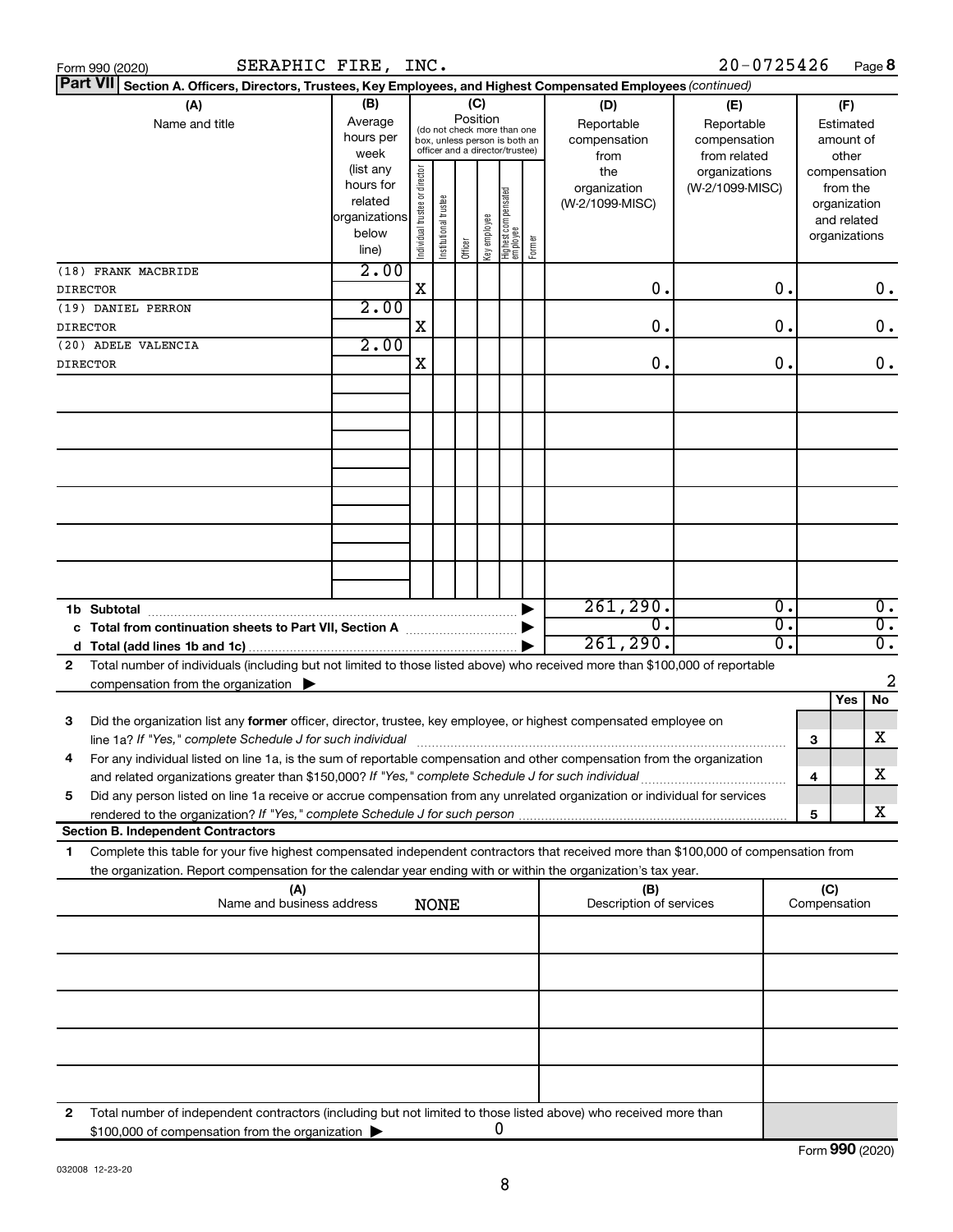|                                                           | <b>Part VIII</b> | <b>Statement of Revenue</b>                                                                                                                                                                                                                                                                                                                                                                      |                      |                                  |                                       |                               |                                                                 |
|-----------------------------------------------------------|------------------|--------------------------------------------------------------------------------------------------------------------------------------------------------------------------------------------------------------------------------------------------------------------------------------------------------------------------------------------------------------------------------------------------|----------------------|----------------------------------|---------------------------------------|-------------------------------|-----------------------------------------------------------------|
|                                                           |                  |                                                                                                                                                                                                                                                                                                                                                                                                  |                      |                                  |                                       |                               |                                                                 |
|                                                           |                  |                                                                                                                                                                                                                                                                                                                                                                                                  |                      | Total revenue                    | Related or exempt<br>function revenue | Unrelated<br>business revenue | (D)<br>Revenue excluded<br>from tax under<br>sections 512 - 514 |
| Contributions, Gifts, Grants<br>and Other Similar Amounts | b<br>с<br>a      | 1a<br><b>1 a</b> Federated campaigns<br>.<br>1 <sub>b</sub><br>Membership dues<br>1 <sub>c</sub><br>Fundraising events<br>1 <sub>d</sub><br>d Related organizations<br>$\overline{\phantom{a}}$<br>1e<br>Government grants (contributions)<br>All other contributions, gifts, grants, and<br>similar amounts not included above<br>1f<br>1g  \$<br>Noncash contributions included in lines 1a-1f | 533,720.<br>646,270. | $\blacktriangleright$ 1,179,990. |                                       |                               |                                                                 |
|                                                           | 2a<br>b          | PROGRAM REVENUE                                                                                                                                                                                                                                                                                                                                                                                  | <b>Business Code</b> | 67,887.                          | 67,887.                               |                               |                                                                 |
| Program Service<br>Revenue                                | d                | <u> 1989 - Johann Barbara, martin a bhann an t-Alban an t-Alban an t-Alban an t-Alban an t-Alban an t-Alban an t-Alban an t-Alban an t-Alban an t-Alban an t-Alban an t-Alban an t-Alban an t-Alban an t-Alban an t-Alban an t-A</u><br>the control of the control of the control of the control of the control of                                                                               |                      |                                  |                                       |                               |                                                                 |
|                                                           |                  |                                                                                                                                                                                                                                                                                                                                                                                                  |                      | 67,887.                          |                                       |                               |                                                                 |
|                                                           | 3<br>4<br>5      | Investment income (including dividends, interest, and<br>Income from investment of tax-exempt bond proceeds                                                                                                                                                                                                                                                                                      |                      |                                  |                                       |                               |                                                                 |
|                                                           | 6а<br>b          | (i) Real<br>Gross rents<br> 6a<br>.<br>6b<br>Less: rental expenses<br>6c<br>Rental income or (loss)                                                                                                                                                                                                                                                                                              | (ii) Personal        |                                  |                                       |                               |                                                                 |
|                                                           |                  | d Net rental income or (loss)<br>(i) Securities<br>7 a Gross amount from sales of<br>13,935.<br>assets other than inventory<br>7a<br><b>b</b> Less: cost or other basis<br>0.<br>7b<br>and sales expenses                                                                                                                                                                                        | (ii) Other           |                                  |                                       |                               |                                                                 |
| Revenue<br>৯<br>š                                         |                  | 13,935.<br> 7c <br>c Gain or (loss)<br>8 a Gross income from fundraising events (not                                                                                                                                                                                                                                                                                                             |                      | 13,935.                          | 13,935.                               |                               |                                                                 |
|                                                           |                  | including \$<br>оf<br>contributions reported on line 1c). See<br> 8a<br>8b<br><b>b</b> Less: direct expenses                                                                                                                                                                                                                                                                                     |                      |                                  |                                       |                               |                                                                 |
|                                                           |                  | c Net income or (loss) from fundraising events<br>9 a Gross income from gaming activities. See<br> 9a<br>9 <sub>b</sub><br><b>b</b> Less: direct expenses <b>manually</b>                                                                                                                                                                                                                        | .                    |                                  |                                       |                               |                                                                 |
|                                                           |                  | c Net income or (loss) from gaming activities<br>10 a Gross sales of inventory, less returns<br> 10a<br>10bl<br><b>b</b> Less: cost of goods sold                                                                                                                                                                                                                                                |                      |                                  |                                       |                               |                                                                 |
|                                                           | b                | c Net income or (loss) from sales of inventory<br>11 a OTHER REVENUE                                                                                                                                                                                                                                                                                                                             | <b>Business Code</b> | 107,079.                         | 107,079.                              |                               |                                                                 |
| Miscellaneous<br>Revenue                                  |                  |                                                                                                                                                                                                                                                                                                                                                                                                  |                      | 107,079.                         |                                       |                               |                                                                 |
|                                                           | 12               |                                                                                                                                                                                                                                                                                                                                                                                                  |                      | ,368,891.                        | 188,901.                              | $\overline{0}$ .              | $\overline{0}$ .                                                |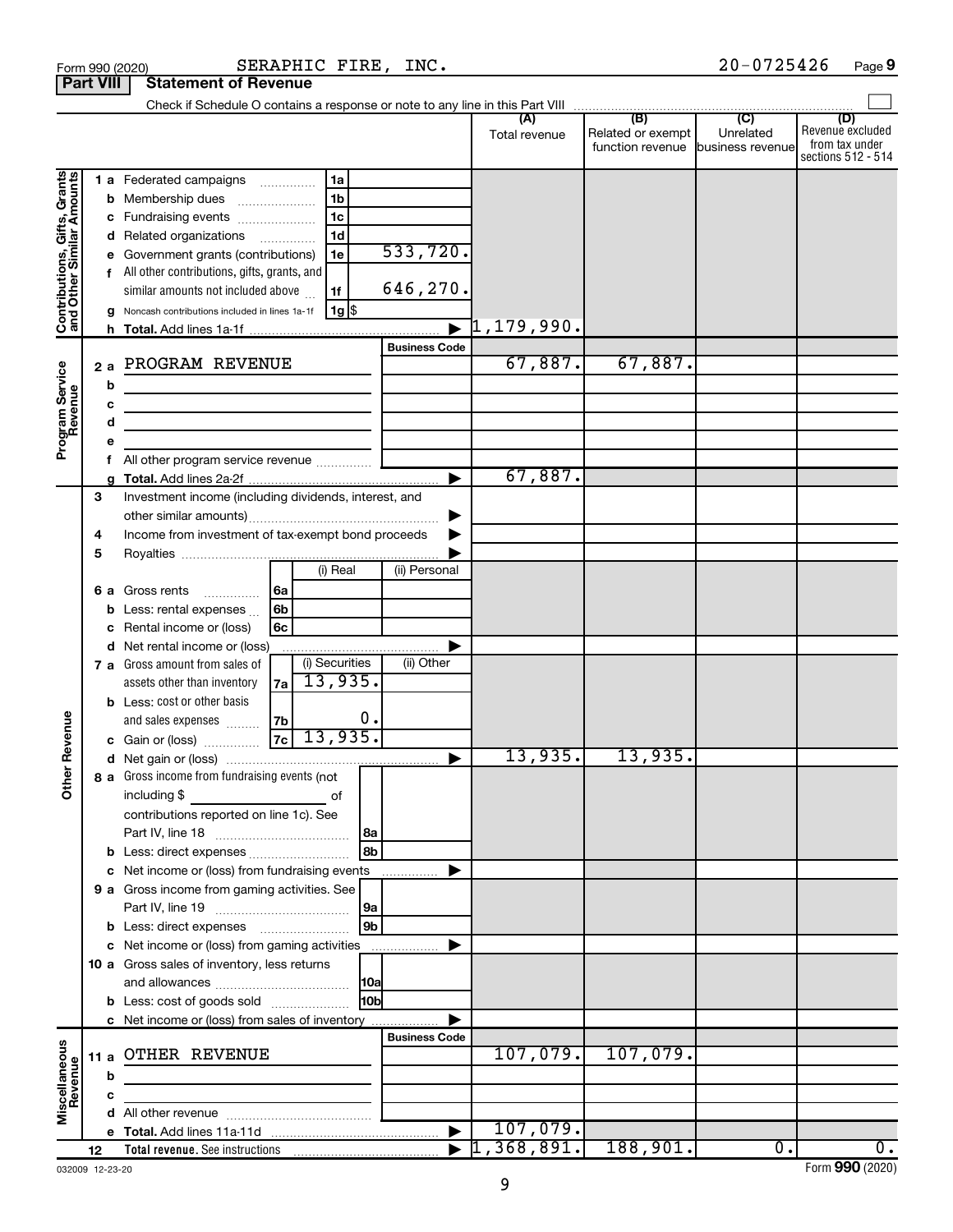# Check here if following SOP 98-2 (ASC 958-720) Add lines 1 through 24e ……………………… ………………………… ~~~~~~~~~~~~~~~ ……………………………… ………………………………… . . . . . . Form (2020) **990** 377,717. 349,715. 28,002. 118,605. 118,605. 8,742. 8,742. 50,787. 13,368. 37,419. 71,353. 66,227. 5,126. 7,438. 7,438. 947. 204. 743. 1,305,906. 822,373. 483,533. 0. 10

SERAPHIC FIRE, INC.

Form 990 (2020) Page

|              | Section 501(c)(3) and 501(c)(4) organizations must complete all columns. All other organizations must complete column (A).                                                                                 |                       |                                    |                                           |                                |
|--------------|------------------------------------------------------------------------------------------------------------------------------------------------------------------------------------------------------------|-----------------------|------------------------------------|-------------------------------------------|--------------------------------|
|              | Check if Schedule O contains a response or note to any line in this Part IX.                                                                                                                               |                       |                                    |                                           | $\mathbf{X}$                   |
|              | Do not include amounts reported on lines 6b,<br>7b, 8b, 9b, and 10b of Part VIII.                                                                                                                          | (A)<br>Total expenses | (B)<br>Program service<br>expenses | (C)<br>Management and<br>general expenses | (D)<br>Fundraising<br>expenses |
| 1            | Grants and other assistance to domestic organizations                                                                                                                                                      |                       |                                    |                                           |                                |
|              | and domestic governments. See Part IV, line 21                                                                                                                                                             |                       |                                    |                                           |                                |
| $\mathbf{2}$ | Grants and other assistance to domestic                                                                                                                                                                    |                       |                                    |                                           |                                |
|              | individuals. See Part IV, line 22                                                                                                                                                                          |                       |                                    |                                           |                                |
| 3            | Grants and other assistance to foreign                                                                                                                                                                     |                       |                                    |                                           |                                |
|              | organizations, foreign governments, and foreign<br>individuals. See Part IV, lines 15 and 16                                                                                                               |                       |                                    |                                           |                                |
| 4            | Benefits paid to or for members                                                                                                                                                                            |                       |                                    |                                           |                                |
| 5            | Compensation of current officers, directors,                                                                                                                                                               |                       |                                    |                                           |                                |
|              | trustees, and key employees                                                                                                                                                                                | 116, 250.             | 47,267.                            | 68,983.                                   |                                |
| 6            | Compensation not included above to disqualified                                                                                                                                                            |                       |                                    |                                           |                                |
|              | persons (as defined under section 4958(f)(1)) and                                                                                                                                                          |                       |                                    |                                           |                                |
|              | persons described in section 4958(c)(3)(B)                                                                                                                                                                 |                       |                                    |                                           |                                |
| 7            |                                                                                                                                                                                                            | 406, 311.             | 165, 206.                          | 241, 105.                                 |                                |
| 8            | Pension plan accruals and contributions (include                                                                                                                                                           |                       |                                    |                                           |                                |
|              | section 401(k) and 403(b) employer contributions)                                                                                                                                                          |                       |                                    |                                           |                                |
| 9            |                                                                                                                                                                                                            | 43,679.               | 17,765.                            | 25,914.                                   |                                |
| 10           |                                                                                                                                                                                                            | 39,074.               | 15,887.                            | 23,187.                                   |                                |
| 11           | Fees for services (nonemployees):                                                                                                                                                                          |                       |                                    |                                           |                                |
| a            |                                                                                                                                                                                                            | 11,032.               |                                    | 11,032.                                   |                                |
| b            |                                                                                                                                                                                                            |                       |                                    |                                           |                                |
| с            |                                                                                                                                                                                                            |                       |                                    |                                           |                                |
| d            |                                                                                                                                                                                                            |                       |                                    |                                           |                                |
| е            | Professional fundraising services. See Part IV, line 17                                                                                                                                                    |                       |                                    |                                           |                                |
| f            | Investment management fees                                                                                                                                                                                 |                       |                                    |                                           |                                |
| g            | Other. (If line 11g amount exceeds 10% of line 25,                                                                                                                                                         | 377,717.              | 349,715.                           | 28,002.                                   |                                |
|              | column (A) amount, list line 11g expenses on Sch O.)                                                                                                                                                       | 118,605.              | 118,605.                           |                                           |                                |
| 12           |                                                                                                                                                                                                            | 8,742.                |                                    | 8,742.                                    |                                |
| 13           |                                                                                                                                                                                                            |                       |                                    |                                           |                                |
| 14<br>15     |                                                                                                                                                                                                            |                       |                                    |                                           |                                |
| 16           |                                                                                                                                                                                                            | 50,787.               | 13,368.                            | 37,419.                                   |                                |
| 17           |                                                                                                                                                                                                            | 71, 353.              | 66, 227.                           | 5,126.                                    |                                |
| 18           | Payments of travel or entertainment expenses                                                                                                                                                               |                       |                                    |                                           |                                |
|              | for any federal, state, or local public officials                                                                                                                                                          |                       |                                    |                                           |                                |
| 19           | Conferences, conventions, and meetings                                                                                                                                                                     |                       |                                    |                                           |                                |
| 20           | Interest                                                                                                                                                                                                   |                       |                                    |                                           |                                |
| 21           |                                                                                                                                                                                                            |                       |                                    |                                           |                                |
| 22           | Depreciation, depletion, and amortization                                                                                                                                                                  |                       |                                    |                                           |                                |
| 23           | Insurance                                                                                                                                                                                                  | 7,438.                |                                    | 7,438.                                    |                                |
| 24           | Other expenses. Itemize expenses not covered<br>above (List miscellaneous expenses on line 24e. If<br>line 24e amount exceeds 10% of line 25, column (A)<br>amount, list line 24e expenses on Schedule O.) |                       |                                    |                                           |                                |
| a            | OTHER EXPENSES                                                                                                                                                                                             | 18,440.               | 7,842.                             | 10,598.                                   |                                |
| b            | TICKET FEES AND CREDIT                                                                                                                                                                                     | 18, 144.              | 18, 144.                           |                                           |                                |
| C            | <b>TELEPHONE</b>                                                                                                                                                                                           | 8,726.                | 800.                               | 7,926.                                    |                                |
| d            | <b>EQUIPMENT RENTAL</b>                                                                                                                                                                                    | 8,661.                | 1,343.                             | 7,318.                                    |                                |
| е            | All other expenses                                                                                                                                                                                         | 947.                  | 204.                               | 743.                                      |                                |
| 25           | Total functional expenses. Add lines 1 through 24e                                                                                                                                                         | 1,305,906.            | 822, 373.                          | 483,533.                                  | $\overline{0}$ .               |
| 26           | Joint costs. Complete this line only if the organization                                                                                                                                                   |                       |                                    |                                           |                                |
|              | reported in column (B) joint costs from a combined<br>educational campaign and fundraising solicitation.                                                                                                   |                       |                                    |                                           |                                |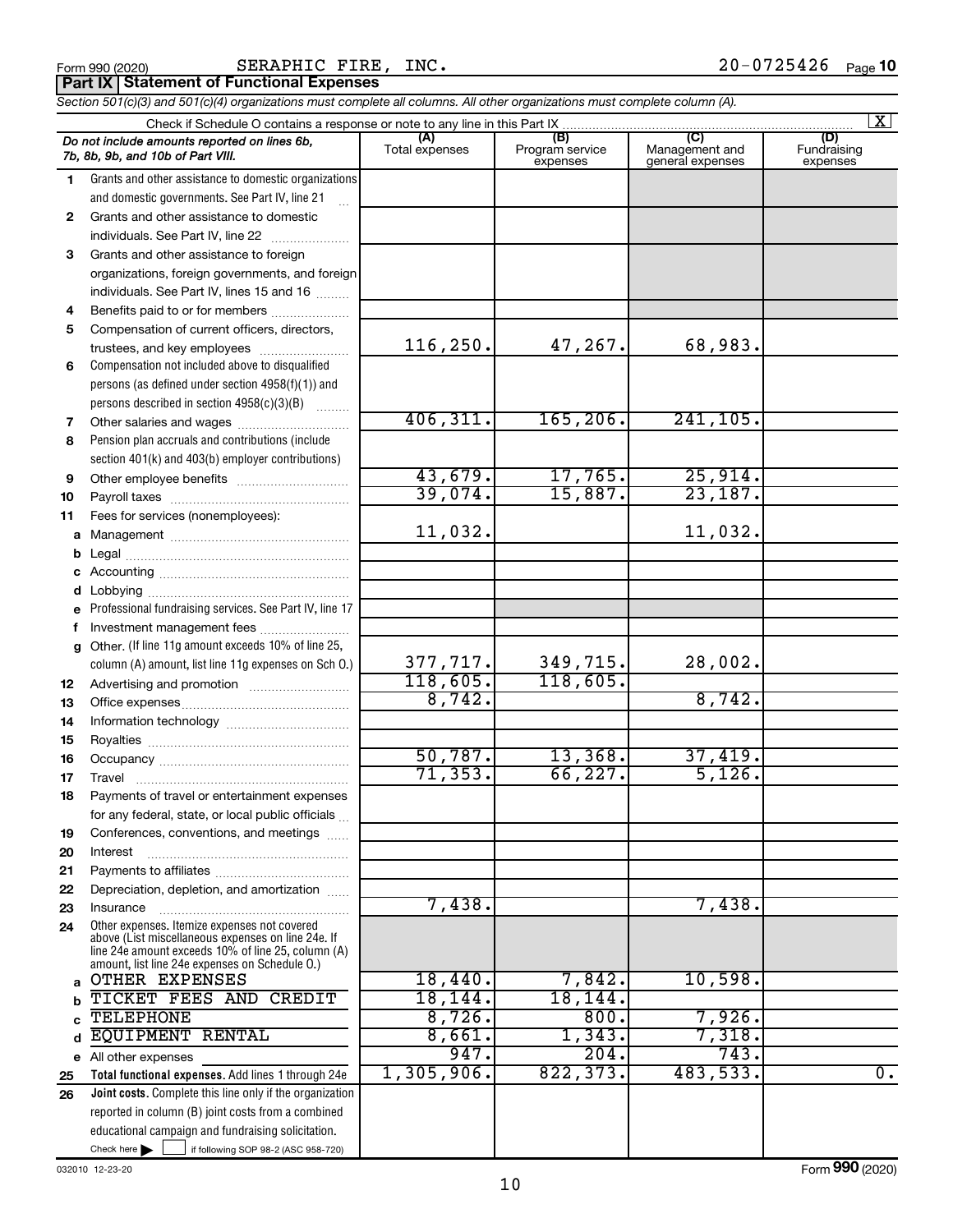$\perp$ 

**(A) (B) 1 2 3** Pledges and grants receivable, net ~~~~~~~~~~~~~~~~~~~~~ **4** Accounts receivable, net ~~~~~~~~~~~~~~~~~~~~~~~~~~ **5 6 7 8 9 1 2 3 4 5 6 7 8 9 a** Check if Schedule O contains a response or note to any line in this Part X Beginning of year | End of year Cash - non-interest-bearing ~~~~~~~~~~~~~~~~~~~~~~~~~ Savings and temporary cash investments ~~~~~~~~~~~~~~~~~~ Loans and other receivables from any current or former officer, director, trustee, key employee, creator or founder, substantial contributor, or 35% controlled entity or family member of any of these persons ~~~~~~~~~ Loans and other receivables from other disqualified persons (as defined under section 4958(f)(1)), and persons described in section 4958(c)(3)(B)  $\quad \ldots \ldots$ Notes and loans receivable, net Inventories for sale or use Prepaid expenses and deferred charges ~~~~~~~~~~~~~~~~~~~~~~~ ~~~~~~~~~~~~~~~~~~~~~~~~~~ ~~~~~~~~~~~~~~~~~~ Land, buildings, and equipment: cost or other **Part X** | Balance Sheet  $388,475.$  1 541,584. 92,824. 70,704.

| controlled entity or family member of any of these persons<br>5<br>Loans and other receivables from other disqualified persons (as defined<br>6<br>6<br>under section $4958(f)(1)$ , and persons described in section $4958(c)(3)(B)$<br>$\sim$<br>$\overline{7}$<br>7<br>Assets<br>8<br>8<br>41, 242.<br>27,624.<br>9<br>9<br>Prepaid expenses and deferred charges<br><b>10a</b> Land, buildings, and equipment: cost or other<br>3,422.<br>basis. Complete Part VI of Schedule D    10a  <br>3,422.<br>$0$ .<br>0.<br>10 <sub>c</sub><br>867,600.<br>691,680.<br>11<br>11<br>12<br>12<br>13<br>13<br>14<br>14<br>22, 356.<br>17,593.<br>15<br>15<br>1, 236, 577.<br>1,525,105.<br>16<br>16<br>5,107.<br>16,849.<br>17<br>17<br>18<br>18<br>77,756.<br>107,044.<br>19<br>19<br>20<br>20<br>21<br>21<br>Escrow or custodial account liability. Complete Part IV of Schedule D<br>22<br>Loans and other payables to any current or former officer, director,<br>Liabilities<br>trustee, key employee, creator or founder, substantial contributor, or 35%<br>22<br>controlled entity or family member of any of these persons<br>23<br>Secured mortgages and notes payable to unrelated third parties<br>23<br>93,130.<br>24<br>24<br>25<br>Other liabilities (including federal income tax, payables to related third<br>parties, and other liabilities not included on lines 17-24). Complete Part X<br>149,078.<br>$\frac{79,474}{296,497}$ .<br>25<br>of Schedule D<br>231,941.<br>26<br>26<br>Organizations that follow FASB ASC 958, check here $\blacktriangleright \lfloor X \rfloor$<br>Net Assets or Fund Balances<br>and complete lines 27, 28, 32, and 33.<br>344, 314.<br>493,500.<br>27<br>27<br>660, 322.<br>735, 108.<br>28<br>28<br>Organizations that do not follow FASB ASC 958, check here $\blacktriangleright \sqsubset$<br>and complete lines 29 through 33.<br>29<br>29<br>30<br>Paid-in or capital surplus, or land, building, or equipment fund<br>30<br>Retained earnings, endowment, accumulated income, or other funds<br>31<br>31<br>1,004,636.<br>1,228,608.<br>32<br>32<br>1, 236, 577.<br>1,525,105.<br>33<br>33 |  | trustee, key employee, creator or founder, substantial contributor, or 35% |  |  |  |                             |
|---------------------------------------------------------------------------------------------------------------------------------------------------------------------------------------------------------------------------------------------------------------------------------------------------------------------------------------------------------------------------------------------------------------------------------------------------------------------------------------------------------------------------------------------------------------------------------------------------------------------------------------------------------------------------------------------------------------------------------------------------------------------------------------------------------------------------------------------------------------------------------------------------------------------------------------------------------------------------------------------------------------------------------------------------------------------------------------------------------------------------------------------------------------------------------------------------------------------------------------------------------------------------------------------------------------------------------------------------------------------------------------------------------------------------------------------------------------------------------------------------------------------------------------------------------------------------------------------------------------------------------------------------------------------------------------------------------------------------------------------------------------------------------------------------------------------------------------------------------------------------------------------------------------------------------------------------------------------------------------------------------------------------------------------------------------------------------------------------------------------------------------------------|--|----------------------------------------------------------------------------|--|--|--|-----------------------------|
|                                                                                                                                                                                                                                                                                                                                                                                                                                                                                                                                                                                                                                                                                                                                                                                                                                                                                                                                                                                                                                                                                                                                                                                                                                                                                                                                                                                                                                                                                                                                                                                                                                                                                                                                                                                                                                                                                                                                                                                                                                                                                                                                                   |  |                                                                            |  |  |  |                             |
|                                                                                                                                                                                                                                                                                                                                                                                                                                                                                                                                                                                                                                                                                                                                                                                                                                                                                                                                                                                                                                                                                                                                                                                                                                                                                                                                                                                                                                                                                                                                                                                                                                                                                                                                                                                                                                                                                                                                                                                                                                                                                                                                                   |  |                                                                            |  |  |  |                             |
|                                                                                                                                                                                                                                                                                                                                                                                                                                                                                                                                                                                                                                                                                                                                                                                                                                                                                                                                                                                                                                                                                                                                                                                                                                                                                                                                                                                                                                                                                                                                                                                                                                                                                                                                                                                                                                                                                                                                                                                                                                                                                                                                                   |  |                                                                            |  |  |  |                             |
|                                                                                                                                                                                                                                                                                                                                                                                                                                                                                                                                                                                                                                                                                                                                                                                                                                                                                                                                                                                                                                                                                                                                                                                                                                                                                                                                                                                                                                                                                                                                                                                                                                                                                                                                                                                                                                                                                                                                                                                                                                                                                                                                                   |  |                                                                            |  |  |  |                             |
|                                                                                                                                                                                                                                                                                                                                                                                                                                                                                                                                                                                                                                                                                                                                                                                                                                                                                                                                                                                                                                                                                                                                                                                                                                                                                                                                                                                                                                                                                                                                                                                                                                                                                                                                                                                                                                                                                                                                                                                                                                                                                                                                                   |  |                                                                            |  |  |  |                             |
|                                                                                                                                                                                                                                                                                                                                                                                                                                                                                                                                                                                                                                                                                                                                                                                                                                                                                                                                                                                                                                                                                                                                                                                                                                                                                                                                                                                                                                                                                                                                                                                                                                                                                                                                                                                                                                                                                                                                                                                                                                                                                                                                                   |  |                                                                            |  |  |  |                             |
|                                                                                                                                                                                                                                                                                                                                                                                                                                                                                                                                                                                                                                                                                                                                                                                                                                                                                                                                                                                                                                                                                                                                                                                                                                                                                                                                                                                                                                                                                                                                                                                                                                                                                                                                                                                                                                                                                                                                                                                                                                                                                                                                                   |  |                                                                            |  |  |  |                             |
|                                                                                                                                                                                                                                                                                                                                                                                                                                                                                                                                                                                                                                                                                                                                                                                                                                                                                                                                                                                                                                                                                                                                                                                                                                                                                                                                                                                                                                                                                                                                                                                                                                                                                                                                                                                                                                                                                                                                                                                                                                                                                                                                                   |  |                                                                            |  |  |  |                             |
|                                                                                                                                                                                                                                                                                                                                                                                                                                                                                                                                                                                                                                                                                                                                                                                                                                                                                                                                                                                                                                                                                                                                                                                                                                                                                                                                                                                                                                                                                                                                                                                                                                                                                                                                                                                                                                                                                                                                                                                                                                                                                                                                                   |  |                                                                            |  |  |  |                             |
|                                                                                                                                                                                                                                                                                                                                                                                                                                                                                                                                                                                                                                                                                                                                                                                                                                                                                                                                                                                                                                                                                                                                                                                                                                                                                                                                                                                                                                                                                                                                                                                                                                                                                                                                                                                                                                                                                                                                                                                                                                                                                                                                                   |  |                                                                            |  |  |  |                             |
|                                                                                                                                                                                                                                                                                                                                                                                                                                                                                                                                                                                                                                                                                                                                                                                                                                                                                                                                                                                                                                                                                                                                                                                                                                                                                                                                                                                                                                                                                                                                                                                                                                                                                                                                                                                                                                                                                                                                                                                                                                                                                                                                                   |  |                                                                            |  |  |  |                             |
|                                                                                                                                                                                                                                                                                                                                                                                                                                                                                                                                                                                                                                                                                                                                                                                                                                                                                                                                                                                                                                                                                                                                                                                                                                                                                                                                                                                                                                                                                                                                                                                                                                                                                                                                                                                                                                                                                                                                                                                                                                                                                                                                                   |  |                                                                            |  |  |  |                             |
|                                                                                                                                                                                                                                                                                                                                                                                                                                                                                                                                                                                                                                                                                                                                                                                                                                                                                                                                                                                                                                                                                                                                                                                                                                                                                                                                                                                                                                                                                                                                                                                                                                                                                                                                                                                                                                                                                                                                                                                                                                                                                                                                                   |  |                                                                            |  |  |  |                             |
|                                                                                                                                                                                                                                                                                                                                                                                                                                                                                                                                                                                                                                                                                                                                                                                                                                                                                                                                                                                                                                                                                                                                                                                                                                                                                                                                                                                                                                                                                                                                                                                                                                                                                                                                                                                                                                                                                                                                                                                                                                                                                                                                                   |  |                                                                            |  |  |  |                             |
|                                                                                                                                                                                                                                                                                                                                                                                                                                                                                                                                                                                                                                                                                                                                                                                                                                                                                                                                                                                                                                                                                                                                                                                                                                                                                                                                                                                                                                                                                                                                                                                                                                                                                                                                                                                                                                                                                                                                                                                                                                                                                                                                                   |  |                                                                            |  |  |  |                             |
|                                                                                                                                                                                                                                                                                                                                                                                                                                                                                                                                                                                                                                                                                                                                                                                                                                                                                                                                                                                                                                                                                                                                                                                                                                                                                                                                                                                                                                                                                                                                                                                                                                                                                                                                                                                                                                                                                                                                                                                                                                                                                                                                                   |  |                                                                            |  |  |  |                             |
|                                                                                                                                                                                                                                                                                                                                                                                                                                                                                                                                                                                                                                                                                                                                                                                                                                                                                                                                                                                                                                                                                                                                                                                                                                                                                                                                                                                                                                                                                                                                                                                                                                                                                                                                                                                                                                                                                                                                                                                                                                                                                                                                                   |  |                                                                            |  |  |  |                             |
|                                                                                                                                                                                                                                                                                                                                                                                                                                                                                                                                                                                                                                                                                                                                                                                                                                                                                                                                                                                                                                                                                                                                                                                                                                                                                                                                                                                                                                                                                                                                                                                                                                                                                                                                                                                                                                                                                                                                                                                                                                                                                                                                                   |  |                                                                            |  |  |  |                             |
|                                                                                                                                                                                                                                                                                                                                                                                                                                                                                                                                                                                                                                                                                                                                                                                                                                                                                                                                                                                                                                                                                                                                                                                                                                                                                                                                                                                                                                                                                                                                                                                                                                                                                                                                                                                                                                                                                                                                                                                                                                                                                                                                                   |  |                                                                            |  |  |  |                             |
|                                                                                                                                                                                                                                                                                                                                                                                                                                                                                                                                                                                                                                                                                                                                                                                                                                                                                                                                                                                                                                                                                                                                                                                                                                                                                                                                                                                                                                                                                                                                                                                                                                                                                                                                                                                                                                                                                                                                                                                                                                                                                                                                                   |  |                                                                            |  |  |  |                             |
|                                                                                                                                                                                                                                                                                                                                                                                                                                                                                                                                                                                                                                                                                                                                                                                                                                                                                                                                                                                                                                                                                                                                                                                                                                                                                                                                                                                                                                                                                                                                                                                                                                                                                                                                                                                                                                                                                                                                                                                                                                                                                                                                                   |  |                                                                            |  |  |  |                             |
|                                                                                                                                                                                                                                                                                                                                                                                                                                                                                                                                                                                                                                                                                                                                                                                                                                                                                                                                                                                                                                                                                                                                                                                                                                                                                                                                                                                                                                                                                                                                                                                                                                                                                                                                                                                                                                                                                                                                                                                                                                                                                                                                                   |  |                                                                            |  |  |  |                             |
|                                                                                                                                                                                                                                                                                                                                                                                                                                                                                                                                                                                                                                                                                                                                                                                                                                                                                                                                                                                                                                                                                                                                                                                                                                                                                                                                                                                                                                                                                                                                                                                                                                                                                                                                                                                                                                                                                                                                                                                                                                                                                                                                                   |  |                                                                            |  |  |  |                             |
|                                                                                                                                                                                                                                                                                                                                                                                                                                                                                                                                                                                                                                                                                                                                                                                                                                                                                                                                                                                                                                                                                                                                                                                                                                                                                                                                                                                                                                                                                                                                                                                                                                                                                                                                                                                                                                                                                                                                                                                                                                                                                                                                                   |  |                                                                            |  |  |  |                             |
|                                                                                                                                                                                                                                                                                                                                                                                                                                                                                                                                                                                                                                                                                                                                                                                                                                                                                                                                                                                                                                                                                                                                                                                                                                                                                                                                                                                                                                                                                                                                                                                                                                                                                                                                                                                                                                                                                                                                                                                                                                                                                                                                                   |  |                                                                            |  |  |  |                             |
|                                                                                                                                                                                                                                                                                                                                                                                                                                                                                                                                                                                                                                                                                                                                                                                                                                                                                                                                                                                                                                                                                                                                                                                                                                                                                                                                                                                                                                                                                                                                                                                                                                                                                                                                                                                                                                                                                                                                                                                                                                                                                                                                                   |  |                                                                            |  |  |  |                             |
|                                                                                                                                                                                                                                                                                                                                                                                                                                                                                                                                                                                                                                                                                                                                                                                                                                                                                                                                                                                                                                                                                                                                                                                                                                                                                                                                                                                                                                                                                                                                                                                                                                                                                                                                                                                                                                                                                                                                                                                                                                                                                                                                                   |  |                                                                            |  |  |  |                             |
|                                                                                                                                                                                                                                                                                                                                                                                                                                                                                                                                                                                                                                                                                                                                                                                                                                                                                                                                                                                                                                                                                                                                                                                                                                                                                                                                                                                                                                                                                                                                                                                                                                                                                                                                                                                                                                                                                                                                                                                                                                                                                                                                                   |  |                                                                            |  |  |  |                             |
|                                                                                                                                                                                                                                                                                                                                                                                                                                                                                                                                                                                                                                                                                                                                                                                                                                                                                                                                                                                                                                                                                                                                                                                                                                                                                                                                                                                                                                                                                                                                                                                                                                                                                                                                                                                                                                                                                                                                                                                                                                                                                                                                                   |  |                                                                            |  |  |  |                             |
|                                                                                                                                                                                                                                                                                                                                                                                                                                                                                                                                                                                                                                                                                                                                                                                                                                                                                                                                                                                                                                                                                                                                                                                                                                                                                                                                                                                                                                                                                                                                                                                                                                                                                                                                                                                                                                                                                                                                                                                                                                                                                                                                                   |  |                                                                            |  |  |  |                             |
|                                                                                                                                                                                                                                                                                                                                                                                                                                                                                                                                                                                                                                                                                                                                                                                                                                                                                                                                                                                                                                                                                                                                                                                                                                                                                                                                                                                                                                                                                                                                                                                                                                                                                                                                                                                                                                                                                                                                                                                                                                                                                                                                                   |  |                                                                            |  |  |  |                             |
|                                                                                                                                                                                                                                                                                                                                                                                                                                                                                                                                                                                                                                                                                                                                                                                                                                                                                                                                                                                                                                                                                                                                                                                                                                                                                                                                                                                                                                                                                                                                                                                                                                                                                                                                                                                                                                                                                                                                                                                                                                                                                                                                                   |  |                                                                            |  |  |  |                             |
|                                                                                                                                                                                                                                                                                                                                                                                                                                                                                                                                                                                                                                                                                                                                                                                                                                                                                                                                                                                                                                                                                                                                                                                                                                                                                                                                                                                                                                                                                                                                                                                                                                                                                                                                                                                                                                                                                                                                                                                                                                                                                                                                                   |  |                                                                            |  |  |  |                             |
|                                                                                                                                                                                                                                                                                                                                                                                                                                                                                                                                                                                                                                                                                                                                                                                                                                                                                                                                                                                                                                                                                                                                                                                                                                                                                                                                                                                                                                                                                                                                                                                                                                                                                                                                                                                                                                                                                                                                                                                                                                                                                                                                                   |  |                                                                            |  |  |  |                             |
|                                                                                                                                                                                                                                                                                                                                                                                                                                                                                                                                                                                                                                                                                                                                                                                                                                                                                                                                                                                                                                                                                                                                                                                                                                                                                                                                                                                                                                                                                                                                                                                                                                                                                                                                                                                                                                                                                                                                                                                                                                                                                                                                                   |  |                                                                            |  |  |  |                             |
|                                                                                                                                                                                                                                                                                                                                                                                                                                                                                                                                                                                                                                                                                                                                                                                                                                                                                                                                                                                                                                                                                                                                                                                                                                                                                                                                                                                                                                                                                                                                                                                                                                                                                                                                                                                                                                                                                                                                                                                                                                                                                                                                                   |  |                                                                            |  |  |  |                             |
|                                                                                                                                                                                                                                                                                                                                                                                                                                                                                                                                                                                                                                                                                                                                                                                                                                                                                                                                                                                                                                                                                                                                                                                                                                                                                                                                                                                                                                                                                                                                                                                                                                                                                                                                                                                                                                                                                                                                                                                                                                                                                                                                                   |  |                                                                            |  |  |  |                             |
|                                                                                                                                                                                                                                                                                                                                                                                                                                                                                                                                                                                                                                                                                                                                                                                                                                                                                                                                                                                                                                                                                                                                                                                                                                                                                                                                                                                                                                                                                                                                                                                                                                                                                                                                                                                                                                                                                                                                                                                                                                                                                                                                                   |  |                                                                            |  |  |  |                             |
|                                                                                                                                                                                                                                                                                                                                                                                                                                                                                                                                                                                                                                                                                                                                                                                                                                                                                                                                                                                                                                                                                                                                                                                                                                                                                                                                                                                                                                                                                                                                                                                                                                                                                                                                                                                                                                                                                                                                                                                                                                                                                                                                                   |  |                                                                            |  |  |  |                             |
|                                                                                                                                                                                                                                                                                                                                                                                                                                                                                                                                                                                                                                                                                                                                                                                                                                                                                                                                                                                                                                                                                                                                                                                                                                                                                                                                                                                                                                                                                                                                                                                                                                                                                                                                                                                                                                                                                                                                                                                                                                                                                                                                                   |  |                                                                            |  |  |  | $F_{\text{OCD}}$ 990 (2020) |

 $_{\rm Form}$  990 (2020) SERAPHIC FIRE , INC .  $10$  and  $20-0725426$   $_{\rm Page}$  11 SERAPHIC FIRE, INC.

Form (2020) **990**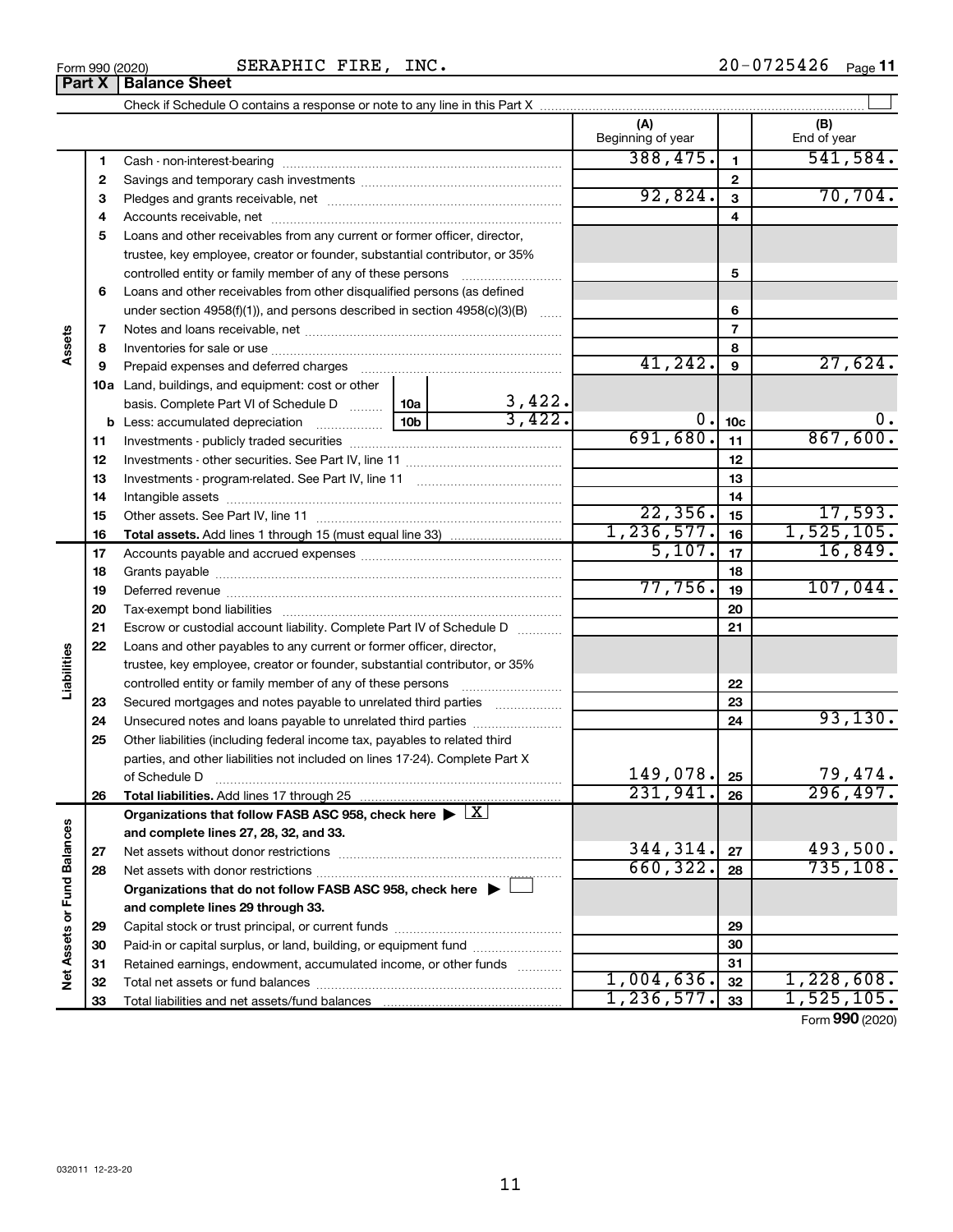|    | SERAPHIC FIRE, INC.<br>Form 990 (2020)                                                                                               | $20 - 0725426$          |                |              | Page 12          |
|----|--------------------------------------------------------------------------------------------------------------------------------------|-------------------------|----------------|--------------|------------------|
|    | <b>Part XI</b><br><b>Reconciliation of Net Assets</b>                                                                                |                         |                |              |                  |
|    |                                                                                                                                      |                         |                |              |                  |
|    |                                                                                                                                      |                         |                |              |                  |
| 1  |                                                                                                                                      | $\mathbf 1$             | 1,368,891.     |              |                  |
| 2  |                                                                                                                                      | $\mathbf{2}$            | 1,305,906.     |              |                  |
| 3  | Revenue less expenses. Subtract line 2 from line 1                                                                                   | 3                       |                |              | 62,985.          |
| 4  |                                                                                                                                      | $\overline{\mathbf{4}}$ | 1,004,636.     |              |                  |
| 5  |                                                                                                                                      | 5                       |                |              | 160,987.         |
| 6  |                                                                                                                                      | 6                       |                |              |                  |
| 7  | Investment expenses www.communication.com/www.communication.com/www.communication.com/www.com                                        | $\overline{7}$          |                |              |                  |
| 8  |                                                                                                                                      | 8                       |                |              |                  |
| 9  | Other changes in net assets or fund balances (explain on Schedule O)                                                                 | 9                       |                |              | $\overline{0}$ . |
| 10 | Net assets or fund balances at end of year. Combine lines 3 through 9 (must equal Part X, line 32,                                   |                         |                |              |                  |
|    |                                                                                                                                      | 10                      | 1,228,608.     |              |                  |
|    | <b>Part XII Financial Statements and Reporting</b>                                                                                   |                         |                |              |                  |
|    |                                                                                                                                      |                         |                |              |                  |
|    |                                                                                                                                      |                         |                | Yes          | <b>No</b>        |
| 1. | $\lfloor \mathbf{X} \rfloor$ Accrual<br>Accounting method used to prepare the Form 990: $\Box$ Cash<br>Other                         |                         |                |              |                  |
|    | If the organization changed its method of accounting from a prior year or checked "Other," explain in Schedule O.                    |                         |                |              |                  |
|    |                                                                                                                                      |                         | 2a             |              | x                |
|    | If "Yes," check a box below to indicate whether the financial statements for the year were compiled or reviewed on a                 |                         |                |              |                  |
|    | separate basis, consolidated basis, or both:                                                                                         |                         |                |              |                  |
|    | Separate basis<br>Consolidated basis<br>Both consolidated and separate basis                                                         |                         |                |              |                  |
|    |                                                                                                                                      |                         | 2 <sub>b</sub> | x            |                  |
|    | If "Yes," check a box below to indicate whether the financial statements for the year were audited on a separate basis,              |                         |                |              |                  |
|    | consolidated basis, or both:                                                                                                         |                         |                |              |                  |
|    | $ \mathbf{X} $ Separate basis<br><b>Consolidated basis</b><br>Both consolidated and separate basis                                   |                         |                |              |                  |
|    | c If "Yes" to line 2a or 2b, does the organization have a committee that assumes responsibility for oversight of the audit,          |                         |                |              |                  |
|    | review, or compilation of its financial statements and selection of an independent accountant?                                       |                         | 2c             | х            |                  |
|    | If the organization changed either its oversight process or selection process during the tax year, explain on Schedule O.            |                         |                |              |                  |
|    | 3a As a result of a federal award, was the organization required to undergo an audit or audits as set forth in the Single Audit      |                         |                |              |                  |
|    |                                                                                                                                      |                         | 3a             |              | x                |
|    | <b>b</b> If "Yes," did the organization undergo the required audit or audits? If the organization did not undergo the required audit |                         |                |              |                  |
|    |                                                                                                                                      |                         | Зb             | $000 \text{$ |                  |

Form (2020) **990**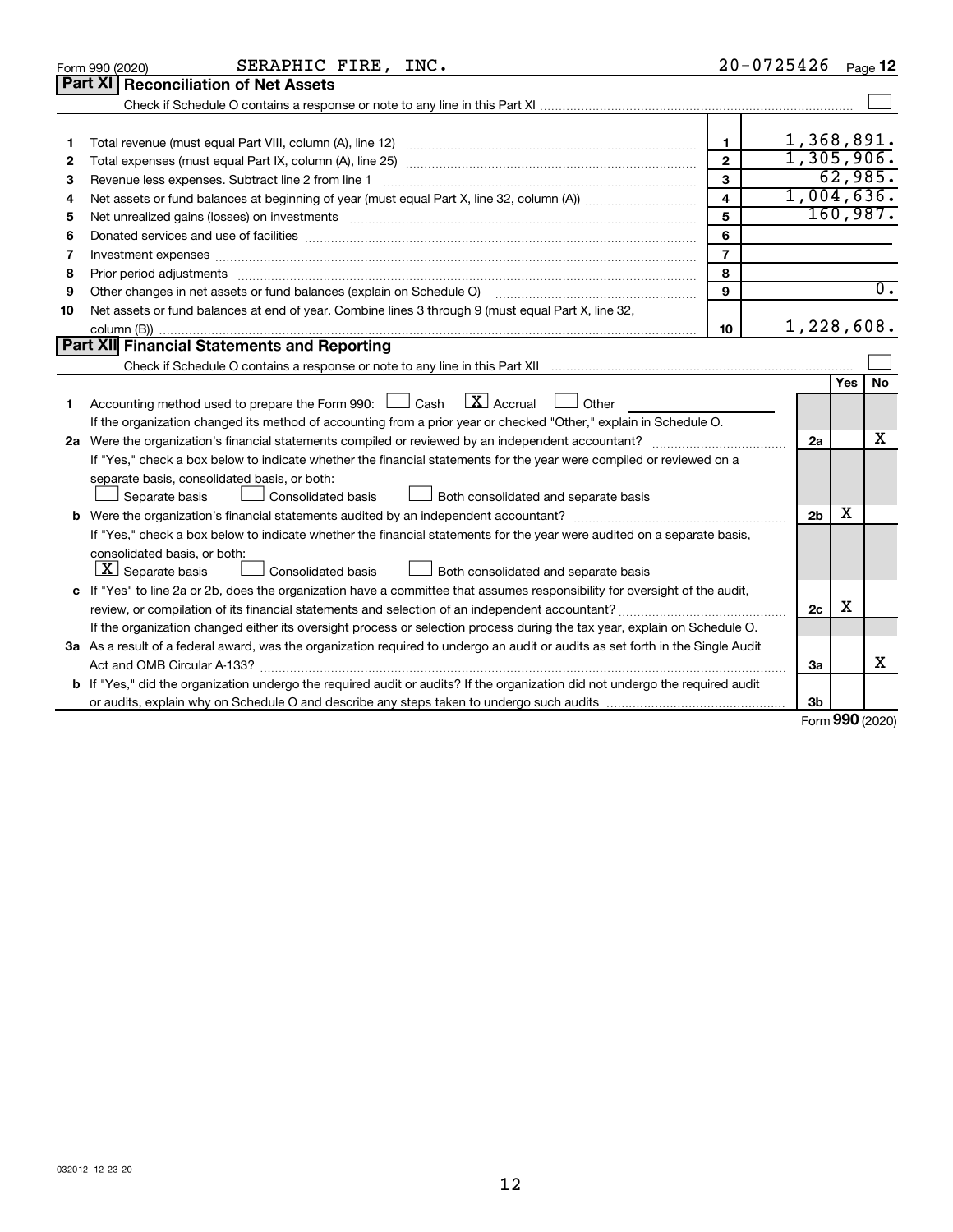**SCHEDULE A**

Department of the Treasury Internal Revenue Service

| (Form 990 or 990-EZ) |  |  |  |  |
|----------------------|--|--|--|--|
|----------------------|--|--|--|--|

# Form 990 or 990-EZ) **Public Charity Status and Public Support**<br>
Complete if the organization is a section 501(c)(3) organization or a section<br> **2020**

**4947(a)(1) nonexempt charitable trust. | Attach to Form 990 or Form 990-EZ.** 

**| Go to www.irs.gov/Form990 for instructions and the latest information.**

| <b>Open to Public</b><br>Inspection |
|-------------------------------------|
|                                     |

OMB No. 1545-0047

|  | Name of the organization |
|--|--------------------------|

|              |                    | Name of the organization                                                                                                                                                                                                                                        |                     |                                                                                     |                                                                       |    |                                                      |  | <b>Employer identification number</b>              |  |  |  |
|--------------|--------------------|-----------------------------------------------------------------------------------------------------------------------------------------------------------------------------------------------------------------------------------------------------------------|---------------------|-------------------------------------------------------------------------------------|-----------------------------------------------------------------------|----|------------------------------------------------------|--|----------------------------------------------------|--|--|--|
|              |                    |                                                                                                                                                                                                                                                                 | SERAPHIC FIRE, INC. |                                                                                     |                                                                       |    |                                                      |  | $20 - 0725426$                                     |  |  |  |
|              | Part I             | Reason for Public Charity Status. (All organizations must complete this part.) See instructions.                                                                                                                                                                |                     |                                                                                     |                                                                       |    |                                                      |  |                                                    |  |  |  |
|              |                    | The organization is not a private foundation because it is: (For lines 1 through 12, check only one box.)                                                                                                                                                       |                     |                                                                                     |                                                                       |    |                                                      |  |                                                    |  |  |  |
| 1            |                    | A church, convention of churches, or association of churches described in section 170(b)(1)(A)(i).                                                                                                                                                              |                     |                                                                                     |                                                                       |    |                                                      |  |                                                    |  |  |  |
| 2            |                    | A school described in section 170(b)(1)(A)(ii). (Attach Schedule E (Form 990 or 990-EZ).)                                                                                                                                                                       |                     |                                                                                     |                                                                       |    |                                                      |  |                                                    |  |  |  |
| 3            |                    | A hospital or a cooperative hospital service organization described in section 170(b)(1)(A)(iii).                                                                                                                                                               |                     |                                                                                     |                                                                       |    |                                                      |  |                                                    |  |  |  |
| 4            |                    | A medical research organization operated in conjunction with a hospital described in section 170(b)(1)(A)(iii). Enter the hospital's name,                                                                                                                      |                     |                                                                                     |                                                                       |    |                                                      |  |                                                    |  |  |  |
|              |                    | city, and state:                                                                                                                                                                                                                                                |                     |                                                                                     |                                                                       |    |                                                      |  |                                                    |  |  |  |
| 5            |                    | An organization operated for the benefit of a college or university owned or operated by a governmental unit described in<br>section 170(b)(1)(A)(iv). (Complete Part II.)                                                                                      |                     |                                                                                     |                                                                       |    |                                                      |  |                                                    |  |  |  |
| 6            |                    | A federal, state, or local government or governmental unit described in section 170(b)(1)(A)(v).                                                                                                                                                                |                     |                                                                                     |                                                                       |    |                                                      |  |                                                    |  |  |  |
| 7            |                    | An organization that normally receives a substantial part of its support from a governmental unit or from the general public described in                                                                                                                       |                     |                                                                                     |                                                                       |    |                                                      |  |                                                    |  |  |  |
|              |                    | section 170(b)(1)(A)(vi). (Complete Part II.)                                                                                                                                                                                                                   |                     |                                                                                     |                                                                       |    |                                                      |  |                                                    |  |  |  |
| 8            |                    | A community trust described in section 170(b)(1)(A)(vi). (Complete Part II.)                                                                                                                                                                                    |                     |                                                                                     |                                                                       |    |                                                      |  |                                                    |  |  |  |
| 9            |                    |                                                                                                                                                                                                                                                                 |                     |                                                                                     |                                                                       |    |                                                      |  |                                                    |  |  |  |
|              |                    | An agricultural research organization described in section 170(b)(1)(A)(ix) operated in conjunction with a land-grant college<br>or university or a non-land-grant college of agriculture (see instructions). Enter the name, city, and state of the college or |                     |                                                                                     |                                                                       |    |                                                      |  |                                                    |  |  |  |
|              |                    | university:                                                                                                                                                                                                                                                     |                     |                                                                                     |                                                                       |    |                                                      |  |                                                    |  |  |  |
| 10           | $\boxed{\text{X}}$ | An organization that normally receives (1) more than 33 1/3% of its support from contributions, membership fees, and gross receipts from                                                                                                                        |                     |                                                                                     |                                                                       |    |                                                      |  |                                                    |  |  |  |
|              |                    | activities related to its exempt functions, subject to certain exceptions; and (2) no more than 33 1/3% of its support from gross investment                                                                                                                    |                     |                                                                                     |                                                                       |    |                                                      |  |                                                    |  |  |  |
|              |                    | income and unrelated business taxable income (less section 511 tax) from businesses acquired by the organization after June 30, 1975.                                                                                                                           |                     |                                                                                     |                                                                       |    |                                                      |  |                                                    |  |  |  |
|              |                    | See section 509(a)(2). (Complete Part III.)                                                                                                                                                                                                                     |                     |                                                                                     |                                                                       |    |                                                      |  |                                                    |  |  |  |
| 11           |                    | An organization organized and operated exclusively to test for public safety. See section 509(a)(4).                                                                                                                                                            |                     |                                                                                     |                                                                       |    |                                                      |  |                                                    |  |  |  |
| 12           |                    | An organization organized and operated exclusively for the benefit of, to perform the functions of, or to carry out the purposes of one or                                                                                                                      |                     |                                                                                     |                                                                       |    |                                                      |  |                                                    |  |  |  |
|              |                    | more publicly supported organizations described in section 509(a)(1) or section 509(a)(2). See section 509(a)(3). Check the box in                                                                                                                              |                     |                                                                                     |                                                                       |    |                                                      |  |                                                    |  |  |  |
|              |                    | lines 12a through 12d that describes the type of supporting organization and complete lines 12e, 12f, and 12g.                                                                                                                                                  |                     |                                                                                     |                                                                       |    |                                                      |  |                                                    |  |  |  |
| а            |                    | Type I. A supporting organization operated, supervised, or controlled by its supported organization(s), typically by giving                                                                                                                                     |                     |                                                                                     |                                                                       |    |                                                      |  |                                                    |  |  |  |
|              |                    | the supported organization(s) the power to regularly appoint or elect a majority of the directors or trustees of the supporting                                                                                                                                 |                     |                                                                                     |                                                                       |    |                                                      |  |                                                    |  |  |  |
|              |                    | organization. You must complete Part IV, Sections A and B.                                                                                                                                                                                                      |                     |                                                                                     |                                                                       |    |                                                      |  |                                                    |  |  |  |
| b            |                    | Type II. A supporting organization supervised or controlled in connection with its supported organization(s), by having                                                                                                                                         |                     |                                                                                     |                                                                       |    |                                                      |  |                                                    |  |  |  |
|              |                    | control or management of the supporting organization vested in the same persons that control or manage the supported                                                                                                                                            |                     |                                                                                     |                                                                       |    |                                                      |  |                                                    |  |  |  |
|              |                    | organization(s). You must complete Part IV, Sections A and C.                                                                                                                                                                                                   |                     |                                                                                     |                                                                       |    |                                                      |  |                                                    |  |  |  |
| с            |                    | Type III functionally integrated. A supporting organization operated in connection with, and functionally integrated with,                                                                                                                                      |                     |                                                                                     |                                                                       |    |                                                      |  |                                                    |  |  |  |
|              |                    | its supported organization(s) (see instructions). You must complete Part IV, Sections A, D, and E.                                                                                                                                                              |                     |                                                                                     |                                                                       |    |                                                      |  |                                                    |  |  |  |
| d            |                    | Type III non-functionally integrated. A supporting organization operated in connection with its supported organization(s)                                                                                                                                       |                     |                                                                                     |                                                                       |    |                                                      |  |                                                    |  |  |  |
|              |                    | that is not functionally integrated. The organization generally must satisfy a distribution requirement and an attentiveness                                                                                                                                    |                     |                                                                                     |                                                                       |    |                                                      |  |                                                    |  |  |  |
|              |                    | requirement (see instructions). You must complete Part IV, Sections A and D, and Part V.                                                                                                                                                                        |                     |                                                                                     |                                                                       |    |                                                      |  |                                                    |  |  |  |
|              |                    | Check this box if the organization received a written determination from the IRS that it is a Type I, Type II, Type III                                                                                                                                         |                     |                                                                                     |                                                                       |    |                                                      |  |                                                    |  |  |  |
|              |                    | functionally integrated, or Type III non-functionally integrated supporting organization.                                                                                                                                                                       |                     |                                                                                     |                                                                       |    |                                                      |  |                                                    |  |  |  |
| f            |                    | Enter the number of supported organizations                                                                                                                                                                                                                     |                     |                                                                                     |                                                                       |    |                                                      |  |                                                    |  |  |  |
|              |                    | g Provide the following information about the supported organization(s).                                                                                                                                                                                        |                     |                                                                                     |                                                                       |    |                                                      |  |                                                    |  |  |  |
|              |                    | (i) Name of supported<br>organization                                                                                                                                                                                                                           | (ii) EIN            | (iii) Type of organization<br>(described on lines 1-10<br>above (see instructions)) | (iv) Is the organization listed<br>in your governing document?<br>Yes | No | (v) Amount of monetary<br>support (see instructions) |  | (vi) Amount of other<br>support (see instructions) |  |  |  |
|              |                    |                                                                                                                                                                                                                                                                 |                     |                                                                                     |                                                                       |    |                                                      |  |                                                    |  |  |  |
|              |                    |                                                                                                                                                                                                                                                                 |                     |                                                                                     |                                                                       |    |                                                      |  |                                                    |  |  |  |
|              |                    |                                                                                                                                                                                                                                                                 |                     |                                                                                     |                                                                       |    |                                                      |  |                                                    |  |  |  |
|              |                    |                                                                                                                                                                                                                                                                 |                     |                                                                                     |                                                                       |    |                                                      |  |                                                    |  |  |  |
|              |                    |                                                                                                                                                                                                                                                                 |                     |                                                                                     |                                                                       |    |                                                      |  |                                                    |  |  |  |
|              |                    |                                                                                                                                                                                                                                                                 |                     |                                                                                     |                                                                       |    |                                                      |  |                                                    |  |  |  |
|              |                    |                                                                                                                                                                                                                                                                 |                     |                                                                                     |                                                                       |    |                                                      |  |                                                    |  |  |  |
| <b>Total</b> |                    |                                                                                                                                                                                                                                                                 |                     |                                                                                     |                                                                       |    |                                                      |  |                                                    |  |  |  |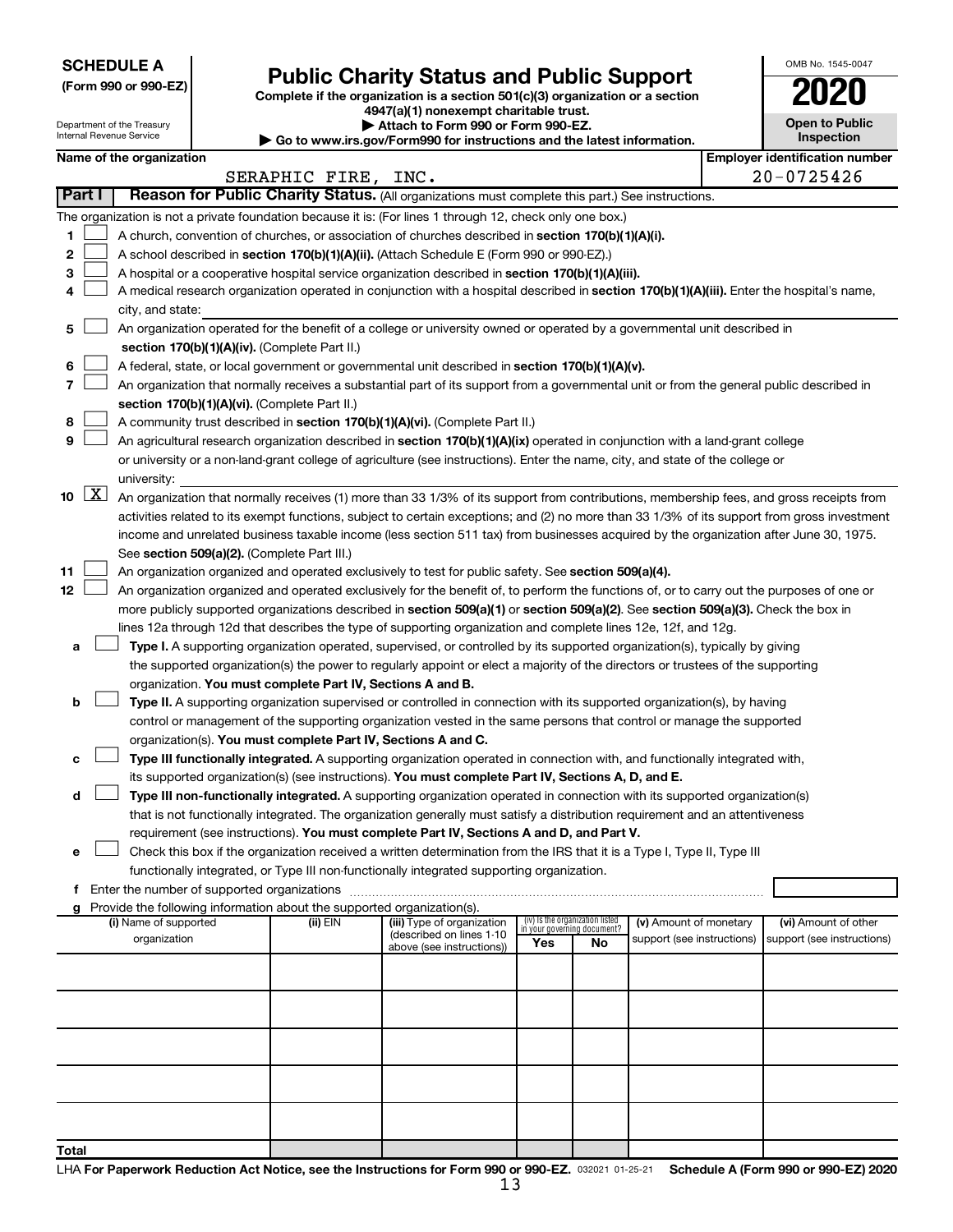#### Schedule A (Form 990 or 990-EZ) 2020  $\texttt{SERAPHIC}$   $\texttt{FIRE}$ ,  $\texttt{INC}$  .  $20-0725426$   $\texttt{Page}$

20-0725426 Page 2

#### **Part II Support Schedule for Organizations Described in Sections 170(b)(1)(A)(iv) and 170(b)(1)(A)(vi)**

(Complete only if you checked the box on line 5, 7, or 8 of Part I or if the organization failed to qualify under Part III. If the organization fails to qualify under the tests listed below, please complete Part III.)

|   | <b>Section A. Public Support</b>                                                                                                                                                                                                    |          |          |            |            |          |           |
|---|-------------------------------------------------------------------------------------------------------------------------------------------------------------------------------------------------------------------------------------|----------|----------|------------|------------|----------|-----------|
|   | Calendar year (or fiscal year beginning in)                                                                                                                                                                                         | (a) 2016 | (b) 2017 | $(c)$ 2018 | $(d)$ 2019 | (e) 2020 | (f) Total |
|   | 1 Gifts, grants, contributions, and                                                                                                                                                                                                 |          |          |            |            |          |           |
|   | membership fees received. (Do not                                                                                                                                                                                                   |          |          |            |            |          |           |
|   | include any "unusual grants.")                                                                                                                                                                                                      |          |          |            |            |          |           |
|   | 2 Tax revenues levied for the organ-                                                                                                                                                                                                |          |          |            |            |          |           |
|   | ization's benefit and either paid to                                                                                                                                                                                                |          |          |            |            |          |           |
|   | or expended on its behalf                                                                                                                                                                                                           |          |          |            |            |          |           |
|   | 3 The value of services or facilities                                                                                                                                                                                               |          |          |            |            |          |           |
|   | furnished by a governmental unit to                                                                                                                                                                                                 |          |          |            |            |          |           |
|   | the organization without charge                                                                                                                                                                                                     |          |          |            |            |          |           |
|   | 4 Total. Add lines 1 through 3                                                                                                                                                                                                      |          |          |            |            |          |           |
|   | 5 The portion of total contributions                                                                                                                                                                                                |          |          |            |            |          |           |
|   | by each person (other than a                                                                                                                                                                                                        |          |          |            |            |          |           |
|   | governmental unit or publicly                                                                                                                                                                                                       |          |          |            |            |          |           |
|   | supported organization) included                                                                                                                                                                                                    |          |          |            |            |          |           |
|   | on line 1 that exceeds 2% of the                                                                                                                                                                                                    |          |          |            |            |          |           |
|   | amount shown on line 11,                                                                                                                                                                                                            |          |          |            |            |          |           |
|   | column (f)                                                                                                                                                                                                                          |          |          |            |            |          |           |
|   | 6 Public support. Subtract line 5 from line 4.                                                                                                                                                                                      |          |          |            |            |          |           |
|   | <b>Section B. Total Support</b>                                                                                                                                                                                                     |          |          |            |            |          |           |
|   | Calendar year (or fiscal year beginning in)                                                                                                                                                                                         | (a) 2016 | (b) 2017 | $(c)$ 2018 | $(d)$ 2019 | (e) 2020 | (f) Total |
|   | 7 Amounts from line 4                                                                                                                                                                                                               |          |          |            |            |          |           |
| 8 | Gross income from interest,                                                                                                                                                                                                         |          |          |            |            |          |           |
|   | dividends, payments received on                                                                                                                                                                                                     |          |          |            |            |          |           |
|   | securities loans, rents, royalties,                                                                                                                                                                                                 |          |          |            |            |          |           |
|   | and income from similar sources                                                                                                                                                                                                     |          |          |            |            |          |           |
| 9 | Net income from unrelated business                                                                                                                                                                                                  |          |          |            |            |          |           |
|   | activities, whether or not the                                                                                                                                                                                                      |          |          |            |            |          |           |
|   | business is regularly carried on                                                                                                                                                                                                    |          |          |            |            |          |           |
|   | 10 Other income. Do not include gain                                                                                                                                                                                                |          |          |            |            |          |           |
|   | or loss from the sale of capital                                                                                                                                                                                                    |          |          |            |            |          |           |
|   | assets (Explain in Part VI.)                                                                                                                                                                                                        |          |          |            |            |          |           |
|   | 11 Total support. Add lines 7 through 10                                                                                                                                                                                            |          |          |            |            |          |           |
|   | <b>12</b> Gross receipts from related activities, etc. (see instructions)                                                                                                                                                           |          |          |            |            | 12       |           |
|   | 13 First 5 years. If the Form 990 is for the organization's first, second, third, fourth, or fifth tax year as a section 501(c)(3)                                                                                                  |          |          |            |            |          |           |
|   | organization, check this box and stop here <b>construction and construction</b> control and construction of the construction of the construction of the construction of the construction of the construction of the construction of |          |          |            |            |          |           |
|   | <b>Section C. Computation of Public Support Percentage</b>                                                                                                                                                                          |          |          |            |            |          |           |
|   |                                                                                                                                                                                                                                     |          |          |            |            | 14       | %         |
|   |                                                                                                                                                                                                                                     |          |          |            |            | 15       | %         |
|   | 16a 33 1/3% support test - 2020. If the organization did not check the box on line 13, and line 14 is 33 1/3% or more, check this box and                                                                                           |          |          |            |            |          |           |
|   |                                                                                                                                                                                                                                     |          |          |            |            |          |           |
|   | b 33 1/3% support test - 2019. If the organization did not check a box on line 13 or 16a, and line 15 is 33 1/3% or more, check this box                                                                                            |          |          |            |            |          |           |
|   |                                                                                                                                                                                                                                     |          |          |            |            |          |           |
|   | 17a 10% -facts-and-circumstances test - 2020. If the organization did not check a box on line 13, 16a, or 16b, and line 14 is 10% or more,                                                                                          |          |          |            |            |          |           |
|   | and if the organization meets the facts-and-circumstances test, check this box and stop here. Explain in Part VI how the organization                                                                                               |          |          |            |            |          |           |
|   | meets the facts-and-circumstances test. The organization qualifies as a publicly supported organization                                                                                                                             |          |          |            |            |          |           |
|   | <b>b 10% -facts-and-circumstances test - 2019.</b> If the organization did not check a box on line 13, 16a, 16b, or 17a, and line 15 is 10% or                                                                                      |          |          |            |            |          |           |
|   | more, and if the organization meets the facts-and-circumstances test, check this box and stop here. Explain in Part VI how the                                                                                                      |          |          |            |            |          |           |
|   | organization meets the facts-and-circumstances test. The organization qualifies as a publicly supported organization                                                                                                                |          |          |            |            |          |           |
|   | 18 Private foundation. If the organization did not check a box on line 13, 16a, 16b, 17a, or 17b, check this box and see instructions                                                                                               |          |          |            |            |          |           |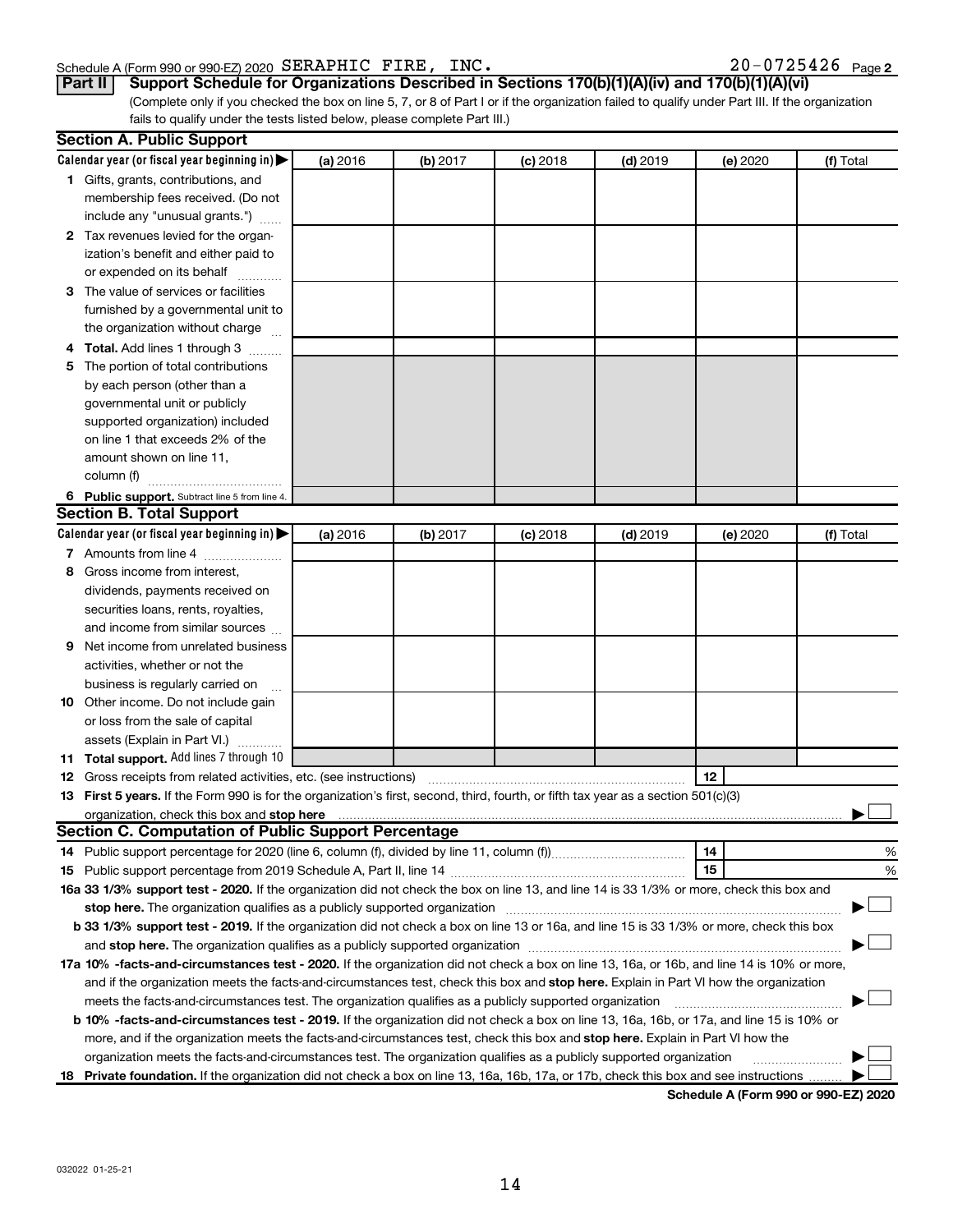#### Schedule A (Form 990 or 990-EZ) 2020  $\texttt{SERAPHIC}$   $\texttt{FIRE}$ ,  $\texttt{INC}$  .  $20-0725426$   $\texttt{Page}$

(Complete only if you checked the box on line 10 of Part I or if the organization failed to qualify under Part II. If the organization fails to qualify under the tests listed below, please complete Part II.)

| <b>Section A. Public Support</b>                                                                                                                                                                                                                                                                             |          |           |            |            |          |               |  |  |  |  |
|--------------------------------------------------------------------------------------------------------------------------------------------------------------------------------------------------------------------------------------------------------------------------------------------------------------|----------|-----------|------------|------------|----------|---------------|--|--|--|--|
| Calendar year (or fiscal year beginning in)                                                                                                                                                                                                                                                                  | (a) 2016 | (b) 2017  | $(c)$ 2018 | $(d)$ 2019 | (e) 2020 | (f) Total     |  |  |  |  |
| 1 Gifts, grants, contributions, and                                                                                                                                                                                                                                                                          |          |           |            |            |          |               |  |  |  |  |
| membership fees received. (Do not                                                                                                                                                                                                                                                                            |          |           |            |            |          |               |  |  |  |  |
| include any "unusual grants.")                                                                                                                                                                                                                                                                               | 1616989. | 1082042.  | 1301048.   | 1137006.   | 1179990. | 6317075.      |  |  |  |  |
| 2 Gross receipts from admissions,                                                                                                                                                                                                                                                                            |          |           |            |            |          |               |  |  |  |  |
| merchandise sold or services per-                                                                                                                                                                                                                                                                            |          |           |            |            |          |               |  |  |  |  |
| formed, or facilities furnished in                                                                                                                                                                                                                                                                           |          |           |            |            |          |               |  |  |  |  |
| any activity that is related to the<br>organization's tax-exempt purpose                                                                                                                                                                                                                                     | 527,291. | 509, 180. | 637,624.   | 505,372.   | 174,966. | 2354433.      |  |  |  |  |
| 3 Gross receipts from activities that                                                                                                                                                                                                                                                                        |          |           |            |            |          |               |  |  |  |  |
| are not an unrelated trade or bus-                                                                                                                                                                                                                                                                           |          |           |            |            |          |               |  |  |  |  |
|                                                                                                                                                                                                                                                                                                              |          |           |            |            |          |               |  |  |  |  |
| iness under section 513                                                                                                                                                                                                                                                                                      |          |           |            |            |          |               |  |  |  |  |
| 4 Tax revenues levied for the organ-                                                                                                                                                                                                                                                                         |          |           |            |            |          |               |  |  |  |  |
| ization's benefit and either paid to                                                                                                                                                                                                                                                                         |          |           |            |            |          |               |  |  |  |  |
| or expended on its behalf<br>.                                                                                                                                                                                                                                                                               |          |           |            |            |          |               |  |  |  |  |
| 5 The value of services or facilities                                                                                                                                                                                                                                                                        |          |           |            |            |          |               |  |  |  |  |
| furnished by a governmental unit to                                                                                                                                                                                                                                                                          |          |           |            |            |          |               |  |  |  |  |
| the organization without charge                                                                                                                                                                                                                                                                              |          |           |            |            |          |               |  |  |  |  |
| <b>6 Total.</b> Add lines 1 through 5                                                                                                                                                                                                                                                                        | 2144280. | 1591222.  | 1938672.   | 1642378.   | 1354956. | 8671508.      |  |  |  |  |
| 7a Amounts included on lines 1, 2, and                                                                                                                                                                                                                                                                       |          |           |            |            |          |               |  |  |  |  |
| 3 received from disqualified persons                                                                                                                                                                                                                                                                         |          |           |            |            |          | $0$ .         |  |  |  |  |
| <b>b</b> Amounts included on lines 2 and 3 received                                                                                                                                                                                                                                                          |          |           |            |            |          |               |  |  |  |  |
| from other than disqualified persons that<br>exceed the greater of \$5,000 or 1% of the                                                                                                                                                                                                                      |          |           |            |            |          |               |  |  |  |  |
| amount on line 13 for the year                                                                                                                                                                                                                                                                               |          |           |            |            |          | $0_{.}$       |  |  |  |  |
| c Add lines 7a and 7b                                                                                                                                                                                                                                                                                        |          |           |            |            |          | σ.            |  |  |  |  |
| 8 Public support. (Subtract line 7c from line 6.)                                                                                                                                                                                                                                                            |          |           |            |            |          | 8671508.      |  |  |  |  |
| <b>Section B. Total Support</b>                                                                                                                                                                                                                                                                              |          |           |            |            |          |               |  |  |  |  |
| Calendar year (or fiscal year beginning in)                                                                                                                                                                                                                                                                  | (a) 2016 | (b) 2017  | $(c)$ 2018 | $(d)$ 2019 | (e) 2020 | (f) Total     |  |  |  |  |
| <b>9</b> Amounts from line 6                                                                                                                                                                                                                                                                                 | 2144280  | 1591222   | 1938672    | 1642378    | 1354956. | 8671508.      |  |  |  |  |
| <b>10a</b> Gross income from interest,                                                                                                                                                                                                                                                                       |          |           |            |            |          |               |  |  |  |  |
| dividends, payments received on                                                                                                                                                                                                                                                                              |          |           |            |            |          |               |  |  |  |  |
| securities loans, rents, royalties,                                                                                                                                                                                                                                                                          | 838.     |           |            |            |          | 838.          |  |  |  |  |
| and income from similar sources                                                                                                                                                                                                                                                                              |          |           |            |            |          |               |  |  |  |  |
| <b>b</b> Unrelated business taxable income                                                                                                                                                                                                                                                                   |          |           |            |            |          |               |  |  |  |  |
| (less section 511 taxes) from businesses                                                                                                                                                                                                                                                                     |          |           |            |            |          |               |  |  |  |  |
| acquired after June 30, 1975                                                                                                                                                                                                                                                                                 |          |           |            |            |          |               |  |  |  |  |
| c Add lines 10a and 10b                                                                                                                                                                                                                                                                                      | 838.     |           |            |            |          | 838.          |  |  |  |  |
| <b>11</b> Net income from unrelated business<br>activities not included in line 10b,                                                                                                                                                                                                                         |          |           |            |            |          |               |  |  |  |  |
| whether or not the business is                                                                                                                                                                                                                                                                               |          |           |            |            |          |               |  |  |  |  |
| regularly carried on                                                                                                                                                                                                                                                                                         |          |           |            |            |          |               |  |  |  |  |
| 12 Other income. Do not include gain                                                                                                                                                                                                                                                                         |          |           |            |            |          |               |  |  |  |  |
| or loss from the sale of capital<br>assets (Explain in Part VI.)                                                                                                                                                                                                                                             |          |           |            |            |          |               |  |  |  |  |
| <b>13</b> Total support. (Add lines 9, 10c, 11, and 12.)                                                                                                                                                                                                                                                     | 2145118. | 1591222.  | 1938672.   | 1642378.   | 1354956. | 8672346.      |  |  |  |  |
| 14 First 5 years. If the Form 990 is for the organization's first, second, third, fourth, or fifth tax year as a section 501(c)(3) organization,                                                                                                                                                             |          |           |            |            |          |               |  |  |  |  |
| check this box and stop here                                                                                                                                                                                                                                                                                 |          |           |            |            |          |               |  |  |  |  |
| Section C. Computation of Public Support Percentage                                                                                                                                                                                                                                                          |          |           |            |            |          |               |  |  |  |  |
|                                                                                                                                                                                                                                                                                                              |          |           |            |            | 15       | 99.99<br>%    |  |  |  |  |
| 16 Public support percentage from 2019 Schedule A, Part III, line 15                                                                                                                                                                                                                                         |          |           |            |            | 16       | 99.99<br>$\%$ |  |  |  |  |
| Section D. Computation of Investment Income Percentage                                                                                                                                                                                                                                                       |          |           |            |            |          |               |  |  |  |  |
| 17 Investment income percentage for 2020 (line 10c, column (f), divided by line 13, column (f))                                                                                                                                                                                                              |          |           |            |            | 17       | .01<br>%      |  |  |  |  |
| 18 Investment income percentage from 2019 Schedule A, Part III, line 17                                                                                                                                                                                                                                      |          |           |            |            | 18       | .01<br>%      |  |  |  |  |
|                                                                                                                                                                                                                                                                                                              |          |           |            |            |          |               |  |  |  |  |
| 19a 33 1/3% support tests - 2020. If the organization did not check the box on line 14, and line 15 is more than 33 1/3%, and line 17 is not<br>$\blacktriangleright$ $\boxed{\text{X}}$<br>more than 33 1/3%, check this box and stop here. The organization qualifies as a publicly supported organization |          |           |            |            |          |               |  |  |  |  |
| b 33 1/3% support tests - 2019. If the organization did not check a box on line 14 or line 19a, and line 16 is more than 33 1/3%, and                                                                                                                                                                        |          |           |            |            |          |               |  |  |  |  |
| line 18 is not more than 33 1/3%, check this box and stop here. The organization qualifies as a publicly supported organization                                                                                                                                                                              |          |           |            |            |          |               |  |  |  |  |
|                                                                                                                                                                                                                                                                                                              |          |           |            |            |          |               |  |  |  |  |
|                                                                                                                                                                                                                                                                                                              |          |           |            |            |          |               |  |  |  |  |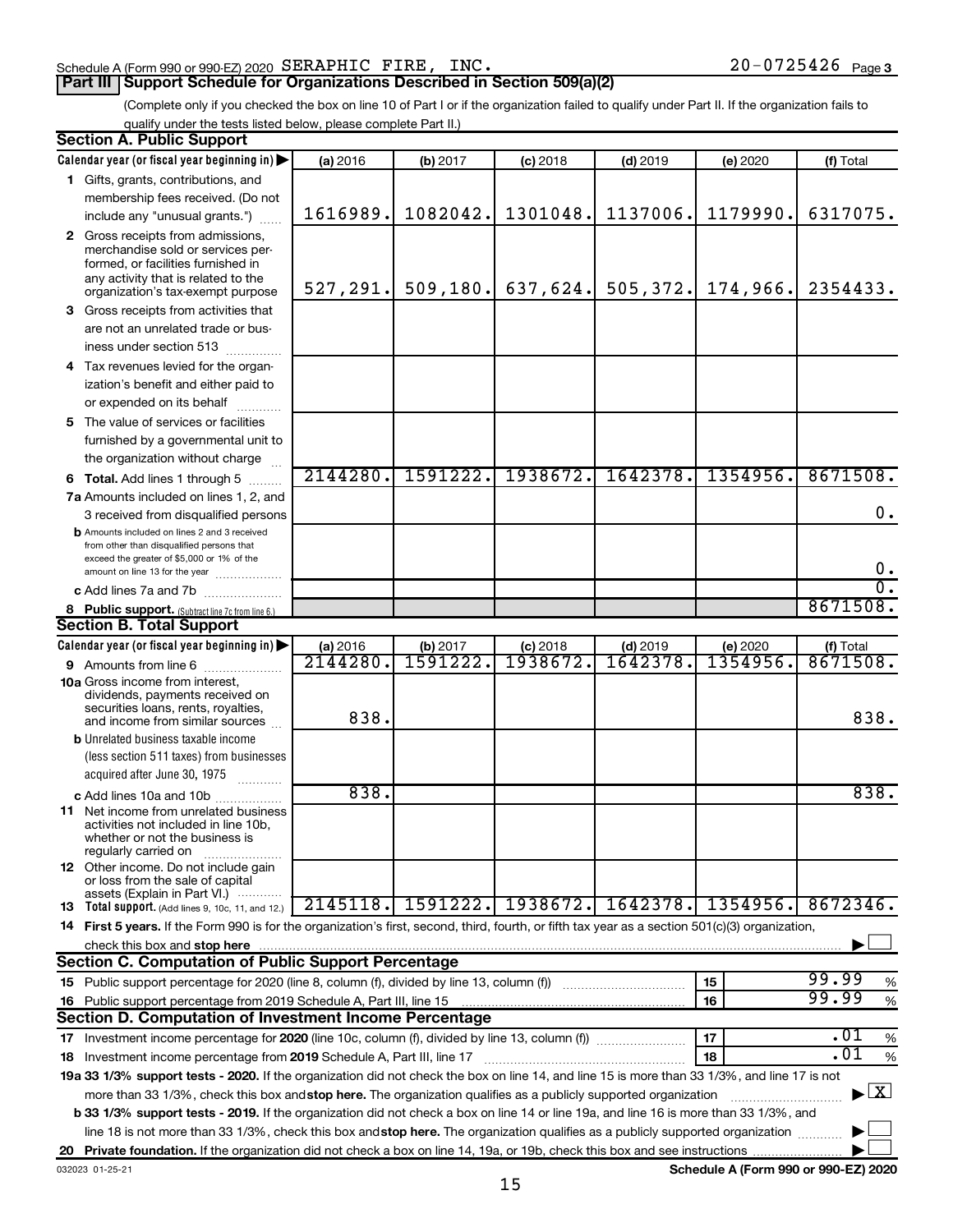**Yes No**

#### **Part IV Supporting Organizations**

(Complete only if you checked a box in line 12 on Part I. If you checked box 12a, Part I, complete Sections A and B. If you checked box 12b, Part I, complete Sections A and C. If you checked box 12c, Part I, complete Sections A, D, and E. If you checked box 12d, Part I, complete Sections A and D, and complete Part V.)

#### **Section A. All Supporting Organizations**

- **1** Are all of the organization's supported organizations listed by name in the organization's governing documents? If "No," describe in Part VI how the supported organizations are designated. If designated by *class or purpose, describe the designation. If historic and continuing relationship, explain.*
- **2** Did the organization have any supported organization that does not have an IRS determination of status under section 509(a)(1) or (2)? If "Yes," explain in Part **VI** how the organization determined that the supported *organization was described in section 509(a)(1) or (2).*
- **3a** Did the organization have a supported organization described in section 501(c)(4), (5), or (6)? If "Yes," answer *lines 3b and 3c below.*
- **b** Did the organization confirm that each supported organization qualified under section 501(c)(4), (5), or (6) and satisfied the public support tests under section 509(a)(2)? If "Yes," describe in Part VI when and how the *organization made the determination.*
- **c** Did the organization ensure that all support to such organizations was used exclusively for section 170(c)(2)(B) purposes? If "Yes," explain in Part VI what controls the organization put in place to ensure such use.
- **4 a** *If* Was any supported organization not organized in the United States ("foreign supported organization")? *"Yes," and if you checked box 12a or 12b in Part I, answer lines 4b and 4c below.*
- **b** Did the organization have ultimate control and discretion in deciding whether to make grants to the foreign supported organization? If "Yes," describe in Part VI how the organization had such control and discretion *despite being controlled or supervised by or in connection with its supported organizations.*
- **c** Did the organization support any foreign supported organization that does not have an IRS determination under sections 501(c)(3) and 509(a)(1) or (2)? If "Yes," explain in Part VI what controls the organization used *to ensure that all support to the foreign supported organization was used exclusively for section 170(c)(2)(B) purposes.*
- **5a** Did the organization add, substitute, or remove any supported organizations during the tax year? If "Yes," answer lines 5b and 5c below (if applicable). Also, provide detail in **Part VI,** including (i) the names and EIN *numbers of the supported organizations added, substituted, or removed; (ii) the reasons for each such action; (iii) the authority under the organization's organizing document authorizing such action; and (iv) how the action was accomplished (such as by amendment to the organizing document).*
- **b Type I or Type II only.** Was any added or substituted supported organization part of a class already designated in the organization's organizing document?
- **c Substitutions only.**  Was the substitution the result of an event beyond the organization's control?
- **6** Did the organization provide support (whether in the form of grants or the provision of services or facilities) to **Part VI.** support or benefit one or more of the filing organization's supported organizations? If "Yes," provide detail in anyone other than (i) its supported organizations, (ii) individuals that are part of the charitable class benefited by one or more of its supported organizations, or (iii) other supporting organizations that also
- **7** Did the organization provide a grant, loan, compensation, or other similar payment to a substantial contributor regard to a substantial contributor? If "Yes," complete Part I of Schedule L (Form 990 or 990-EZ). (as defined in section 4958(c)(3)(C)), a family member of a substantial contributor, or a 35% controlled entity with
- **8** Did the organization make a loan to a disqualified person (as defined in section 4958) not described in line 7? *If "Yes," complete Part I of Schedule L (Form 990 or 990-EZ).*
- **9 a** Was the organization controlled directly or indirectly at any time during the tax year by one or more in section 509(a)(1) or (2))? If "Yes," provide detail in **Part VI.** disqualified persons, as defined in section 4946 (other than foundation managers and organizations described
- **b** Did one or more disqualified persons (as defined in line 9a) hold a controlling interest in any entity in which the supporting organization had an interest? If "Yes," provide detail in Part VI.
- **c** Did a disqualified person (as defined in line 9a) have an ownership interest in, or derive any personal benefit from, assets in which the supporting organization also had an interest? If "Yes," provide detail in Part VI.
- **10 a** Was the organization subject to the excess business holdings rules of section 4943 because of section supporting organizations)? If "Yes," answer line 10b below. 4943(f) (regarding certain Type II supporting organizations, and all Type III non-functionally integrated
	- **b** Did the organization have any excess business holdings in the tax year? (Use Schedule C, Form 4720, to *determine whether the organization had excess business holdings.)*

**1 2 3a 3b 3c 4a 4b 4c 5a 5b 5c 6 7 8 9a 9b 9c 10a**

032024 01-25-21

**10b**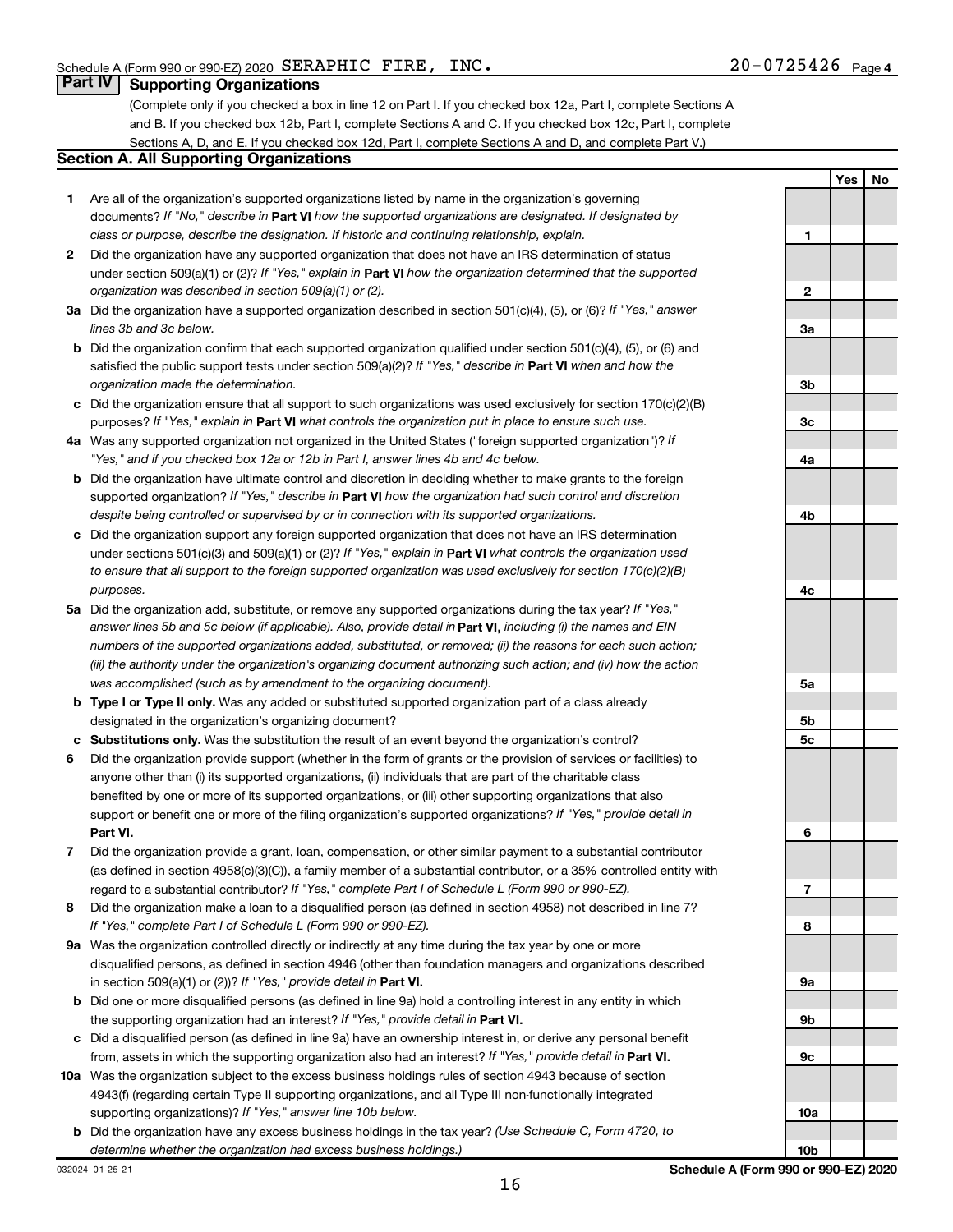|    |                                                                                                                                   |              | Yes | No |
|----|-----------------------------------------------------------------------------------------------------------------------------------|--------------|-----|----|
| 11 | Has the organization accepted a gift or contribution from any of the following persons?                                           |              |     |    |
|    | a A person who directly or indirectly controls, either alone or together with persons described in lines 11b and                  |              |     |    |
|    | 11c below, the governing body of a supported organization?                                                                        | 11a          |     |    |
|    | <b>b</b> A family member of a person described in line 11a above?                                                                 | 11b          |     |    |
|    | c A 35% controlled entity of a person described in line 11a or 11b above? If "Yes" to line 11a, 11b, or 11c, provide              |              |     |    |
|    | detail in Part VI.                                                                                                                | 11c          |     |    |
|    | <b>Section B. Type I Supporting Organizations</b>                                                                                 |              |     |    |
|    |                                                                                                                                   |              | Yes | No |
| 1  | Did the governing body, members of the governing body, officers acting in their official capacity, or membership of one or        |              |     |    |
|    | more supported organizations have the power to regularly appoint or elect at least a majority of the organization's officers,     |              |     |    |
|    | directors, or trustees at all times during the tax year? If "No," describe in Part VI how the supported organization(s)           |              |     |    |
|    | effectively operated, supervised, or controlled the organization's activities. If the organization had more than one supported    |              |     |    |
|    | organization, describe how the powers to appoint and/or remove officers, directors, or trustees were allocated among the          |              |     |    |
|    | supported organizations and what conditions or restrictions, if any, applied to such powers during the tax year.                  | 1            |     |    |
| 2  | Did the organization operate for the benefit of any supported organization other than the supported                               |              |     |    |
|    | organization(s) that operated, supervised, or controlled the supporting organization? If "Yes," explain in                        |              |     |    |
|    | Part VI how providing such benefit carried out the purposes of the supported organization(s) that operated,                       |              |     |    |
|    | supervised, or controlled the supporting organization.                                                                            | $\mathbf{2}$ |     |    |
|    | <b>Section C. Type II Supporting Organizations</b>                                                                                |              |     |    |
|    |                                                                                                                                   |              | Yes | No |
| 1. | Were a majority of the organization's directors or trustees during the tax year also a majority of the directors                  |              |     |    |
|    | or trustees of each of the organization's supported organization(s)? If "No," describe in Part VI how control                     |              |     |    |
|    | or management of the supporting organization was vested in the same persons that controlled or managed                            |              |     |    |
|    | the supported organization(s).                                                                                                    | 1            |     |    |
|    | Section D. All Type III Supporting Organizations                                                                                  |              |     |    |
|    |                                                                                                                                   |              | Yes | No |
| 1  | Did the organization provide to each of its supported organizations, by the last day of the fifth month of the                    |              |     |    |
|    | organization's tax year, (i) a written notice describing the type and amount of support provided during the prior tax             |              |     |    |
|    | year, (ii) a copy of the Form 990 that was most recently filed as of the date of notification, and (iii) copies of the            |              |     |    |
|    | organization's governing documents in effect on the date of notification, to the extent not previously provided?                  | 1            |     |    |
| 2  | Were any of the organization's officers, directors, or trustees either (i) appointed or elected by the supported                  |              |     |    |
|    | organization(s) or (ii) serving on the governing body of a supported organization? If "No," explain in Part VI how                |              |     |    |
|    | the organization maintained a close and continuous working relationship with the supported organization(s).                       | 2            |     |    |
| 3  | By reason of the relationship described in line 2, above, did the organization's supported organizations have a                   |              |     |    |
|    | significant voice in the organization's investment policies and in directing the use of the organization's                        |              |     |    |
|    | income or assets at all times during the tax year? If "Yes," describe in Part VI the role the organization's                      |              |     |    |
|    | supported organizations played in this regard.                                                                                    | 3            |     |    |
|    | Section E. Type III Functionally Integrated Supporting Organizations                                                              |              |     |    |
| 1. | Check the box next to the method that the organization used to satisfy the Integral Part Test during the yealsee instructions).   |              |     |    |
| а  | The organization satisfied the Activities Test. Complete line 2 below.                                                            |              |     |    |
| b  | The organization is the parent of each of its supported organizations. Complete line 3 below.                                     |              |     |    |
| c  | The organization supported a governmental entity. Describe in Part VI how you supported a governmental entity (see instructions). |              |     |    |
| 2  | Activities Test. Answer lines 2a and 2b below.                                                                                    |              | Yes | No |
| а  | Did substantially all of the organization's activities during the tax year directly further the exempt purposes of                |              |     |    |
|    | the supported organization(s) to which the organization was responsive? If "Yes," then in Part VI identify                        |              |     |    |
|    | those supported organizations and explain how these activities directly furthered their exempt purposes,                          |              |     |    |
|    | how the organization was responsive to those supported organizations, and how the organization determined                         |              |     |    |
|    | that these activities constituted substantially all of its activities.                                                            | 2a           |     |    |
| b  | Did the activities described in line 2a, above, constitute activities that, but for the organization's involvement,               |              |     |    |
|    | one or more of the organization's supported organization(s) would have been engaged in? If "Yes," explain in                      |              |     |    |
|    | Part VI the reasons for the organization's position that its supported organization(s) would have engaged in                      |              |     |    |
|    | these activities but for the organization's involvement.                                                                          | 2b           |     |    |
|    |                                                                                                                                   |              |     |    |
| 3  | Parent of Supported Organizations. Answer lines 3a and 3b below.                                                                  |              |     |    |
| а  | Did the organization have the power to regularly appoint or elect a majority of the officers, directors, or                       |              |     |    |
|    | trustees of each of the supported organizations? If "Yes" or "No" provide details in Part VI.                                     | За           |     |    |
| b  | Did the organization exercise a substantial degree of direction over the policies, programs, and activities of each               |              |     |    |
|    | of its supported organizations? If "Yes," describe in Part VI the role played by the organization in this regard.                 | 3b           |     |    |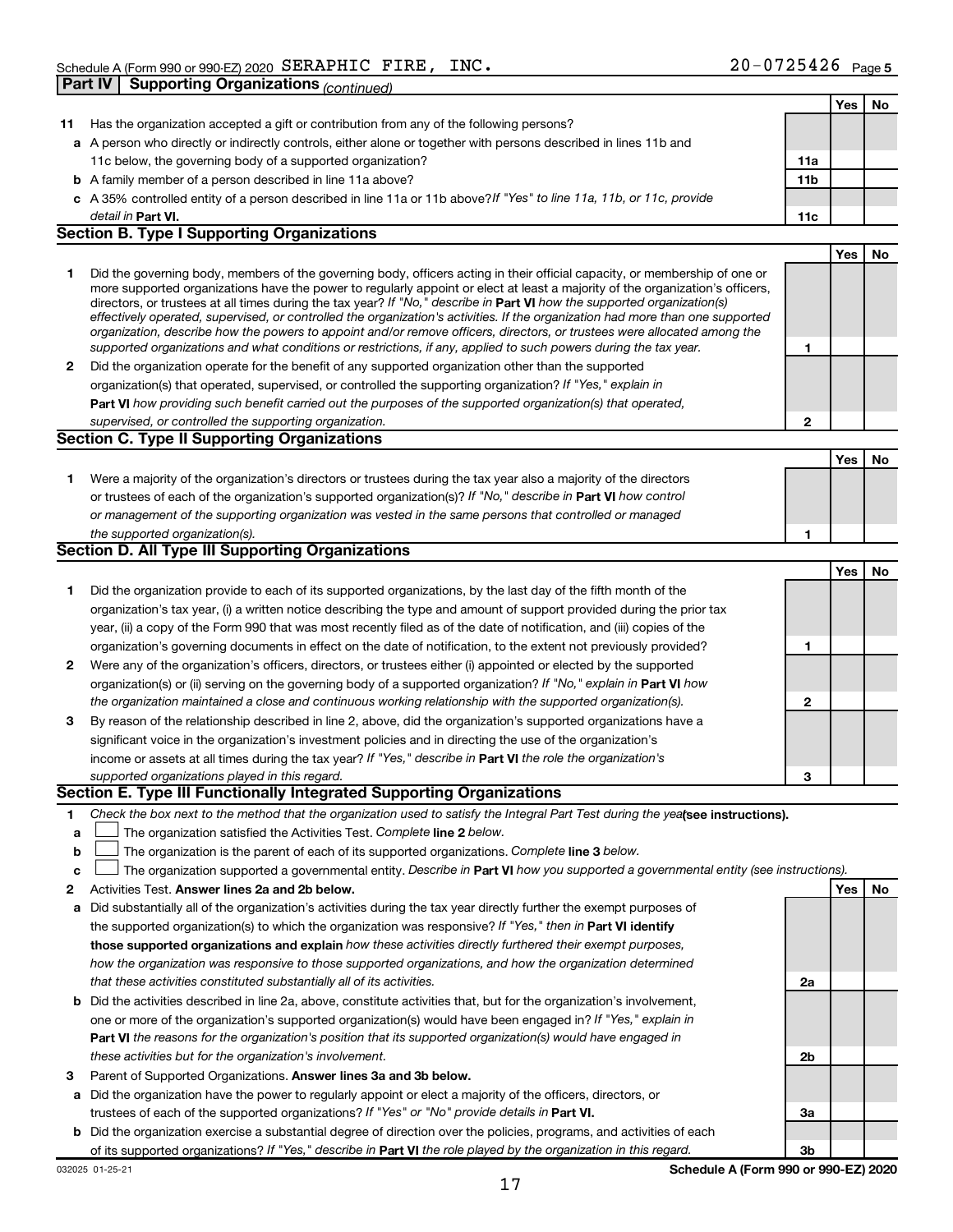#### Schedule A (Form 990 or 990-EZ) 2020  $\texttt{SERAPHIC}$   $\texttt{FIRE}$ ,  $\texttt{INC}$  .  $20-0725426$   $\texttt{Page}$ **Part V Type III Non-Functionally Integrated 509(a)(3) Supporting Organizations**

1 **Letter See instructions.** Check here if the organization satisfied the Integral Part Test as a qualifying trust on Nov. 20, 1970 (*explain in* Part **VI**). See instructions. All other Type III non-functionally integrated supporting organizations must complete Sections A through E.

|    | Section A - Adjusted Net Income                                             |                | (A) Prior Year | (B) Current Year<br>(optional) |
|----|-----------------------------------------------------------------------------|----------------|----------------|--------------------------------|
| 1. | Net short-term capital gain                                                 | 1              |                |                                |
| 2  | Recoveries of prior-year distributions                                      | $\overline{2}$ |                |                                |
| 3  | Other gross income (see instructions)                                       | 3              |                |                                |
| 4  | Add lines 1 through 3.                                                      | 4              |                |                                |
| 5  | Depreciation and depletion                                                  | 5              |                |                                |
| 6  | Portion of operating expenses paid or incurred for production or            |                |                |                                |
|    | collection of gross income or for management, conservation, or              |                |                |                                |
|    | maintenance of property held for production of income (see instructions)    | 6              |                |                                |
| 7  | Other expenses (see instructions)                                           | $\overline{7}$ |                |                                |
| 8  | <b>Adjusted Net Income</b> (subtract lines 5, 6, and 7 from line 4)         | 8              |                |                                |
|    | <b>Section B - Minimum Asset Amount</b>                                     |                | (A) Prior Year | (B) Current Year<br>(optional) |
| 1  | Aggregate fair market value of all non-exempt-use assets (see               |                |                |                                |
|    | instructions for short tax year or assets held for part of year):           |                |                |                                |
|    | a Average monthly value of securities                                       | 1a             |                |                                |
|    | <b>b</b> Average monthly cash balances                                      | 1 <sub>b</sub> |                |                                |
|    | c Fair market value of other non-exempt-use assets                          | 1c             |                |                                |
|    | <b>d</b> Total (add lines 1a, 1b, and 1c)                                   | 1d             |                |                                |
|    | e Discount claimed for blockage or other factors                            |                |                |                                |
|    | (explain in detail in Part VI):                                             |                |                |                                |
| 2  | Acquisition indebtedness applicable to non-exempt-use assets                | $\mathbf{2}$   |                |                                |
| З  | Subtract line 2 from line 1d.                                               | 3              |                |                                |
| 4  | Cash deemed held for exempt use. Enter 0.015 of line 3 (for greater amount, |                |                |                                |
|    | see instructions).                                                          | 4              |                |                                |
| 5  | Net value of non-exempt-use assets (subtract line 4 from line 3)            | 5              |                |                                |
| 6  | Multiply line 5 by 0.035.                                                   | 6              |                |                                |
| 7  | Recoveries of prior-year distributions                                      | $\overline{7}$ |                |                                |
| 8  | Minimum Asset Amount (add line 7 to line 6)                                 | 8              |                |                                |
|    | <b>Section C - Distributable Amount</b>                                     |                |                | <b>Current Year</b>            |
| 1  | Adjusted net income for prior year (from Section A, line 8, column A)       | 1              |                |                                |
| 2  | Enter 0.85 of line 1.                                                       | $\overline{2}$ |                |                                |
| 3  | Minimum asset amount for prior year (from Section B, line 8, column A)      | 3              |                |                                |
| 4  | Enter greater of line 2 or line 3.                                          | 4              |                |                                |
| 5  | Income tax imposed in prior year                                            | 5              |                |                                |
| 6  | Distributable Amount. Subtract line 5 from line 4, unless subject to        |                |                |                                |
|    | emergency temporary reduction (see instructions).                           | 6              |                |                                |
|    |                                                                             |                |                |                                |

**7** Check here if the current year is the organization's first as a non-functionally integrated Type III supporting organization (see † instructions).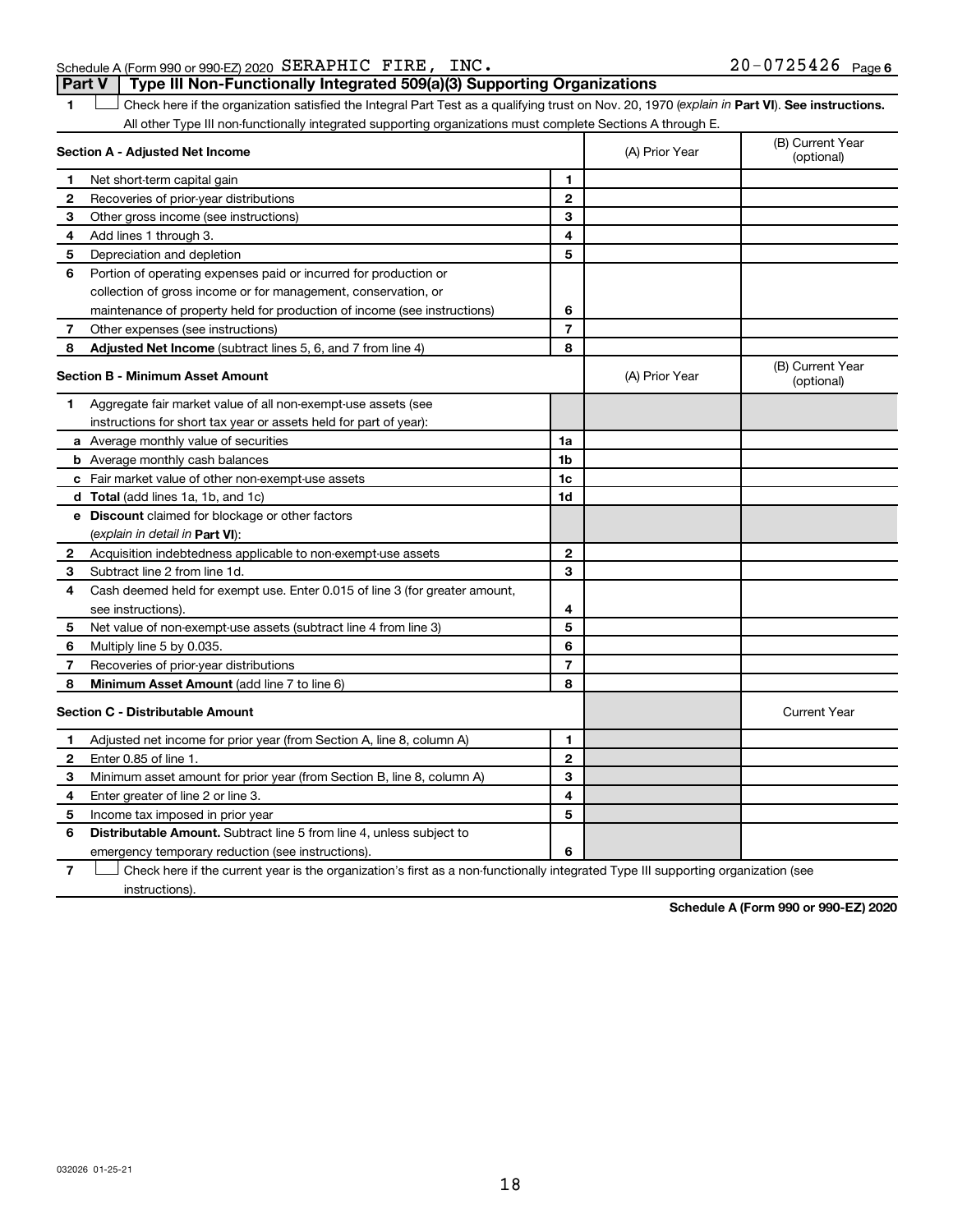| Part V | Type III Non-Functionally Integrated 509(a)(3) Supporting Organizations (continued)        |                                    |                                               |                                                  |
|--------|--------------------------------------------------------------------------------------------|------------------------------------|-----------------------------------------------|--------------------------------------------------|
|        | <b>Section D - Distributions</b>                                                           |                                    |                                               | <b>Current Year</b>                              |
| 1      | Amounts paid to supported organizations to accomplish exempt purposes                      |                                    | 1                                             |                                                  |
| 2      | Amounts paid to perform activity that directly furthers exempt purposes of supported       |                                    |                                               |                                                  |
|        | organizations, in excess of income from activity                                           |                                    | 2                                             |                                                  |
| 3      | Administrative expenses paid to accomplish exempt purposes of supported organizations      |                                    | 3                                             |                                                  |
| 4      | Amounts paid to acquire exempt-use assets                                                  |                                    | 4                                             |                                                  |
| 5      | Qualified set-aside amounts (prior IRS approval required - provide details in Part VI)     |                                    | 5                                             |                                                  |
| 6      | Other distributions ( <i>describe in Part VI</i> ). See instructions.                      |                                    | 6                                             |                                                  |
| 7      | Total annual distributions. Add lines 1 through 6.                                         |                                    | 7                                             |                                                  |
| 8      | Distributions to attentive supported organizations to which the organization is responsive |                                    |                                               |                                                  |
|        | ( <i>provide details in Part VI</i> ). See instructions.                                   |                                    | 8                                             |                                                  |
| 9      | Distributable amount for 2020 from Section C, line 6                                       |                                    | 9                                             |                                                  |
| 10     | Line 8 amount divided by line 9 amount                                                     |                                    | 10                                            |                                                  |
|        | <b>Section E - Distribution Allocations (see instructions)</b>                             | (i)<br><b>Excess Distributions</b> | (ii)<br><b>Underdistributions</b><br>Pre-2020 | (iii)<br><b>Distributable</b><br>Amount for 2020 |
| 1      | Distributable amount for 2020 from Section C, line 6                                       |                                    |                                               |                                                  |
| 2      | Underdistributions, if any, for years prior to 2020 (reason-                               |                                    |                                               |                                                  |
|        | able cause required - explain in Part VI). See instructions.                               |                                    |                                               |                                                  |
| 3      | Excess distributions carryover, if any, to 2020                                            |                                    |                                               |                                                  |
|        | a From 2015                                                                                |                                    |                                               |                                                  |
|        | $b$ From 2016                                                                              |                                    |                                               |                                                  |
|        | c From 2017                                                                                |                                    |                                               |                                                  |
|        | <b>d</b> From 2018                                                                         |                                    |                                               |                                                  |
|        | e From 2019                                                                                |                                    |                                               |                                                  |
|        | f Total of lines 3a through 3e                                                             |                                    |                                               |                                                  |
|        | g Applied to underdistributions of prior years                                             |                                    |                                               |                                                  |
|        | h Applied to 2020 distributable amount                                                     |                                    |                                               |                                                  |
| Ť.     | Carryover from 2015 not applied (see instructions)                                         |                                    |                                               |                                                  |
|        | Remainder. Subtract lines 3g, 3h, and 3i from line 3f.                                     |                                    |                                               |                                                  |
| 4      | Distributions for 2020 from Section D,                                                     |                                    |                                               |                                                  |
|        | line $7:$                                                                                  |                                    |                                               |                                                  |
|        | a Applied to underdistributions of prior years                                             |                                    |                                               |                                                  |
|        | <b>b</b> Applied to 2020 distributable amount                                              |                                    |                                               |                                                  |
|        | c Remainder. Subtract lines 4a and 4b from line 4.                                         |                                    |                                               |                                                  |
| 5      | Remaining underdistributions for years prior to 2020, if                                   |                                    |                                               |                                                  |
|        | any. Subtract lines 3g and 4a from line 2. For result greater                              |                                    |                                               |                                                  |
|        | than zero, explain in Part VI. See instructions.                                           |                                    |                                               |                                                  |
| 6      | Remaining underdistributions for 2020. Subtract lines 3h                                   |                                    |                                               |                                                  |
|        | and 4b from line 1. For result greater than zero, explain in                               |                                    |                                               |                                                  |
|        | <b>Part VI.</b> See instructions.                                                          |                                    |                                               |                                                  |
| 7      | Excess distributions carryover to 2021. Add lines 3j                                       |                                    |                                               |                                                  |
|        | and 4c.                                                                                    |                                    |                                               |                                                  |
| 8      | Breakdown of line 7:                                                                       |                                    |                                               |                                                  |
|        | a Excess from 2016                                                                         |                                    |                                               |                                                  |
|        | <b>b</b> Excess from 2017                                                                  |                                    |                                               |                                                  |
|        | c Excess from 2018                                                                         |                                    |                                               |                                                  |
|        | d Excess from 2019                                                                         |                                    |                                               |                                                  |
|        | e Excess from 2020                                                                         |                                    |                                               |                                                  |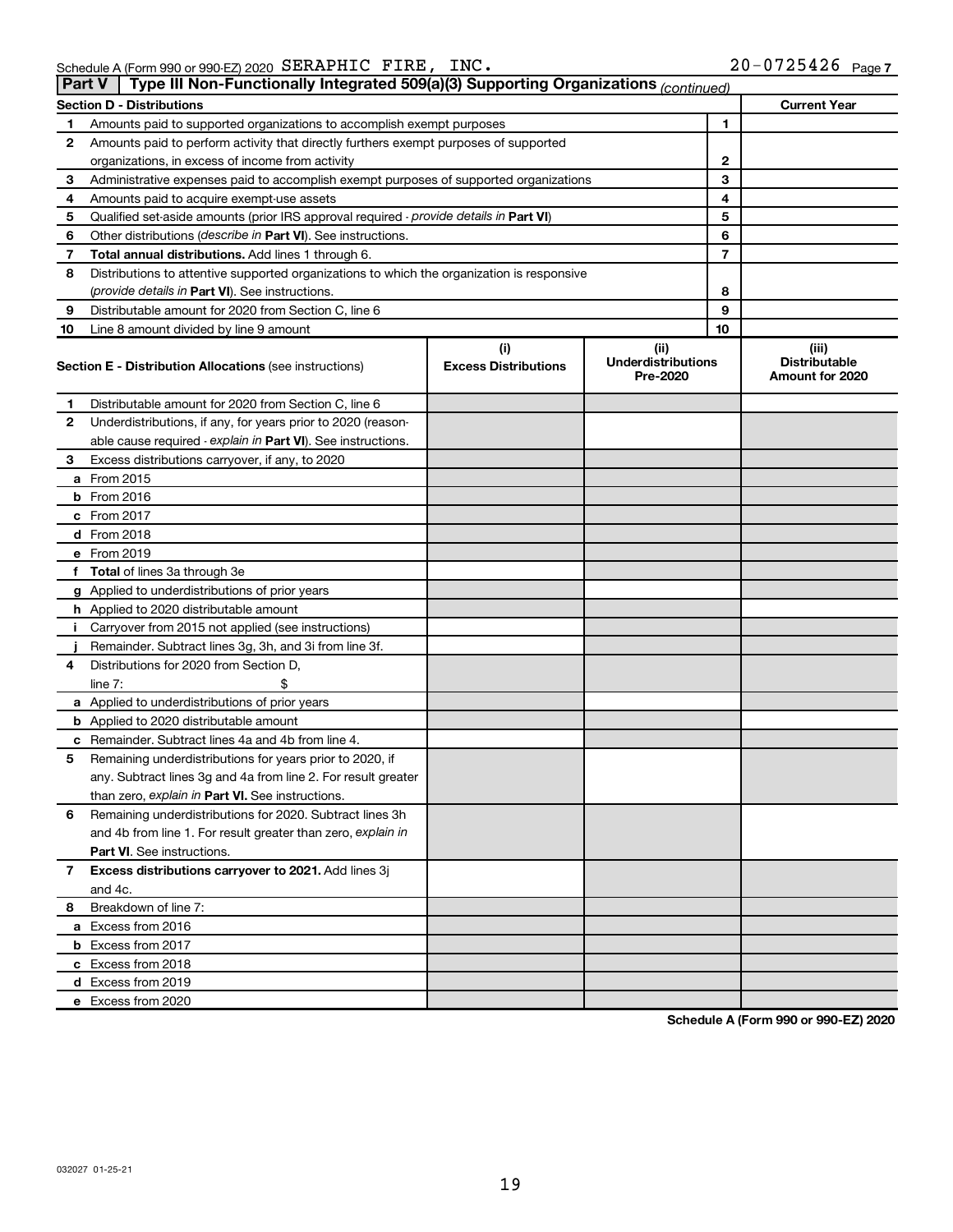| <b>Part VI</b> | Supplemental Information. Provide the explanations required by Part II, line 10; Part II, line 17a or 17b; Part III, line 12;                    |
|----------------|--------------------------------------------------------------------------------------------------------------------------------------------------|
|                | Part IV, Section A, lines 1, 2, 3b, 3c, 4b, 4c, 5a, 6, 9a, 9b, 9c, 11a, 11b, and 11c; Part IV, Section B, lines 1 and 2; Part IV, Section C,     |
|                | line 1; Part IV, Section D, lines 2 and 3; Part IV, Section E, lines 1c, 2a, 2b, 3a, and 3b; Part V, line 1; Part V, Section B, line 1e; Part V, |
|                | Section D, lines 5, 6, and 8; and Part V, Section E, lines 2, 5, and 6. Also complete this part for any additional information.                  |
|                | (See instructions.)                                                                                                                              |
|                |                                                                                                                                                  |
|                |                                                                                                                                                  |
|                |                                                                                                                                                  |
|                |                                                                                                                                                  |
|                |                                                                                                                                                  |
|                |                                                                                                                                                  |
|                |                                                                                                                                                  |
|                |                                                                                                                                                  |
|                |                                                                                                                                                  |
|                |                                                                                                                                                  |
|                |                                                                                                                                                  |
|                |                                                                                                                                                  |
|                |                                                                                                                                                  |
|                |                                                                                                                                                  |
|                |                                                                                                                                                  |
|                |                                                                                                                                                  |
|                |                                                                                                                                                  |
|                |                                                                                                                                                  |
|                |                                                                                                                                                  |
|                |                                                                                                                                                  |
|                |                                                                                                                                                  |
|                |                                                                                                                                                  |
|                |                                                                                                                                                  |
|                |                                                                                                                                                  |
|                |                                                                                                                                                  |
|                |                                                                                                                                                  |
|                |                                                                                                                                                  |
|                |                                                                                                                                                  |
|                |                                                                                                                                                  |
|                |                                                                                                                                                  |
|                |                                                                                                                                                  |
|                |                                                                                                                                                  |
|                |                                                                                                                                                  |
|                |                                                                                                                                                  |
|                |                                                                                                                                                  |
|                |                                                                                                                                                  |
|                |                                                                                                                                                  |
|                |                                                                                                                                                  |
|                |                                                                                                                                                  |
|                |                                                                                                                                                  |
|                |                                                                                                                                                  |
|                |                                                                                                                                                  |
|                |                                                                                                                                                  |
|                |                                                                                                                                                  |
|                |                                                                                                                                                  |
|                |                                                                                                                                                  |
|                |                                                                                                                                                  |
|                |                                                                                                                                                  |
|                |                                                                                                                                                  |
|                |                                                                                                                                                  |
|                |                                                                                                                                                  |
|                |                                                                                                                                                  |
|                |                                                                                                                                                  |
|                |                                                                                                                                                  |
|                |                                                                                                                                                  |
|                |                                                                                                                                                  |
|                |                                                                                                                                                  |
|                |                                                                                                                                                  |
|                |                                                                                                                                                  |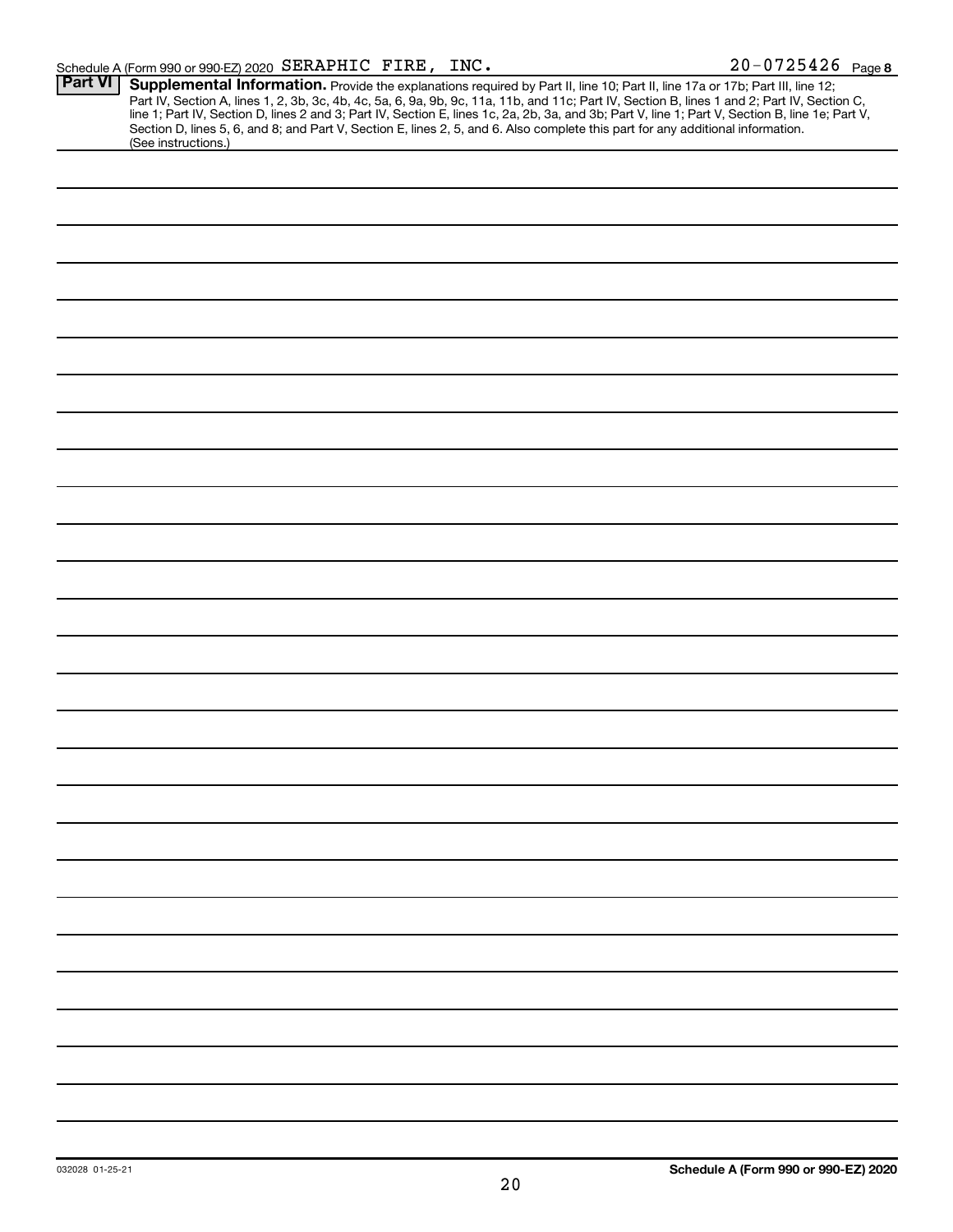Department of the Treasury Internal Revenue Service

# **Schedule B Schedule of Contributors**

**or 990-PF) | Attach to Form 990, Form 990-EZ, or Form 990-PF. | Go to www.irs.gov/Form990 for the latest information.** OMB No. 1545-0047

**2020**

**Employer identification number**

Name of the organization

**Organization type** (check one):

#### SERAPHIC FIRE, INC. 20-0725426

| Filers of:         | Section:                                                                           |
|--------------------|------------------------------------------------------------------------------------|
| Form 990 or 990-FZ | $\lfloor x \rfloor$ 501(c)( 3) (enter number) organization                         |
|                    | $4947(a)(1)$ nonexempt charitable trust <b>not</b> treated as a private foundation |
|                    | 527 political organization                                                         |
| Form 990-PF        | 501(c)(3) exempt private foundation                                                |
|                    | 4947(a)(1) nonexempt charitable trust treated as a private foundation              |
|                    | 501(c)(3) taxable private foundation                                               |

Check if your organization is covered by the General Rule or a Special Rule.

**Note:**  Only a section 501(c)(7), (8), or (10) organization can check boxes for both the General Rule and a Special Rule. See instructions.

#### **General Rule**

**K** For an organization filing Form 990, 990-EZ, or 990-PF that received, during the year, contributions totaling \$5,000 or more (in money or property) from any one contributor. Complete Parts I and II. See instructions for determining a contributor's total contributions.

#### **Special Rules**

 $\Box$ 

any one contributor, during the year, total contributions of the greater of (1) \$5,000; or (2) 2% of the amount on (i) Form 990, Part VIII, line 1h; For an organization described in section 501(c)(3) filing Form 990 or 990-EZ that met the 33 1/3% support test of the regulations under sections 509(a)(1) and 170(b)(1)(A)(vi), that checked Schedule A (Form 990 or 990-EZ), Part II, line 13, 16a, or 16b, and that received from or (ii) Form 990-EZ, line 1. Complete Parts I and II.  $\Box$ 

For an organization described in section 501(c)(7), (8), or (10) filing Form 990 or 990-EZ that received from any one contributor, during the year, total contributions of more than \$1,000 exclusively for religious, charitable, scientific, literary, or educational purposes, or for the prevention of cruelty to children or animals. Complete Parts I (entering "N/A" in column (b) instead of the contributor name and address), II, and III.  $\Box$ 

purpose. Don't complete any of the parts unless the General Rule applies to this organization because it received nonexclusively year, contributions exclusively for religious, charitable, etc., purposes, but no such contributions totaled more than \$1,000. If this box is checked, enter here the total contributions that were received during the year for an exclusively religious, charitable, etc., For an organization described in section 501(c)(7), (8), or (10) filing Form 990 or 990-EZ that received from any one contributor, during the religious, charitable, etc., contributions totaling \$5,000 or more during the year  $~\ldots\ldots\ldots\ldots\ldots\ldots\ldots\ldots\blacktriangleright~$ \$

**Caution:**  An organization that isn't covered by the General Rule and/or the Special Rules doesn't file Schedule B (Form 990, 990-EZ, or 990-PF),  **must** but it answer "No" on Part IV, line 2, of its Form 990; or check the box on line H of its Form 990-EZ or on its Form 990-PF, Part I, line 2, to certify that it doesn't meet the filing requirements of Schedule B (Form 990, 990-EZ, or 990-PF).

**For Paperwork Reduction Act Notice, see the instructions for Form 990, 990-EZ, or 990-PF. Schedule B (Form 990, 990-EZ, or 990-PF) (2020)** LHA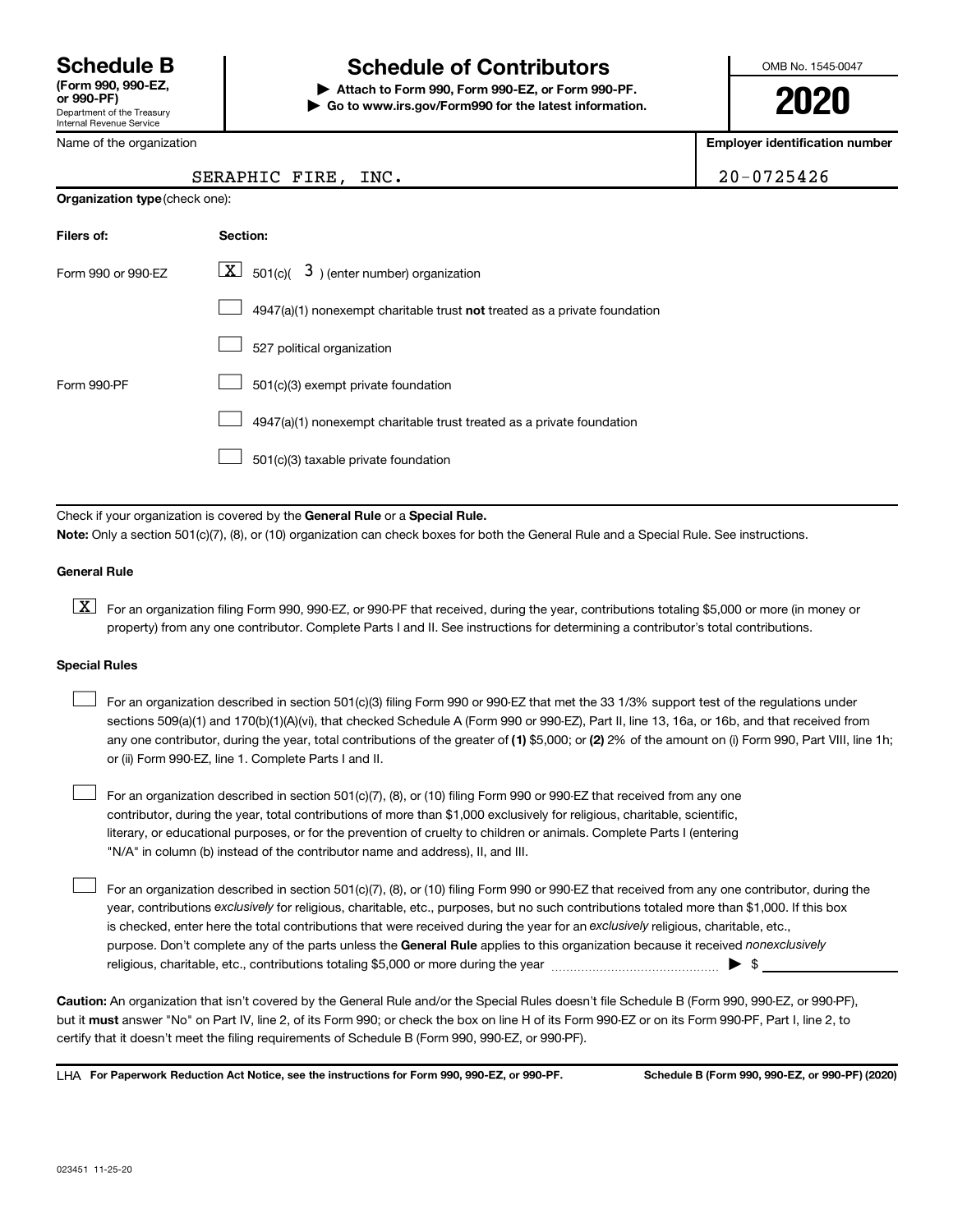SERAPHIC FIRE, INC. 20-0725426

**Employer identification number**

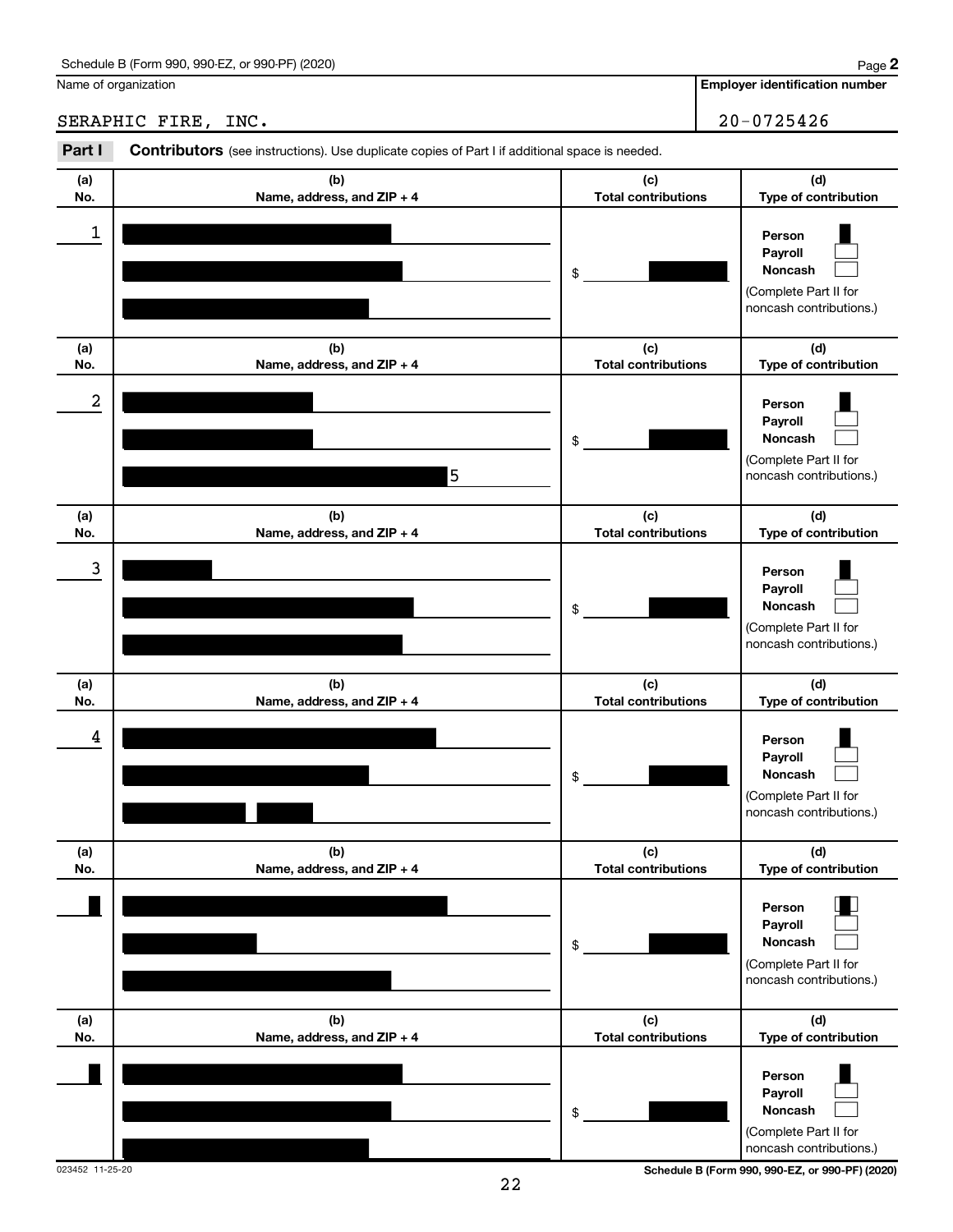**Employer identification number**

SERAPHIC FIRE, INC. 20-0725426

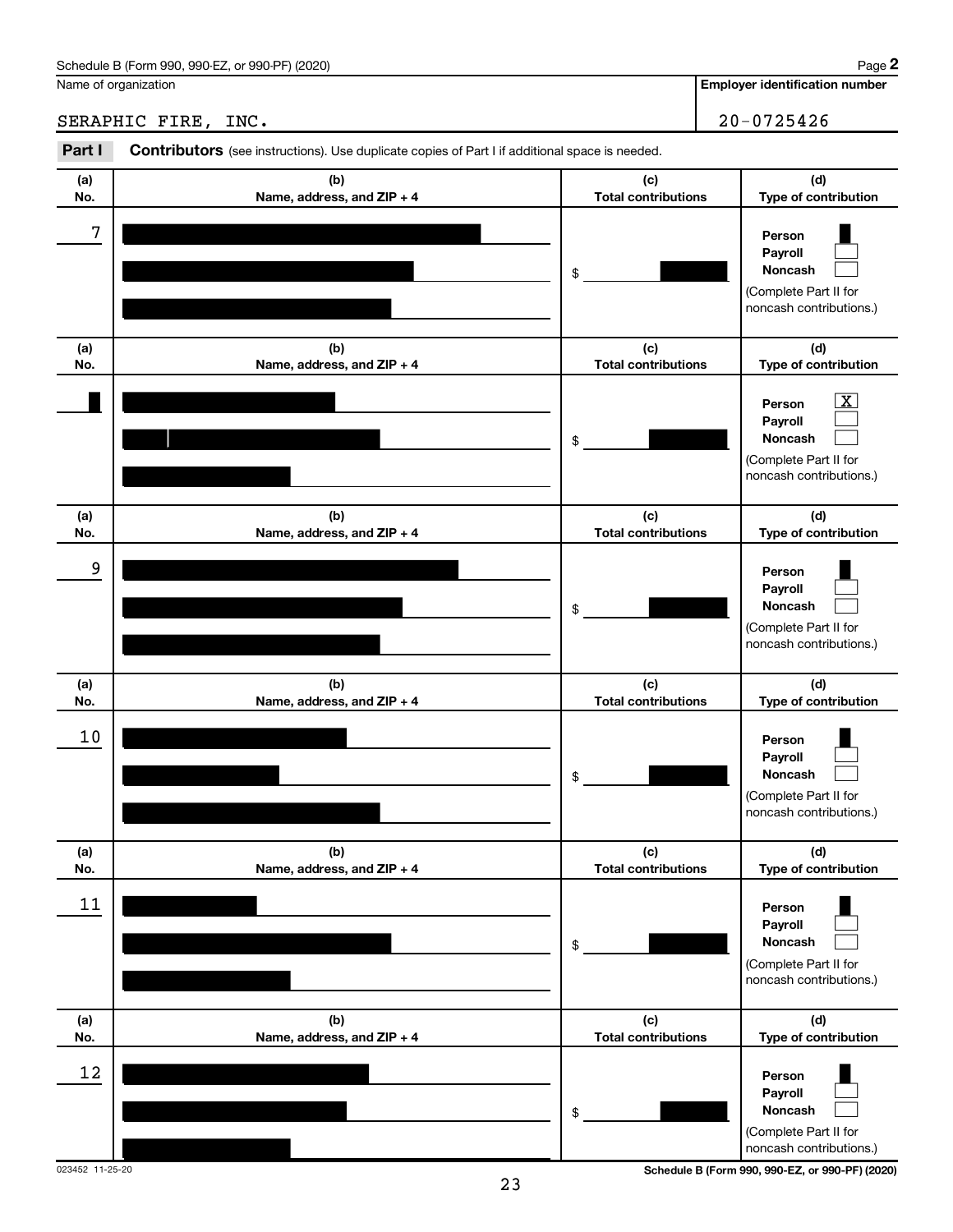**Employer identification number**

SERAPHIC FIRE, INC. 20-0725426

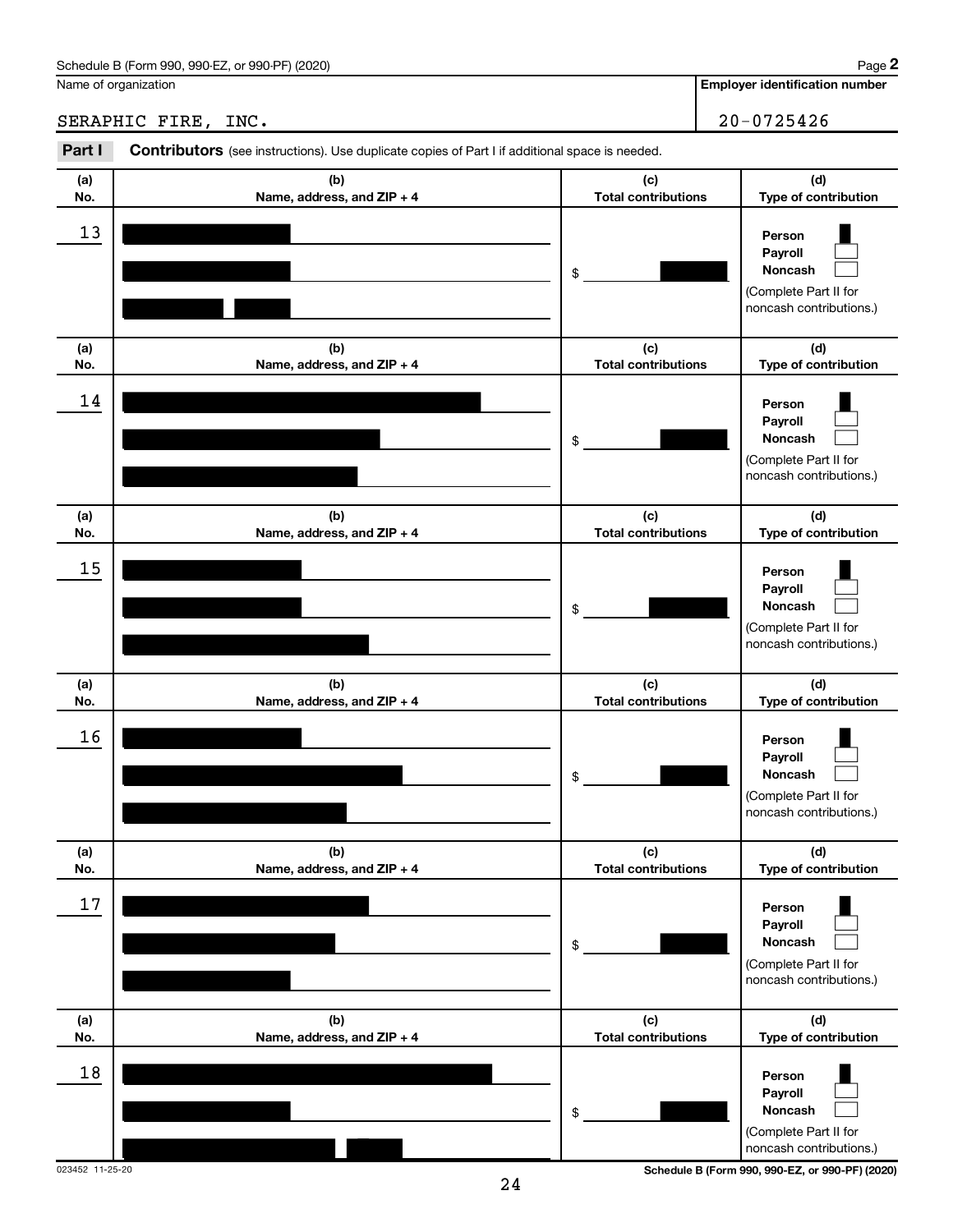#### Schedule B (Form 990, 990-EZ, or 990-PF) (2020)

Name of organization

#### SERAPHIC FIRE, INC. 20-0725426

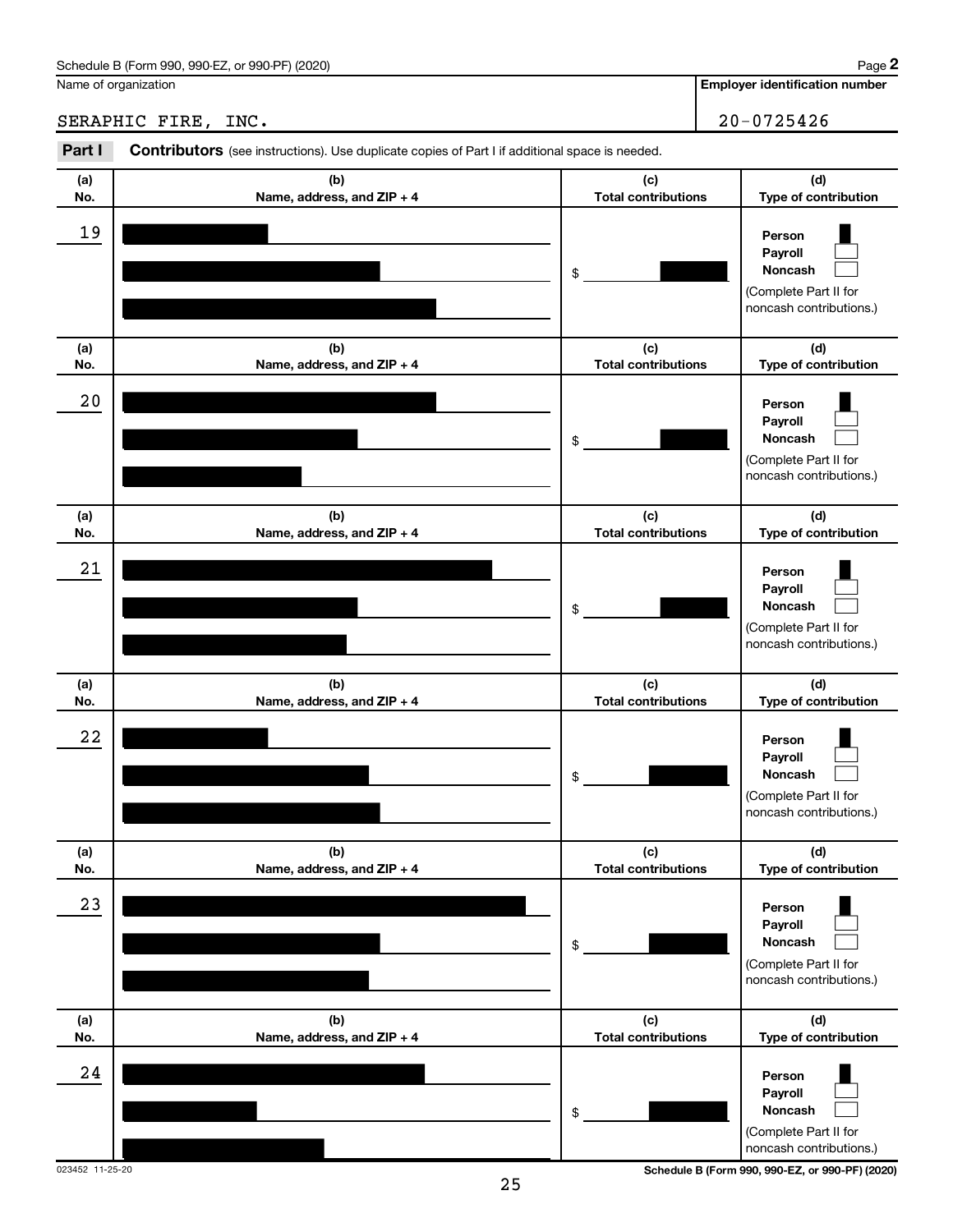**Employer identification number**

SERAPHIC FIRE, INC. 20-0725426

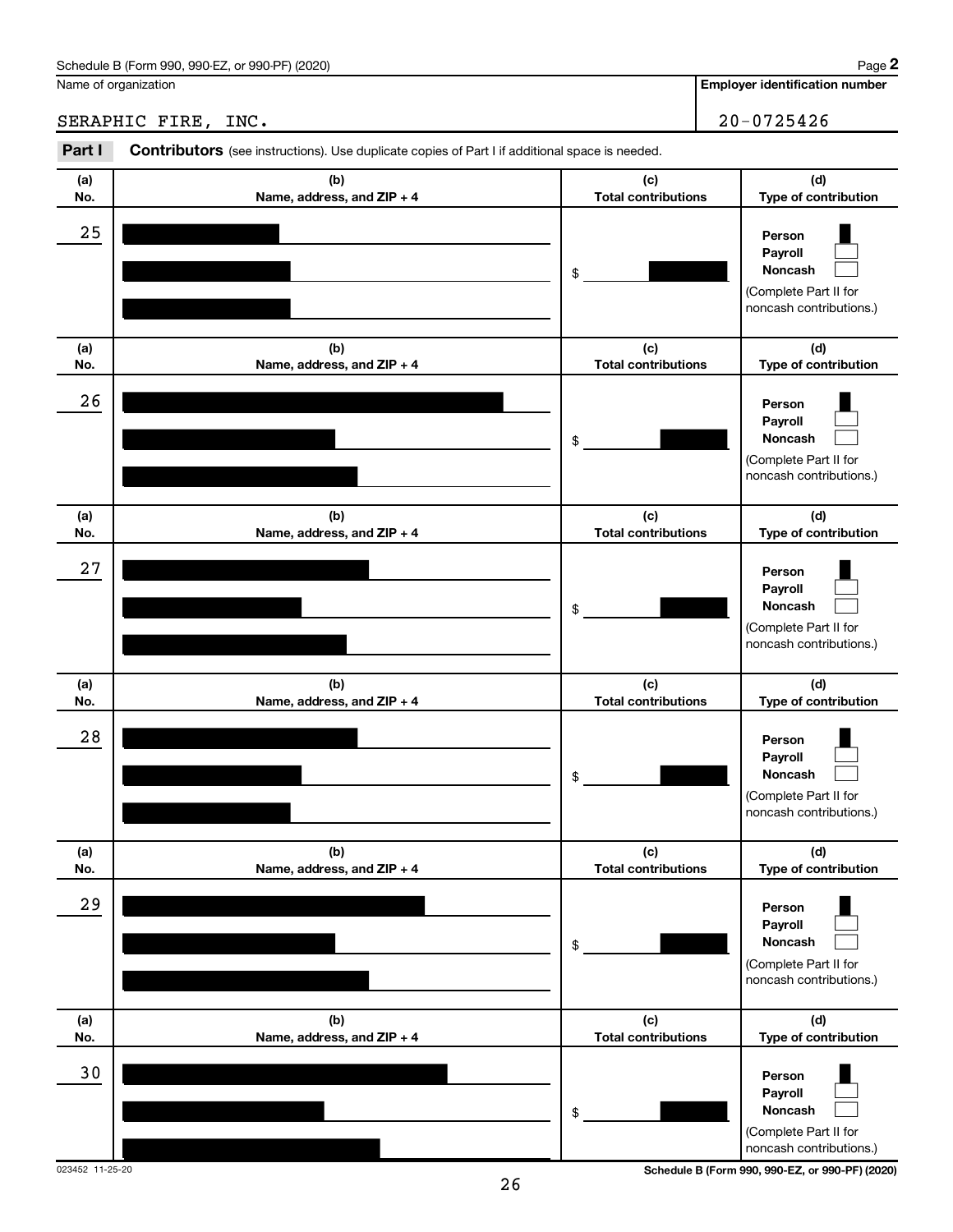#### Schedule B (Form 990, 990-EZ, or 990-PF) (2020)

Name of organization

#### SERAPHIC FIRE, INC. 20-0725426

**(a) No. (b) Name, address, and ZIP + 4 (c) Total contributions (d) Type of contribution Person Payroll Noncash (a) No. (b) Name, address, and ZIP + 4 (c) Total contributions (d) Type of contribution Person Payroll Noncash (a) No. (b) Name, address, and ZIP + 4 (c) Total contributions (d) Type of contribution Person Payroll Noncash (a) No. (b) Name, address, and ZIP + 4 (c) Total contributions (d) Type of contribution Person Payroll Noncash (a) No. (b) Name, address, and ZIP + 4 (c) Total contributions (d) Type of contribution Person Payroll Noncash (a) No. (b) Name, address, and ZIP + 4 (c) Total contributions (d) Type of contribution Person Payroll Noncash** Part I Contributors (see instructions). Use duplicate copies of Part I if additional space is needed. \$ (Complete Part II for noncash contributions.) \$ (Complete Part II for noncash contributions.) \$ (Complete Part II for noncash contributions.) \$ (Complete Part II for noncash contributions.) \$ (Complete Part II for noncash contributions.) \$ (Complete Part II for noncash contributions.)  $\Box$  $\Box$  $\Box$  $\Box$  $\Box$  $\Box$  $\Box$  $\Box$  $\Box$  $\Box$  $\Box$  $\Box$  $\Box$  $\Box$  $\Box$  $\Box$  $\Box$ 31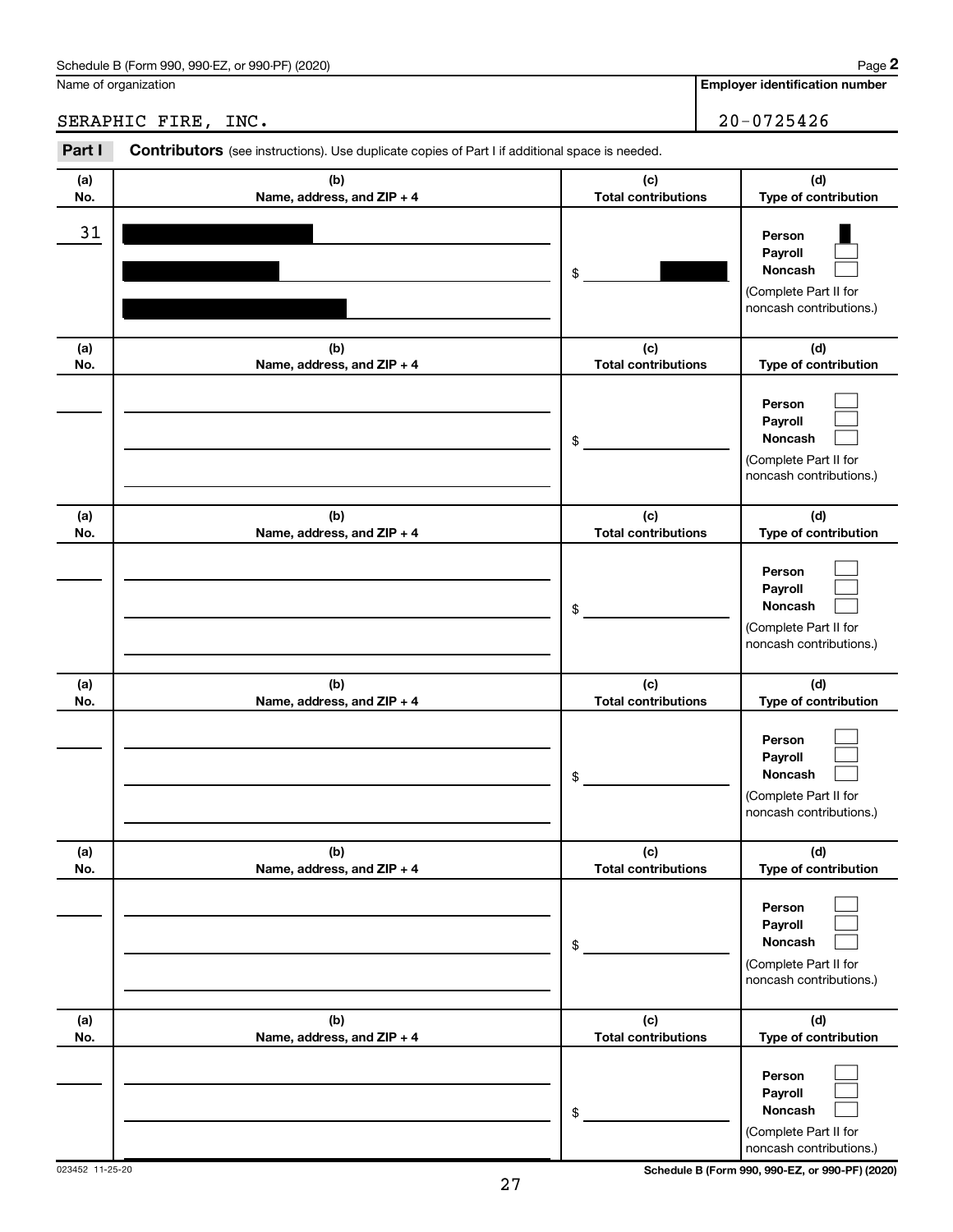| Schedule B (Form 990,<br>or 990-PF) (2020)<br>990-EZ<br>Paɑe |  |
|--------------------------------------------------------------|--|
|--------------------------------------------------------------|--|

Name of organization

**Employer identification number**

### SERAPHIC FIRE, INC. 20-0725426

Part II Noncash Property (see instructions). Use duplicate copies of Part II if additional space is needed.

| (a)<br>No.<br>from<br>Part I | (b)<br>Description of noncash property given | (c)<br>FMV (or estimate)<br>(See instructions.) | (d)<br>Date received |
|------------------------------|----------------------------------------------|-------------------------------------------------|----------------------|
|                              |                                              | \$                                              |                      |
| (a)<br>No.<br>from<br>Part I | (b)<br>Description of noncash property given | (c)<br>FMV (or estimate)<br>(See instructions.) | (d)<br>Date received |
|                              |                                              | \$                                              |                      |
| (a)<br>No.<br>from<br>Part I | (b)<br>Description of noncash property given | (c)<br>FMV (or estimate)<br>(See instructions.) | (d)<br>Date received |
|                              |                                              | \$                                              |                      |
| (a)<br>No.<br>from<br>Part I | (b)<br>Description of noncash property given | (c)<br>FMV (or estimate)<br>(See instructions.) | (d)<br>Date received |
|                              |                                              | \$                                              |                      |
| (a)<br>No.<br>from<br>Part I | (b)<br>Description of noncash property given | (c)<br>FMV (or estimate)<br>(See instructions.) | (d)<br>Date received |
|                              |                                              | $\, \, \raisebox{12pt}{$\scriptstyle \$}$       |                      |
| (a)<br>No.<br>from<br>Part I | (b)<br>Description of noncash property given | (c)<br>FMV (or estimate)<br>(See instructions.) | (d)<br>Date received |
|                              |                                              | \$                                              |                      |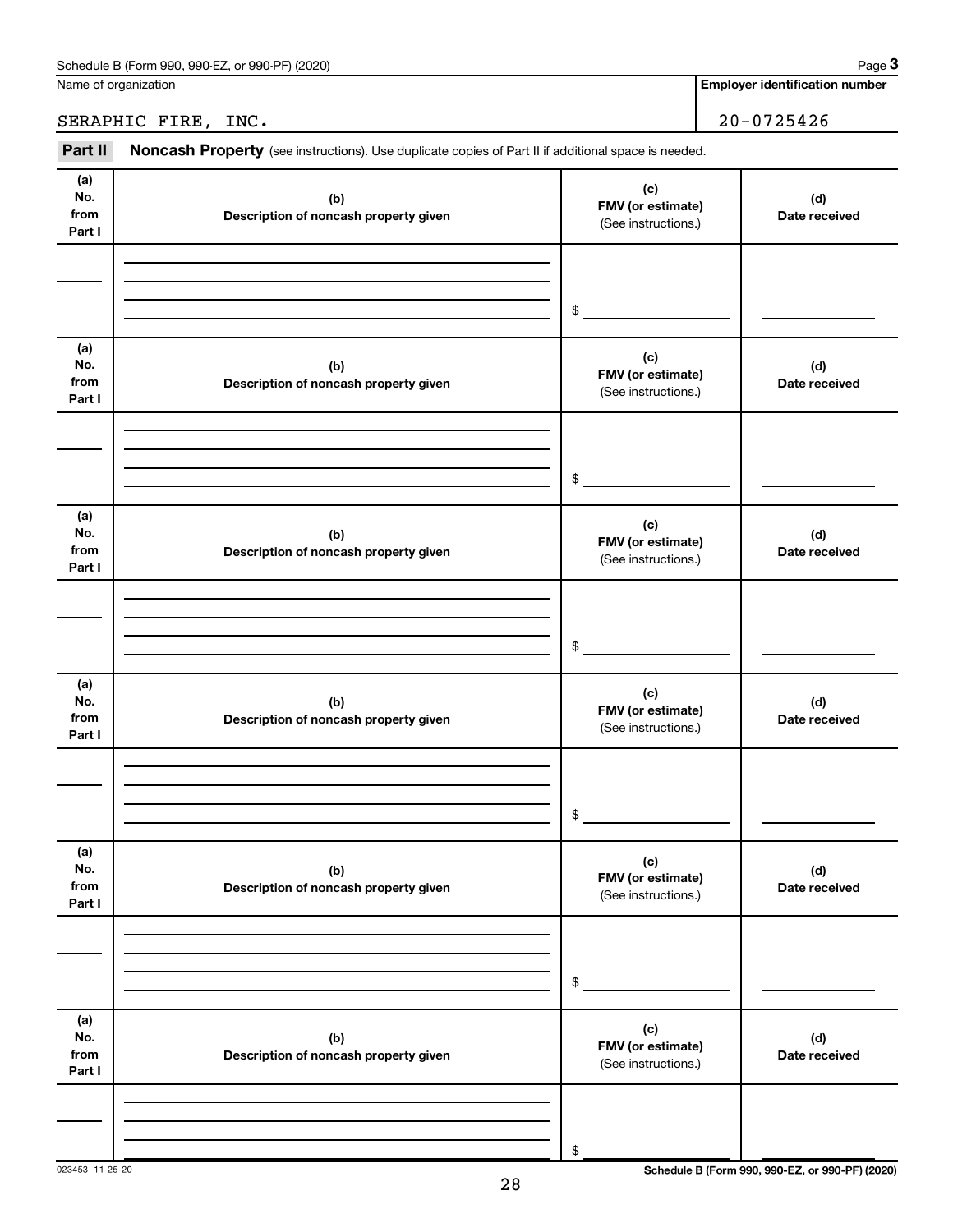| Name of organization        |                                                                                                                                                                                                                                                                                                                                                                                                                                                                                                                                      |                      |  | <b>Employer identification number</b>    |
|-----------------------------|--------------------------------------------------------------------------------------------------------------------------------------------------------------------------------------------------------------------------------------------------------------------------------------------------------------------------------------------------------------------------------------------------------------------------------------------------------------------------------------------------------------------------------------|----------------------|--|------------------------------------------|
|                             | SERAPHIC FIRE, INC.                                                                                                                                                                                                                                                                                                                                                                                                                                                                                                                  |                      |  | $20 - 0725426$                           |
| Part III                    | Exclusively religious, charitable, etc., contributions to organizations described in section 501(c)(7), (8), or (10) that total more than \$1,000 for the year<br>from any one contributor. Complete columns (a) through (e) and the following line entry. For organizations<br>completing Part III, enter the total of exclusively religious, charitable, etc., contributions of \$1,000 or less for the year. (Enter this info. once.) $\blacktriangleright$ \$<br>Use duplicate copies of Part III if additional space is needed. |                      |  |                                          |
| (a) No.<br>from             |                                                                                                                                                                                                                                                                                                                                                                                                                                                                                                                                      |                      |  |                                          |
| Part I                      | (b) Purpose of gift                                                                                                                                                                                                                                                                                                                                                                                                                                                                                                                  | (c) Use of gift      |  | (d) Description of how gift is held      |
|                             |                                                                                                                                                                                                                                                                                                                                                                                                                                                                                                                                      | (e) Transfer of gift |  |                                          |
|                             | Transferee's name, address, and ZIP + 4                                                                                                                                                                                                                                                                                                                                                                                                                                                                                              |                      |  | Relationship of transferor to transferee |
| $(a)$ No.<br>from<br>Part I | (b) Purpose of gift                                                                                                                                                                                                                                                                                                                                                                                                                                                                                                                  | (c) Use of gift      |  | (d) Description of how gift is held      |
|                             |                                                                                                                                                                                                                                                                                                                                                                                                                                                                                                                                      |                      |  |                                          |
|                             | Transferee's name, address, and ZIP + 4                                                                                                                                                                                                                                                                                                                                                                                                                                                                                              | (e) Transfer of gift |  | Relationship of transferor to transferee |
|                             |                                                                                                                                                                                                                                                                                                                                                                                                                                                                                                                                      |                      |  |                                          |
| (a) No.<br>from<br>Part I   | (b) Purpose of gift                                                                                                                                                                                                                                                                                                                                                                                                                                                                                                                  | (c) Use of gift      |  | (d) Description of how gift is held      |
|                             |                                                                                                                                                                                                                                                                                                                                                                                                                                                                                                                                      |                      |  |                                          |
|                             | Transferee's name, address, and ZIP + 4                                                                                                                                                                                                                                                                                                                                                                                                                                                                                              | (e) Transfer of gift |  | Relationship of transferor to transferee |
|                             |                                                                                                                                                                                                                                                                                                                                                                                                                                                                                                                                      |                      |  |                                          |
| (a) No.<br>from<br>Part I   | (b) Purpose of gift                                                                                                                                                                                                                                                                                                                                                                                                                                                                                                                  | (c) Use of gift      |  | (d) Description of how gift is held      |
|                             |                                                                                                                                                                                                                                                                                                                                                                                                                                                                                                                                      |                      |  |                                          |
|                             | (e) Transfer of gift<br>Transferee's name, address, and ZIP + 4                                                                                                                                                                                                                                                                                                                                                                                                                                                                      |                      |  | Relationship of transferor to transferee |
|                             |                                                                                                                                                                                                                                                                                                                                                                                                                                                                                                                                      |                      |  |                                          |
|                             |                                                                                                                                                                                                                                                                                                                                                                                                                                                                                                                                      |                      |  |                                          |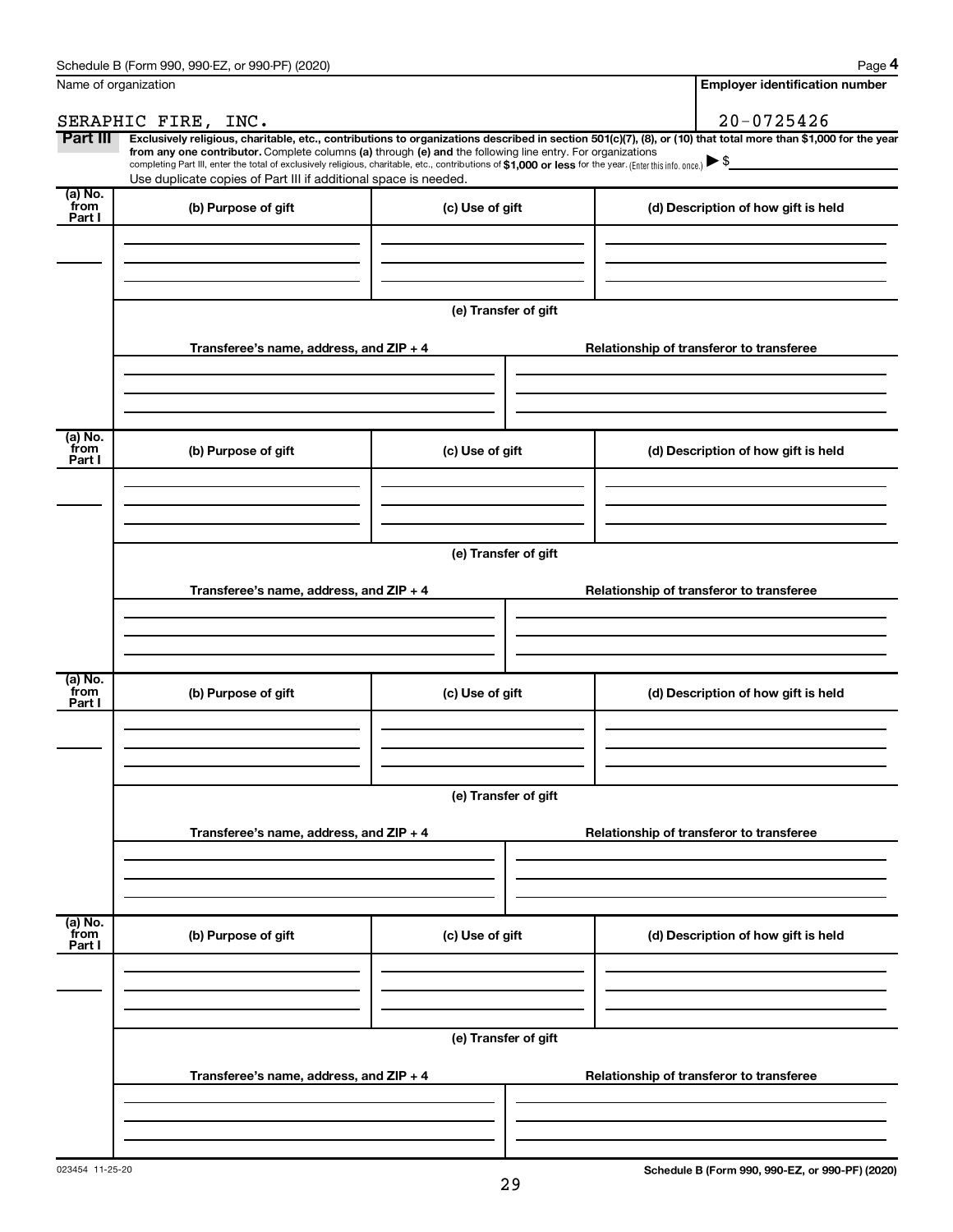|    | <b>SCHEDULE D</b>              |                                                                                                                                                                               | <b>Supplemental Financial Statements</b>                                                                                                       | OMB No. 1545-0047                                       |
|----|--------------------------------|-------------------------------------------------------------------------------------------------------------------------------------------------------------------------------|------------------------------------------------------------------------------------------------------------------------------------------------|---------------------------------------------------------|
|    | (Form 990)                     |                                                                                                                                                                               | Complete if the organization answered "Yes" on Form 990,                                                                                       |                                                         |
|    | Department of the Treasury     |                                                                                                                                                                               | Part IV, line 6, 7, 8, 9, 10, 11a, 11b, 11c, 11d, 11e, 11f, 12a, or 12b.<br>Attach to Form 990.                                                | <b>Open to Public</b>                                   |
|    | Internal Revenue Service       |                                                                                                                                                                               | Go to www.irs.gov/Form990 for instructions and the latest information.                                                                         | Inspection                                              |
|    | Name of the organization       | SERAPHIC FIRE, INC.                                                                                                                                                           |                                                                                                                                                | <b>Employer identification number</b><br>$20 - 0725426$ |
|    | Part I                         |                                                                                                                                                                               | Organizations Maintaining Donor Advised Funds or Other Similar Funds or Accounts. Complete if the                                              |                                                         |
|    |                                | organization answered "Yes" on Form 990, Part IV, line 6.                                                                                                                     |                                                                                                                                                |                                                         |
|    |                                |                                                                                                                                                                               | (a) Donor advised funds                                                                                                                        | (b) Funds and other accounts                            |
| 1  |                                |                                                                                                                                                                               |                                                                                                                                                |                                                         |
| 2  |                                | Aggregate value of contributions to (during year)                                                                                                                             |                                                                                                                                                |                                                         |
| З  |                                | Aggregate value of grants from (during year)                                                                                                                                  |                                                                                                                                                |                                                         |
| 4  |                                |                                                                                                                                                                               | Did the organization inform all donors and donor advisors in writing that the assets held in donor advised funds                               |                                                         |
| 5  |                                |                                                                                                                                                                               |                                                                                                                                                | Yes<br>No                                               |
| 6  |                                |                                                                                                                                                                               | Did the organization inform all grantees, donors, and donor advisors in writing that grant funds can be used only                              |                                                         |
|    |                                |                                                                                                                                                                               | for charitable purposes and not for the benefit of the donor or donor advisor, or for any other purpose conferring                             |                                                         |
|    | impermissible private benefit? |                                                                                                                                                                               |                                                                                                                                                | Yes<br>No                                               |
|    | Part II                        |                                                                                                                                                                               | Conservation Easements. Complete if the organization answered "Yes" on Form 990, Part IV, line 7.                                              |                                                         |
| 1. |                                | Purpose(s) of conservation easements held by the organization (check all that apply).                                                                                         |                                                                                                                                                |                                                         |
|    |                                | Preservation of land for public use (for example, recreation or education)                                                                                                    |                                                                                                                                                | Preservation of a historically important land area      |
|    |                                | Protection of natural habitat                                                                                                                                                 | Preservation of a certified historic structure                                                                                                 |                                                         |
|    |                                | Preservation of open space                                                                                                                                                    |                                                                                                                                                |                                                         |
| 2  | day of the tax year.           |                                                                                                                                                                               | Complete lines 2a through 2d if the organization held a qualified conservation contribution in the form of a conservation easement on the last | Held at the End of the Tax Year                         |
| а  |                                |                                                                                                                                                                               |                                                                                                                                                | 2a                                                      |
| b  |                                | Total acreage restricted by conservation easements                                                                                                                            |                                                                                                                                                | 2 <sub>b</sub>                                          |
| с  |                                |                                                                                                                                                                               | Number of conservation easements on a certified historic structure included in (a) manufacture included in (a)                                 | 2c                                                      |
| d  |                                |                                                                                                                                                                               | Number of conservation easements included in (c) acquired after 7/25/06, and not on a historic structure                                       |                                                         |
|    |                                |                                                                                                                                                                               |                                                                                                                                                | 2d                                                      |
| 3  |                                |                                                                                                                                                                               | Number of conservation easements modified, transferred, released, extinguished, or terminated by the organization during the tax               |                                                         |
|    | vear                           |                                                                                                                                                                               |                                                                                                                                                |                                                         |
| 4  |                                | Number of states where property subject to conservation easement is located >                                                                                                 |                                                                                                                                                |                                                         |
| 5  |                                | Does the organization have a written policy regarding the periodic monitoring, inspection, handling of<br>violations, and enforcement of the conservation easements it holds? |                                                                                                                                                | <b>No</b><br>Yes                                        |
| 6  |                                |                                                                                                                                                                               | Staff and volunteer hours devoted to monitoring, inspecting, handling of violations, and enforcing conservation easements during the year      |                                                         |
|    |                                |                                                                                                                                                                               |                                                                                                                                                |                                                         |
| 7  |                                |                                                                                                                                                                               | Amount of expenses incurred in monitoring, inspecting, handling of violations, and enforcing conservation easements during the year            |                                                         |
|    | ▶ \$                           |                                                                                                                                                                               |                                                                                                                                                |                                                         |
| 8  |                                |                                                                                                                                                                               | Does each conservation easement reported on line 2(d) above satisfy the requirements of section 170(h)(4)(B)(i)                                |                                                         |
|    |                                |                                                                                                                                                                               |                                                                                                                                                | Yes<br><b>No</b>                                        |
| 9  |                                |                                                                                                                                                                               | In Part XIII, describe how the organization reports conservation easements in its revenue and expense statement and                            |                                                         |
|    |                                |                                                                                                                                                                               | balance sheet, and include, if applicable, the text of the footnote to the organization's financial statements that describes the              |                                                         |
|    | Part III                       | organization's accounting for conservation easements.                                                                                                                         | Organizations Maintaining Collections of Art, Historical Treasures, or Other Similar Assets.                                                   |                                                         |
|    |                                | Complete if the organization answered "Yes" on Form 990, Part IV, line 8.                                                                                                     |                                                                                                                                                |                                                         |
|    |                                |                                                                                                                                                                               | 1a If the organization elected, as permitted under FASB ASC 958, not to report in its revenue statement and balance sheet works                |                                                         |
|    |                                |                                                                                                                                                                               | of art, historical treasures, or other similar assets held for public exhibition, education, or research in furtherance of public              |                                                         |
|    |                                |                                                                                                                                                                               | service, provide in Part XIII the text of the footnote to its financial statements that describes these items.                                 |                                                         |
|    |                                |                                                                                                                                                                               | <b>b</b> If the organization elected, as permitted under FASB ASC 958, to report in its revenue statement and balance sheet works of           |                                                         |
|    |                                |                                                                                                                                                                               | art, historical treasures, or other similar assets held for public exhibition, education, or research in furtherance of public service,        |                                                         |
|    |                                | provide the following amounts relating to these items:                                                                                                                        |                                                                                                                                                |                                                         |
|    | (i)                            |                                                                                                                                                                               |                                                                                                                                                |                                                         |
|    |                                |                                                                                                                                                                               | (ii) Assets included in Form 990, Part X <b>manual construction control and all construction</b> construction construction                     |                                                         |
| 2  |                                |                                                                                                                                                                               | If the organization received or held works of art, historical treasures, or other similar assets for financial gain, provide                   |                                                         |
|    |                                | the following amounts required to be reported under FASB ASC 958 relating to these items:                                                                                     |                                                                                                                                                |                                                         |
| а  |                                |                                                                                                                                                                               |                                                                                                                                                |                                                         |
|    |                                |                                                                                                                                                                               |                                                                                                                                                |                                                         |

032051 12-01-20 **For Paperwork Reduction Act Notice, see the Instructions for Form 990. Schedule D (Form 990) 2020** LHA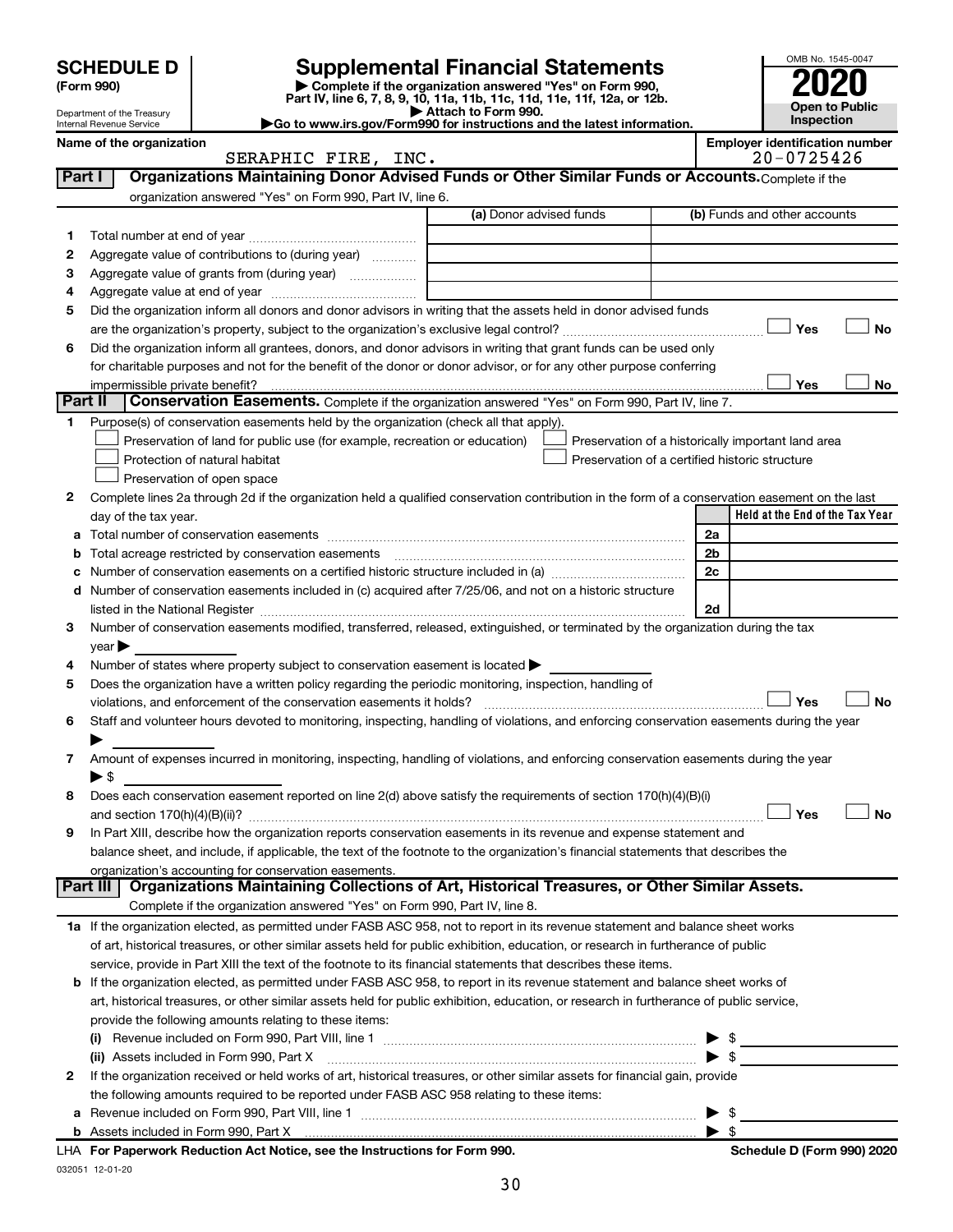|    | Schedule D (Form 990) 2020                                                                                                                                                                                                     | SERAPHIC FIRE, INC. |                |                                                                                                                                                                                                                                |                 | 20-0725426 Page 2 |                     |          |                  |
|----|--------------------------------------------------------------------------------------------------------------------------------------------------------------------------------------------------------------------------------|---------------------|----------------|--------------------------------------------------------------------------------------------------------------------------------------------------------------------------------------------------------------------------------|-----------------|-------------------|---------------------|----------|------------------|
|    | Organizations Maintaining Collections of Art, Historical Treasures, or Other Similar Assets (continued)<br>Part III                                                                                                            |                     |                |                                                                                                                                                                                                                                |                 |                   |                     |          |                  |
| 3  | Using the organization's acquisition, accession, and other records, check any of the following that make significant use of its                                                                                                |                     |                |                                                                                                                                                                                                                                |                 |                   |                     |          |                  |
|    | collection items (check all that apply):                                                                                                                                                                                       |                     |                |                                                                                                                                                                                                                                |                 |                   |                     |          |                  |
| a  | Public exhibition                                                                                                                                                                                                              |                     |                | Loan or exchange program                                                                                                                                                                                                       |                 |                   |                     |          |                  |
| b  | Scholarly research                                                                                                                                                                                                             |                     |                | Other and the control of the control of the control of the control of the control of the control of the control of the control of the control of the control of the control of the control of the control of the control of th |                 |                   |                     |          |                  |
| c  | Preservation for future generations                                                                                                                                                                                            |                     |                |                                                                                                                                                                                                                                |                 |                   |                     |          |                  |
| 4  | Provide a description of the organization's collections and explain how they further the organization's exempt purpose in Part XIII.                                                                                           |                     |                |                                                                                                                                                                                                                                |                 |                   |                     |          |                  |
| 5  | During the year, did the organization solicit or receive donations of art, historical treasures, or other similar assets                                                                                                       |                     |                |                                                                                                                                                                                                                                |                 |                   |                     |          |                  |
|    |                                                                                                                                                                                                                                |                     |                |                                                                                                                                                                                                                                |                 |                   | Yes                 |          | No               |
|    | Part IV<br><b>Escrow and Custodial Arrangements.</b> Complete if the organization answered "Yes" on Form 990, Part IV, line 9, or<br>reported an amount on Form 990, Part X, line 21.                                          |                     |                |                                                                                                                                                                                                                                |                 |                   |                     |          |                  |
|    |                                                                                                                                                                                                                                |                     |                |                                                                                                                                                                                                                                |                 |                   |                     |          |                  |
|    | 1a Is the organization an agent, trustee, custodian or other intermediary for contributions or other assets not included                                                                                                       |                     |                |                                                                                                                                                                                                                                |                 |                   | Yes                 |          | <b>No</b>        |
|    |                                                                                                                                                                                                                                |                     |                |                                                                                                                                                                                                                                |                 |                   |                     |          |                  |
|    | b If "Yes," explain the arrangement in Part XIII and complete the following table:                                                                                                                                             |                     |                |                                                                                                                                                                                                                                |                 |                   | Amount              |          |                  |
|    |                                                                                                                                                                                                                                |                     |                |                                                                                                                                                                                                                                | 1c              |                   |                     |          |                  |
|    | c Beginning balance measurements and the contract of the contract of the contract of the contract of the contract of the contract of the contract of the contract of the contract of the contract of the contract of the contr |                     |                |                                                                                                                                                                                                                                | 1d              |                   |                     |          |                  |
|    | e Distributions during the year manufactured and continuum control of the year manufactured and the year manufactured and the year manufactured and the year manufactured and the year manufactured and the year manufactured  |                     |                |                                                                                                                                                                                                                                | 1е              |                   |                     |          |                  |
| Ť. |                                                                                                                                                                                                                                |                     |                |                                                                                                                                                                                                                                | 1f              |                   |                     |          |                  |
|    | 2a Did the organization include an amount on Form 990, Part X, line 21, for escrow or custodial account liability?                                                                                                             |                     |                |                                                                                                                                                                                                                                | .               |                   | Yes                 |          | No               |
|    |                                                                                                                                                                                                                                |                     |                |                                                                                                                                                                                                                                |                 |                   |                     |          |                  |
|    | Part V<br>Endowment Funds. Complete if the organization answered "Yes" on Form 990, Part IV, line 10.                                                                                                                          |                     |                |                                                                                                                                                                                                                                |                 |                   |                     |          |                  |
|    |                                                                                                                                                                                                                                | (a) Current year    | (b) Prior year | (c) Two years back $\vert$ (d) Three years back $\vert$                                                                                                                                                                        |                 |                   | (e) Four years back |          |                  |
|    | 1a Beginning of year balance                                                                                                                                                                                                   | 691,680.            | 687,815.       | 665,635.                                                                                                                                                                                                                       |                 | 604,637.          |                     |          | 10,000.          |
| b  |                                                                                                                                                                                                                                | 10,000.             | 15,000.        |                                                                                                                                                                                                                                |                 | 35,058.           |                     | 577,070. |                  |
|    | Net investment earnings, gains, and losses                                                                                                                                                                                     | 163,891.            | $-11, 135.$    | 22,180.                                                                                                                                                                                                                        |                 | 25,940.           |                     |          | 17,567.          |
|    |                                                                                                                                                                                                                                |                     |                |                                                                                                                                                                                                                                |                 |                   |                     |          |                  |
|    | e Other expenditures for facilities                                                                                                                                                                                            |                     |                |                                                                                                                                                                                                                                |                 |                   |                     |          |                  |
|    | and programs                                                                                                                                                                                                                   |                     |                |                                                                                                                                                                                                                                |                 |                   |                     |          |                  |
|    |                                                                                                                                                                                                                                |                     |                |                                                                                                                                                                                                                                |                 |                   |                     |          |                  |
| g  |                                                                                                                                                                                                                                | 865,571.            | 691,680.       | 687,815.                                                                                                                                                                                                                       |                 | 665,635.          |                     | 604,637. |                  |
| 2  | Provide the estimated percentage of the current year end balance (line 1g, column (a)) held as:                                                                                                                                |                     |                |                                                                                                                                                                                                                                |                 |                   |                     |          |                  |
|    | a Board designated or quasi-endowment >                                                                                                                                                                                        | 22.4100             | %              |                                                                                                                                                                                                                                |                 |                   |                     |          |                  |
| b  | Permanent endowment > 77.5900                                                                                                                                                                                                  | %                   |                |                                                                                                                                                                                                                                |                 |                   |                     |          |                  |
|    | $\mathbf c$ Term endowment $\blacktriangleright$                                                                                                                                                                               | %                   |                |                                                                                                                                                                                                                                |                 |                   |                     |          |                  |
|    | The percentages on lines 2a, 2b, and 2c should equal 100%.                                                                                                                                                                     |                     |                |                                                                                                                                                                                                                                |                 |                   |                     |          |                  |
|    | 3a Are there endowment funds not in the possession of the organization that are held and administered for the organization                                                                                                     |                     |                |                                                                                                                                                                                                                                |                 |                   |                     |          |                  |
|    | by:                                                                                                                                                                                                                            |                     |                |                                                                                                                                                                                                                                |                 |                   |                     | Yes<br>X | No               |
|    | (i)                                                                                                                                                                                                                            |                     |                |                                                                                                                                                                                                                                |                 |                   | 3a(i)               |          | X                |
|    |                                                                                                                                                                                                                                |                     |                |                                                                                                                                                                                                                                |                 |                   | 3a(ii)<br>3b        |          |                  |
| 4  | Describe in Part XIII the intended uses of the organization's endowment funds.                                                                                                                                                 |                     |                |                                                                                                                                                                                                                                |                 |                   |                     |          |                  |
|    | Land, Buildings, and Equipment.<br><b>Part VI</b>                                                                                                                                                                              |                     |                |                                                                                                                                                                                                                                |                 |                   |                     |          |                  |
|    | Complete if the organization answered "Yes" on Form 990, Part IV, line 11a. See Form 990, Part X, line 10.                                                                                                                     |                     |                |                                                                                                                                                                                                                                |                 |                   |                     |          |                  |
|    | Description of property                                                                                                                                                                                                        | (a) Cost or other   |                | (b) Cost or other                                                                                                                                                                                                              | (c) Accumulated |                   | (d) Book value      |          |                  |
|    |                                                                                                                                                                                                                                | basis (investment)  | basis (other)  |                                                                                                                                                                                                                                | depreciation    |                   |                     |          |                  |
|    |                                                                                                                                                                                                                                |                     |                |                                                                                                                                                                                                                                |                 |                   |                     |          |                  |
|    |                                                                                                                                                                                                                                |                     |                |                                                                                                                                                                                                                                |                 |                   |                     |          |                  |
|    |                                                                                                                                                                                                                                |                     |                |                                                                                                                                                                                                                                |                 |                   |                     |          |                  |
|    |                                                                                                                                                                                                                                |                     |                | 3,422.                                                                                                                                                                                                                         | 3,422.          |                   |                     |          | 0.               |
|    |                                                                                                                                                                                                                                |                     |                |                                                                                                                                                                                                                                |                 |                   |                     |          |                  |
|    | Total. Add lines 1a through 1e. (Column (d) must equal Form 990, Part X, column (B), line 10c.)                                                                                                                                |                     |                |                                                                                                                                                                                                                                |                 |                   |                     |          | $\overline{0}$ . |

**Schedule D (Form 990) 2020**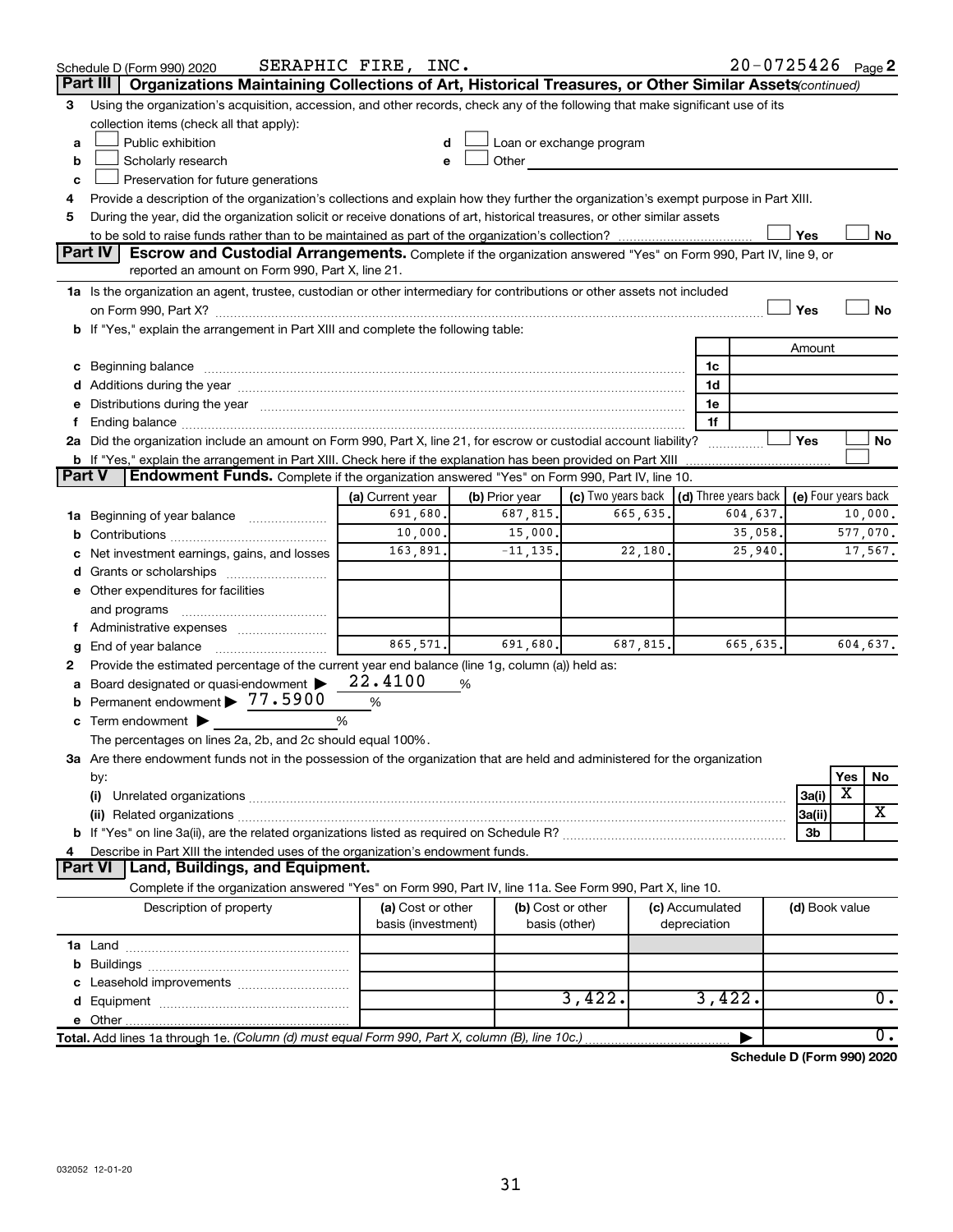| (c) Method of valuation: Cost or end-of-year market value |
|-----------------------------------------------------------|
|                                                           |
|                                                           |
|                                                           |
|                                                           |
|                                                           |
|                                                           |
|                                                           |
|                                                           |
|                                                           |
|                                                           |
|                                                           |
|                                                           |
|                                                           |
|                                                           |
|                                                           |
|                                                           |
| (c) Method of valuation: Cost or end-of-year market value |
|                                                           |
|                                                           |
|                                                           |
|                                                           |
|                                                           |
|                                                           |
|                                                           |
|                                                           |
|                                                           |
|                                                           |
|                                                           |
|                                                           |
|                                                           |
| (b) Book value                                            |
|                                                           |
|                                                           |
|                                                           |
|                                                           |
|                                                           |
|                                                           |
|                                                           |
|                                                           |
|                                                           |
|                                                           |
|                                                           |
|                                                           |
| (b) Book value                                            |
|                                                           |
|                                                           |
| 36, 353.                                                  |
| 38, 281.                                                  |
| 4,840.                                                    |
|                                                           |
|                                                           |
|                                                           |
|                                                           |
|                                                           |
| 79,474.                                                   |
|                                                           |

**2.** Liability for uncertain tax positions. In Part XIII, provide the text of the footnote to the organization's financial statements that reports the organization's liability for uncertain tax positions under FASB ASC 740. Check here if the text of the footnote has been provided in Part XIII ...  $\fbox{\bf X}$ 

**Schedule D (Form 990) 2020**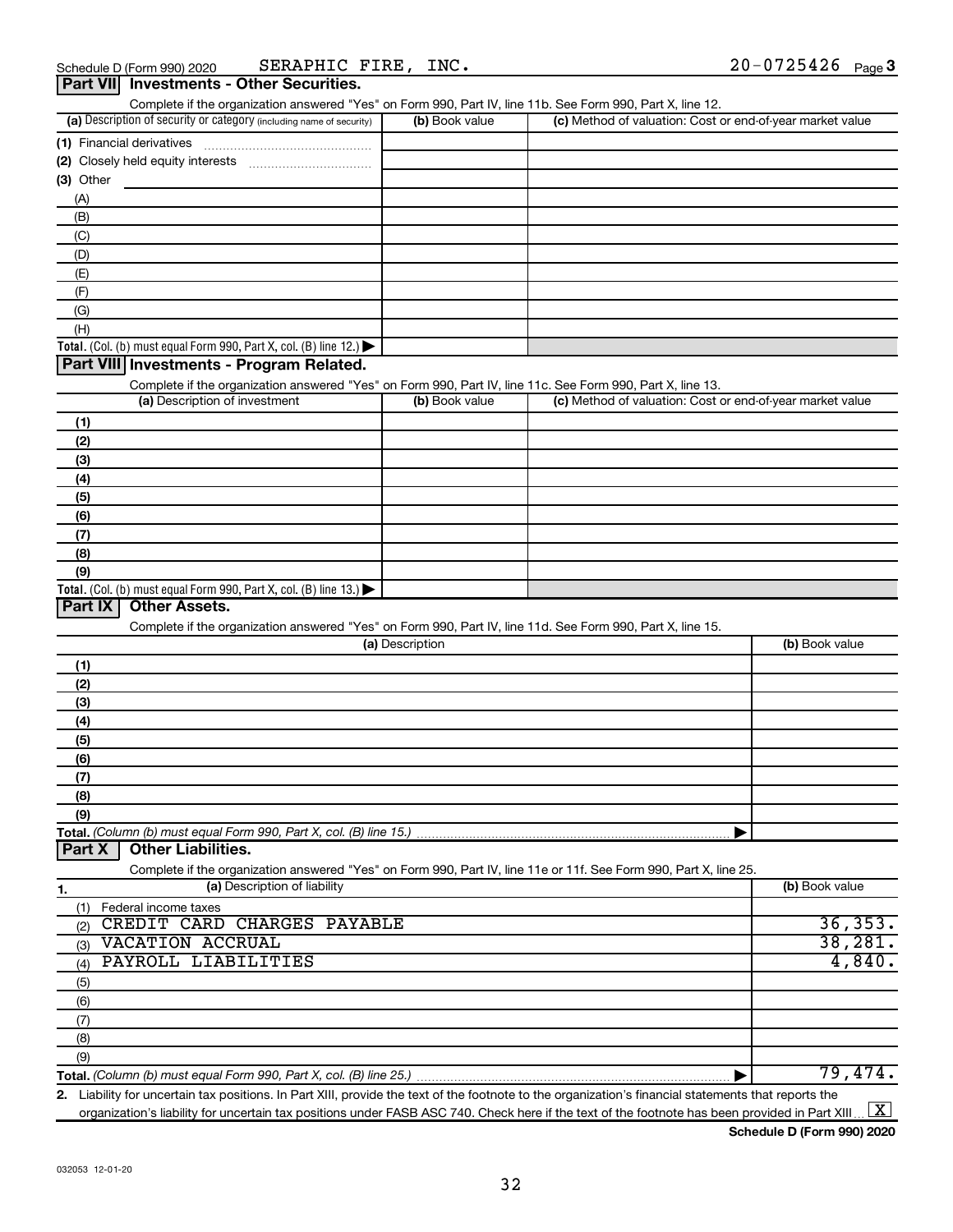|    | SERAPHIC FIRE, INC.<br>Schedule D (Form 990) 2020                                                                                                                                                                                    |                |             |                | 20-0725426 Page 4 |
|----|--------------------------------------------------------------------------------------------------------------------------------------------------------------------------------------------------------------------------------------|----------------|-------------|----------------|-------------------|
|    | Reconciliation of Revenue per Audited Financial Statements With Revenue per Return.<br> Part XI                                                                                                                                      |                |             |                |                   |
|    | Complete if the organization answered "Yes" on Form 990, Part IV, line 12a.                                                                                                                                                          |                |             |                |                   |
| 1  |                                                                                                                                                                                                                                      |                |             | $\overline{1}$ | 1,518,846.        |
| 2  | Amounts included on line 1 but not on Form 990, Part VIII, line 12:                                                                                                                                                                  |                |             |                |                   |
| a  |                                                                                                                                                                                                                                      | 2a             | 160,987.    |                |                   |
| b  |                                                                                                                                                                                                                                      | 2 <sub>b</sub> |             |                |                   |
| с  |                                                                                                                                                                                                                                      | 2c             |             |                |                   |
| d  |                                                                                                                                                                                                                                      | 2d             | $-11,032$ . |                |                   |
| е  | Add lines 2a through 2d <b>continuum continuum contract and continuum contract and continuum contract and continuum contract and continuum contract and continuum contract and continuum contract and continuum contract and con</b> |                |             | 2e             | 149,955.          |
| з  |                                                                                                                                                                                                                                      |                |             | 3              | 1,368,891.        |
|    | Amounts included on Form 990, Part VIII, line 12, but not on line 1:                                                                                                                                                                 |                |             |                |                   |
| a  |                                                                                                                                                                                                                                      | 4a             |             |                |                   |
| b  |                                                                                                                                                                                                                                      | 4b             |             |                |                   |
|    | Add lines 4a and 4b                                                                                                                                                                                                                  |                |             | 4c             | υ.                |
| 5. |                                                                                                                                                                                                                                      |                |             | 5              | 1,368,891.        |
|    |                                                                                                                                                                                                                                      |                |             |                |                   |
|    | Part XII   Reconciliation of Expenses per Audited Financial Statements With Expenses per Return.                                                                                                                                     |                |             |                |                   |
|    | Complete if the organization answered "Yes" on Form 990, Part IV, line 12a.                                                                                                                                                          |                |             |                |                   |
| 1  |                                                                                                                                                                                                                                      |                |             | $\blacksquare$ | 1, 294, 874.      |
| 2  | Amounts included on line 1 but not on Form 990, Part IX, line 25:                                                                                                                                                                    |                |             |                |                   |
| a  |                                                                                                                                                                                                                                      | 2a             |             |                |                   |
| b  |                                                                                                                                                                                                                                      | 2 <sub>b</sub> |             |                |                   |
| с  | Other losses <b>with a contract the contract of the contract of the contract of the contract of the contract of the contract of the contract of the contract of the contract of the contract of the contract of the contract of </b> | 2 <sub>c</sub> |             |                |                   |
|    |                                                                                                                                                                                                                                      | 2d             | $-11,032.$  |                |                   |
| e  | Add lines 2a through 2d <b>[10]</b> [10] <b>Adding the Second Lines</b> 2a through 2d <b>[10] html</b>                                                                                                                               |                |             | 2e             | $-11,032.$        |
| 3  |                                                                                                                                                                                                                                      |                |             | $\mathbf{a}$   | 1,305,906.        |
| 4  | Amounts included on Form 990, Part IX, line 25, but not on line 1:                                                                                                                                                                   |                |             |                |                   |
| a  | Investment expenses not included on Form 990, Part VIII, line 7b [100] [100] [100] [100] [100] [100] [100] [10                                                                                                                       | 4a             |             |                |                   |
|    |                                                                                                                                                                                                                                      | 4b             |             |                |                   |
|    | Add lines 4a and 4b                                                                                                                                                                                                                  |                |             | 4c             |                   |
| 5  | Part XIII Supplemental Information.                                                                                                                                                                                                  |                |             | 5              | 1,305,906.        |

Provide the descriptions required for Part II, lines 3, 5, and 9; Part III, lines 1a and 4; Part IV, lines 1b and 2b; Part V, line 4; Part X, line 2; Part XI, lines 2d and 4b; and Part XII, lines 2d and 4b. Also complete this part to provide any additional information.

#### PART X, LINE 2:

| THE ORGANIZATION HAS ADOPTED THE PROVISIONS OF ASC NO 740, "ACCOUNTING FOR |
|----------------------------------------------------------------------------|
| UNCERTAINTY IN INCOME TAXES" ("ASC NO 740"). ASC 740 REQUIRED THAT THE     |
| IMPACT OF TAX POSITIONS TO BE RECOGNIZED IN THE FINANCIAL STATEMENTS IF    |
| THEY ARE MORE LIKELY THAN NOT OF BEING SUSTAINED UPON EXAMINATION.         |
| ACCORDINGLY, NO PROVISION FOR INCOME TAXES IS MADE IN THE FINANCIAL        |
| STATEMENTS. AT 5/31/21, THERE WERE NO UNCERTAIN TAX POSITIONS. THE         |
| ORGANIZATION FILES TAX RETURNS WITH US FEDERAL AND OTHER TAX AUTHORITIES   |
| FOR WHICH STATUE LIMITATIONS MAY GO BACK TO THE YEAR ENDED 2017.           |

#### PART XI, LINE 2D - OTHER ADJUSTMENTS: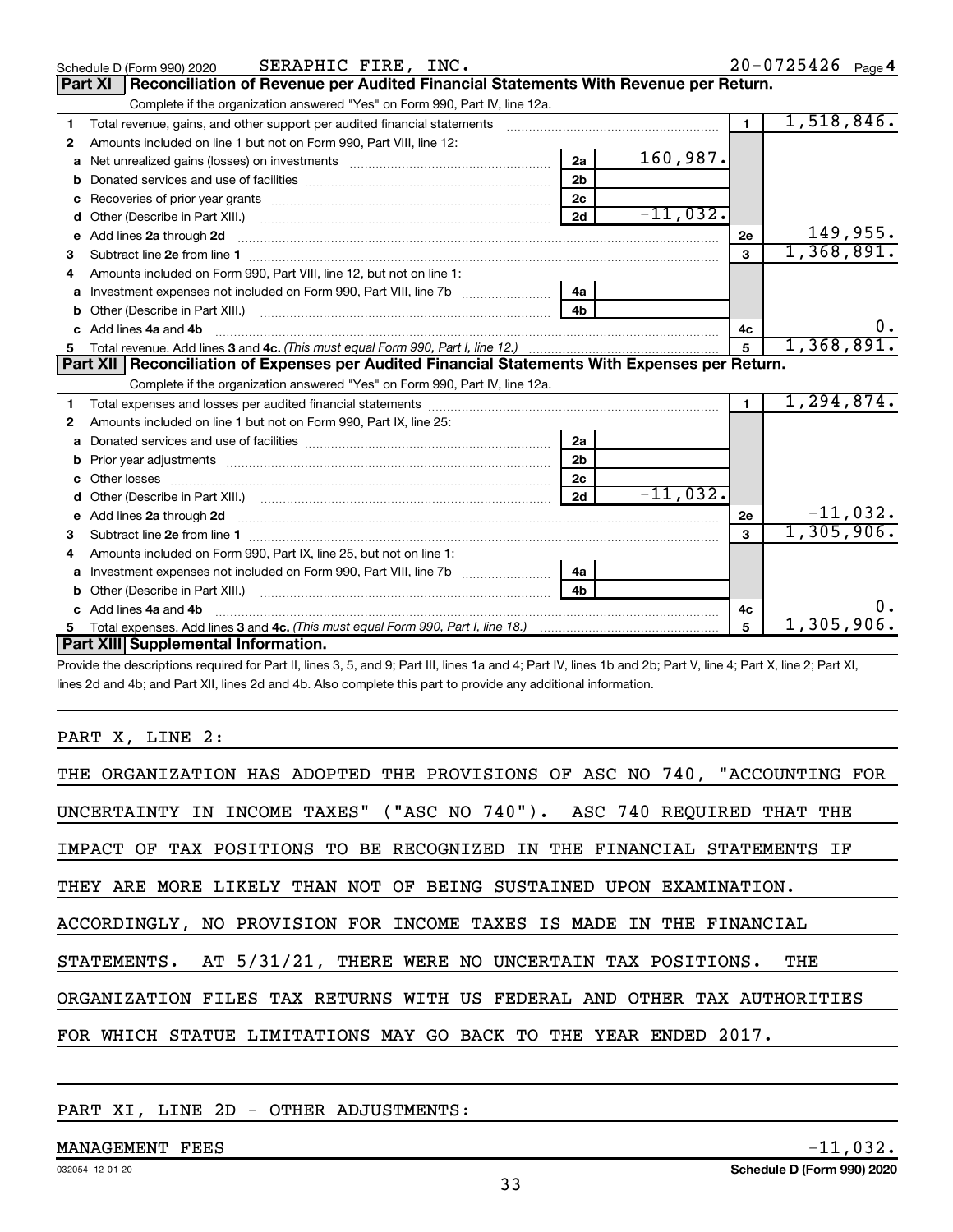| Schedule D (Form 990) 2020                              | SERAPHIC FIRE, | INC. | $20 - 0725426$ Page 5 |  |
|---------------------------------------------------------|----------------|------|-----------------------|--|
| <b>Part XIII   Supplemental Information (continued)</b> |                |      |                       |  |

| experienced information (commaca)                                                                                       |            |
|-------------------------------------------------------------------------------------------------------------------------|------------|
| PART XII, LINE 2D - OTHER ADJUSTMENTS:                                                                                  |            |
| MANAGEMENT FEES<br>the control of the control of the control of the control of the control of the control of            | $-11,032.$ |
| PART XI, LINE 2D<br>the control of the control of the control of the control of the control of the control of           |            |
| MANAGEMENT FEES - \$13,503<br>the control of the control of the control of the control of the control of the control of |            |
| PART XII, LINE 2D                                                                                                       |            |
| MANAGEMENT FEES - \$13,503                                                                                              |            |
|                                                                                                                         |            |
|                                                                                                                         |            |
|                                                                                                                         |            |
|                                                                                                                         |            |
|                                                                                                                         |            |
|                                                                                                                         |            |
|                                                                                                                         |            |
|                                                                                                                         |            |
|                                                                                                                         |            |
|                                                                                                                         |            |
|                                                                                                                         |            |
|                                                                                                                         |            |
|                                                                                                                         |            |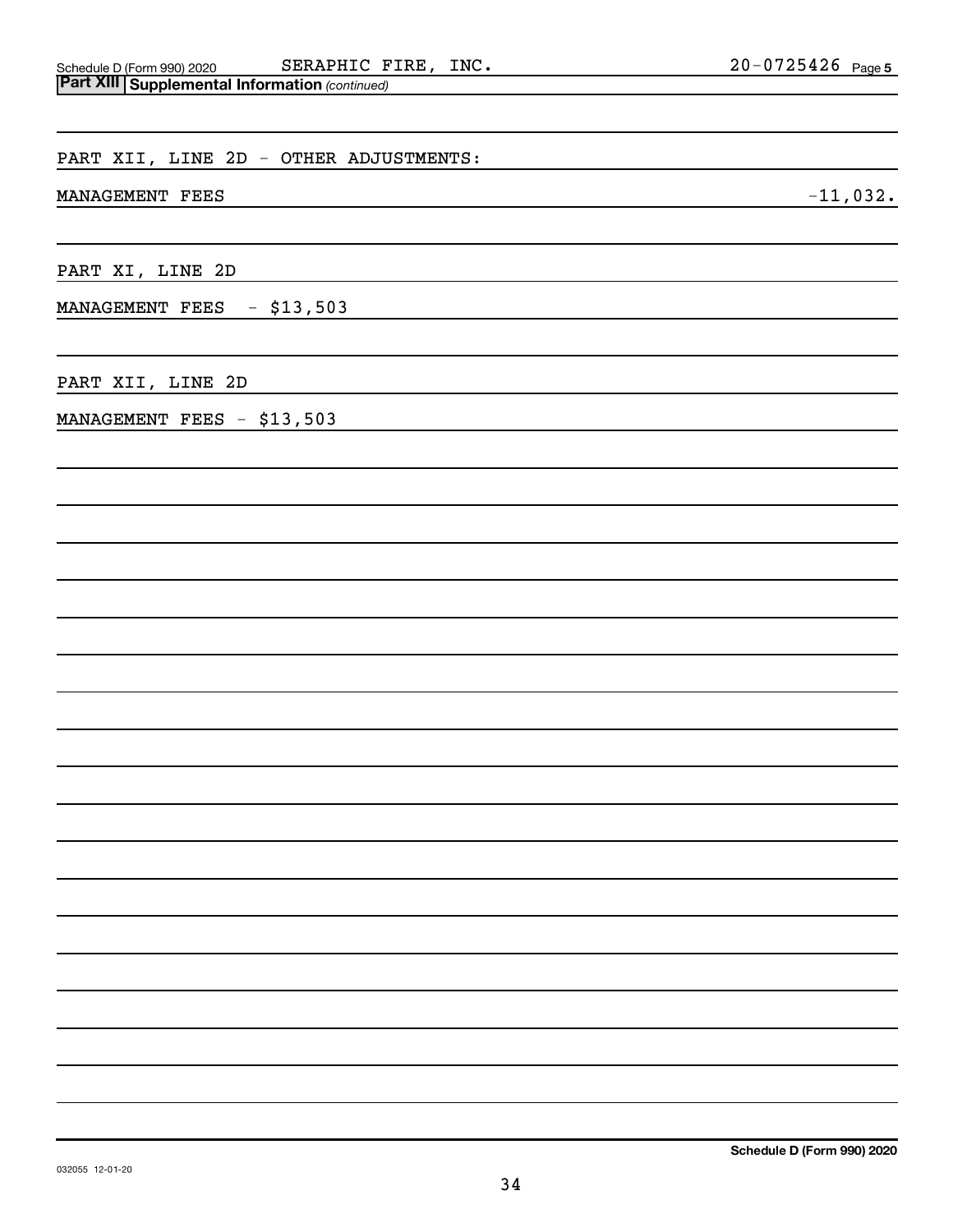| <b>SCHEDULE L</b>                                                                                                             |                                                                               |                                                                                               | <b>Transactions With Interested Persons</b>                           |                           |                |            |                                |                                       |                                                                                                                                                                                                                                        |                                     |           |                     | OMB No. 1545-0047                        |     |                |
|-------------------------------------------------------------------------------------------------------------------------------|-------------------------------------------------------------------------------|-----------------------------------------------------------------------------------------------|-----------------------------------------------------------------------|---------------------------|----------------|------------|--------------------------------|---------------------------------------|----------------------------------------------------------------------------------------------------------------------------------------------------------------------------------------------------------------------------------------|-------------------------------------|-----------|---------------------|------------------------------------------|-----|----------------|
| (Form 990 or 990-EZ)                                                                                                          |                                                                               | Complete if the organization answered "Yes" on Form 990, Part IV, line 25a, 25b, 26, 27, 28a, |                                                                       |                           |                |            |                                |                                       |                                                                                                                                                                                                                                        | <b>Open To Public</b><br>Inspection |           |                     |                                          |     |                |
|                                                                                                                               |                                                                               | 28b, or 28c, or Form 990-EZ, Part V, line 38a or 40b.<br>Attach to Form 990 or Form 990-EZ.   |                                                                       |                           |                |            |                                |                                       |                                                                                                                                                                                                                                        |                                     |           |                     |                                          |     |                |
| Department of the Treasury<br>Internal Revenue Service                                                                        |                                                                               | Go to www.irs.gov/Form990 for instructions and the latest information.                        |                                                                       |                           |                |            |                                |                                       |                                                                                                                                                                                                                                        |                                     |           |                     |                                          |     |                |
| Name of the organization                                                                                                      |                                                                               |                                                                                               |                                                                       |                           |                |            |                                | <b>Employer identification number</b> |                                                                                                                                                                                                                                        |                                     |           |                     |                                          |     |                |
|                                                                                                                               |                                                                               |                                                                                               | SERAPHIC FIRE, INC.                                                   |                           |                |            |                                |                                       |                                                                                                                                                                                                                                        |                                     |           | $20 - 0725426$      |                                          |     |                |
| Part I                                                                                                                        |                                                                               |                                                                                               |                                                                       |                           |                |            |                                |                                       | Excess Benefit Transactions (section 501(c)(3), section 501(c)(4), and section 501(c)(29) organizations only).<br>Complete if the organization answered "Yes" on Form 990, Part IV, line 25a or 25b, or Form 990-EZ, Part V, line 40b. |                                     |           |                     |                                          |     |                |
| 1.                                                                                                                            |                                                                               |                                                                                               | (b) Relationship between disqualified                                 |                           |                |            |                                |                                       |                                                                                                                                                                                                                                        |                                     |           |                     |                                          |     | (d) Corrected? |
| (a) Name of disqualified person                                                                                               |                                                                               | person and organization                                                                       |                                                                       |                           |                |            | (c) Description of transaction |                                       |                                                                                                                                                                                                                                        |                                     |           |                     |                                          | Yes | No             |
|                                                                                                                               |                                                                               |                                                                                               |                                                                       |                           |                |            |                                |                                       |                                                                                                                                                                                                                                        |                                     |           |                     |                                          |     |                |
|                                                                                                                               |                                                                               |                                                                                               |                                                                       |                           |                |            |                                |                                       |                                                                                                                                                                                                                                        |                                     |           |                     |                                          |     |                |
|                                                                                                                               |                                                                               |                                                                                               |                                                                       |                           |                |            |                                |                                       |                                                                                                                                                                                                                                        |                                     |           |                     |                                          |     |                |
|                                                                                                                               |                                                                               |                                                                                               |                                                                       |                           |                |            |                                |                                       |                                                                                                                                                                                                                                        |                                     |           |                     |                                          |     |                |
|                                                                                                                               |                                                                               |                                                                                               |                                                                       |                           |                |            |                                |                                       |                                                                                                                                                                                                                                        |                                     |           |                     |                                          |     |                |
| 2 Enter the amount of tax incurred by the organization managers or disqualified persons during the year under<br>section 4958 |                                                                               |                                                                                               |                                                                       |                           |                |            |                                |                                       |                                                                                                                                                                                                                                        |                                     |           |                     |                                          |     |                |
|                                                                                                                               |                                                                               |                                                                                               |                                                                       |                           |                |            |                                |                                       |                                                                                                                                                                                                                                        |                                     |           |                     |                                          |     |                |
|                                                                                                                               |                                                                               |                                                                                               |                                                                       |                           |                |            |                                |                                       |                                                                                                                                                                                                                                        |                                     |           |                     |                                          |     |                |
| Part II                                                                                                                       | Loans to and/or From Interested Persons.                                      |                                                                                               |                                                                       |                           |                |            |                                |                                       |                                                                                                                                                                                                                                        |                                     |           |                     |                                          |     |                |
|                                                                                                                               |                                                                               |                                                                                               |                                                                       |                           |                |            |                                |                                       | Complete if the organization answered "Yes" on Form 990-EZ, Part V, line 38a or Form 990, Part IV, line 26; or if the organization                                                                                                     |                                     |           |                     |                                          |     |                |
| (a) Name of                                                                                                                   | reported an amount on Form 990, Part X, line 5, 6, or 22.<br>(b) Relationship |                                                                                               | (c) Purpose                                                           |                           | (d) Loan to or |            | (e) Original                   |                                       | (f) Balance due                                                                                                                                                                                                                        |                                     | $(g)$ In  | <b>(h)</b> Approved |                                          |     | (i) Written    |
| interested person                                                                                                             | with organization                                                             | of loan                                                                                       |                                                                       | from the<br>organization? |                |            | principal amount               |                                       |                                                                                                                                                                                                                                        | default?                            |           |                     | `by board or<br>agreement?<br>committee? |     |                |
|                                                                                                                               |                                                                               |                                                                                               |                                                                       | To                        | <b>IFrom</b>   |            |                                |                                       |                                                                                                                                                                                                                                        | Yes                                 | <b>No</b> | Yes I               | No                                       | Yes | No.            |
|                                                                                                                               |                                                                               |                                                                                               |                                                                       |                           |                |            |                                |                                       |                                                                                                                                                                                                                                        |                                     |           |                     |                                          |     |                |
|                                                                                                                               |                                                                               |                                                                                               |                                                                       |                           |                |            |                                |                                       |                                                                                                                                                                                                                                        |                                     |           |                     |                                          |     |                |
|                                                                                                                               |                                                                               |                                                                                               |                                                                       |                           |                |            |                                |                                       |                                                                                                                                                                                                                                        |                                     |           |                     |                                          |     |                |
|                                                                                                                               |                                                                               |                                                                                               |                                                                       |                           |                |            |                                |                                       |                                                                                                                                                                                                                                        |                                     |           |                     |                                          |     |                |
|                                                                                                                               |                                                                               |                                                                                               |                                                                       |                           |                |            |                                |                                       |                                                                                                                                                                                                                                        |                                     |           |                     |                                          |     |                |
|                                                                                                                               |                                                                               |                                                                                               |                                                                       |                           |                |            |                                |                                       |                                                                                                                                                                                                                                        |                                     |           |                     |                                          |     |                |
|                                                                                                                               |                                                                               |                                                                                               |                                                                       |                           |                |            |                                |                                       |                                                                                                                                                                                                                                        |                                     |           |                     |                                          |     |                |
|                                                                                                                               |                                                                               |                                                                                               |                                                                       |                           |                |            |                                |                                       |                                                                                                                                                                                                                                        |                                     |           |                     |                                          |     |                |
| Total                                                                                                                         |                                                                               |                                                                                               |                                                                       |                           |                |            | $\blacktriangleright$ s        |                                       |                                                                                                                                                                                                                                        |                                     |           |                     |                                          |     |                |
| Part III                                                                                                                      | <b>Grants or Assistance Benefiting Interested Persons.</b>                    |                                                                                               |                                                                       |                           |                |            |                                |                                       |                                                                                                                                                                                                                                        |                                     |           |                     |                                          |     |                |
|                                                                                                                               | Complete if the organization answered "Yes" on Form 990, Part IV, line 27.    |                                                                                               |                                                                       |                           |                |            | (c) Amount of                  |                                       | (d) Type of                                                                                                                                                                                                                            |                                     |           |                     |                                          |     |                |
| (a) Name of interested person                                                                                                 |                                                                               |                                                                                               | (b) Relationship between<br>interested person and<br>the organization |                           |                | assistance |                                | assistance                            |                                                                                                                                                                                                                                        |                                     |           |                     | (e) Purpose of<br>assistance             |     |                |
|                                                                                                                               |                                                                               |                                                                                               |                                                                       |                           |                |            |                                |                                       |                                                                                                                                                                                                                                        |                                     |           |                     |                                          |     |                |
|                                                                                                                               |                                                                               |                                                                                               |                                                                       |                           |                |            |                                |                                       |                                                                                                                                                                                                                                        |                                     |           |                     |                                          |     |                |
|                                                                                                                               |                                                                               |                                                                                               |                                                                       |                           |                |            |                                |                                       |                                                                                                                                                                                                                                        |                                     |           |                     |                                          |     |                |
|                                                                                                                               |                                                                               |                                                                                               |                                                                       |                           |                |            |                                |                                       |                                                                                                                                                                                                                                        |                                     |           |                     |                                          |     |                |
|                                                                                                                               |                                                                               |                                                                                               |                                                                       |                           |                |            |                                |                                       |                                                                                                                                                                                                                                        |                                     |           |                     |                                          |     |                |
|                                                                                                                               |                                                                               |                                                                                               |                                                                       |                           |                |            |                                |                                       |                                                                                                                                                                                                                                        |                                     |           |                     |                                          |     |                |
|                                                                                                                               |                                                                               |                                                                                               |                                                                       |                           |                |            |                                |                                       |                                                                                                                                                                                                                                        |                                     |           |                     |                                          |     |                |
|                                                                                                                               |                                                                               |                                                                                               |                                                                       |                           |                |            |                                |                                       |                                                                                                                                                                                                                                        |                                     |           |                     |                                          |     |                |
|                                                                                                                               |                                                                               |                                                                                               |                                                                       |                           |                |            |                                |                                       |                                                                                                                                                                                                                                        |                                     |           |                     |                                          |     |                |

LHA For Paperwork Reduction Act Notice, see the Instructions for Form 990 or 990-EZ. Schedule L (Form 990 or 990-EZ) 2020 ו-D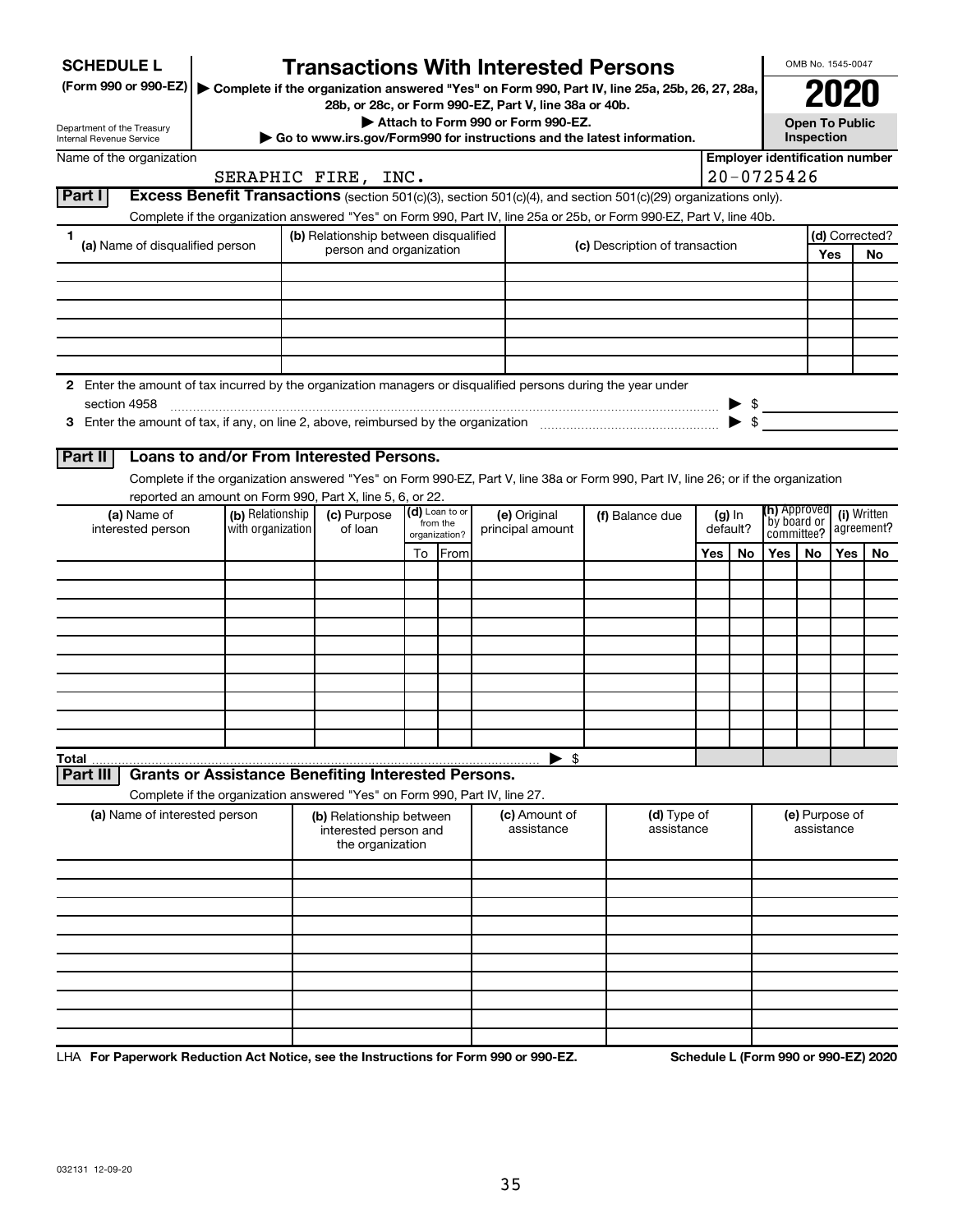| $20 - 0725426$ Page 2<br>INC.<br>Schedule L (Form 990 or 990-EZ) 2020 SERAPHIC FIRE, |
|--------------------------------------------------------------------------------------|
|--------------------------------------------------------------------------------------|

#### **Part IV | Business Transactions Involving Interested Persons.**

Complete if the organization answered "Yes" on Form 990, Part IV, line 28a, 28b, or 28c.

| (a) Name of interested person | (b) Relationship between interested<br>person and the organization | (c) Amount of<br>transaction | (d) Description of<br>transaction | revenues?  | (e) Sharing of<br>organization's |
|-------------------------------|--------------------------------------------------------------------|------------------------------|-----------------------------------|------------|----------------------------------|
|                               |                                                                    |                              |                                   | <b>Yes</b> | No                               |
| <b>JOSEPH QUIGLEY</b>         | <b>BROTHER</b>                                                     |                              | 11,997. ARTISTIC CO               |            | х                                |
|                               |                                                                    |                              |                                   |            |                                  |
|                               |                                                                    |                              |                                   |            |                                  |
|                               |                                                                    |                              |                                   |            |                                  |
|                               |                                                                    |                              |                                   |            |                                  |
|                               |                                                                    |                              |                                   |            |                                  |
|                               |                                                                    |                              |                                   |            |                                  |
|                               |                                                                    |                              |                                   |            |                                  |
|                               |                                                                    |                              |                                   |            |                                  |
|                               |                                                                    |                              |                                   |            |                                  |

**Part V Supplemental Information.**

Provide additional information for responses to questions on Schedule L (see instructions).

#### SCH L, PART IV, BUSINESS TRANSACTIONS INVOLVING INTERESTED PERSONS:

(A) NAME OF PERSON: JOSEPH QUIGLEY

(D) DESCRIPTION OF TRANSACTION: ARTISTIC CONSULTANT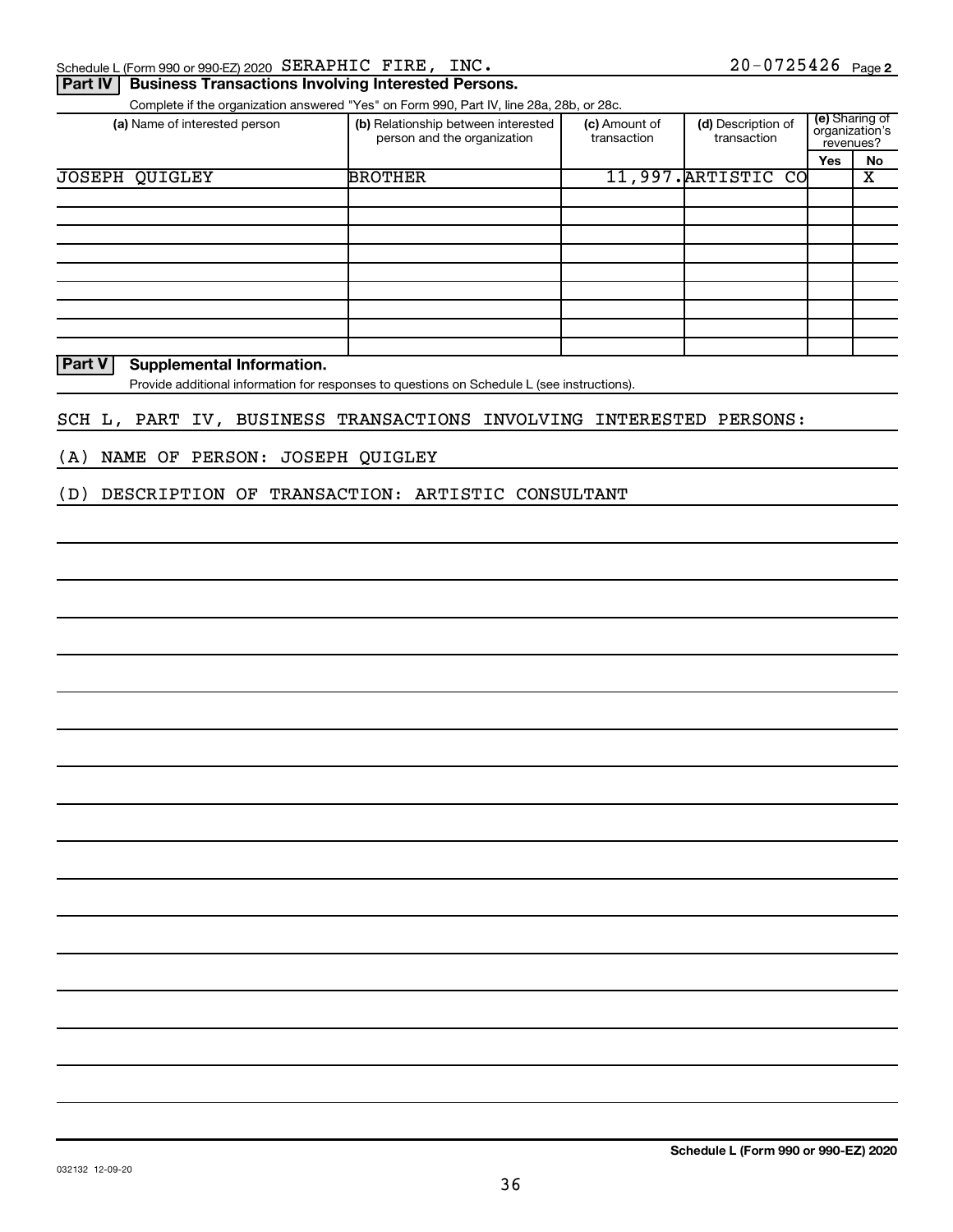**(Form 990 or 990-EZ)**

**SCHEDULE O Supplemental Information to Form 990 or 990-EZ 2020**<br>(Form 990 or 990-EZ) Complete to provide information for responses to specific questions on

Department of the Treasury Internal Revenue Service

Name of the organization

**Complete to provide information for responses to specific questions on Form 990 or 990-EZ or to provide any additional information. | Attach to Form 990 or 990-EZ. | Go to www.irs.gov/Form990 for the latest information.**



SERAPHIC FIRE, INC. 20-0725426

**Employer identification number**

FORM 990, PART I, LINE 1, DESCRIPTION OF ORGANIZATION MISSION:

UNDER-PERFORMED MUSIC, AND ADVANCES ART THROUGH THE PROFESSIONAL

DEVELOPMENT, REFINEMENT, AND DOCUMENTATION OF MUSICIANS' TALENTS WHILE

PROMOTING COMMUNITY CONNECTIVITY THROUGH EDUCATIONAL PROGRAMS. SERAPHIC

FIRE STRIVES TO BE THE EXEMPLAR FOR QUALITY CONTRIBUTIONS TO

PROFESSIONAL ENSEMBLE SINGING IN NORTH AMERICA.

FORM 990, PART III, LINE 1, DESCRIPTION OF ORGANIZATION MISSION:

EDUCATIONAL PROGRAMS. SERAPHIC FIRE STRIVES TO BE THE EXEMPLAR FOR

QUALITY CONTRIBUTIONS TO PROFESSIONAL ENSEMBLE SINGING IN NORTH

AMERICA.

FORM 990, PART III, LINE 4A, PROGRAM SERVICE ACCOMPLISHMENTS:

SERAPHIC FIRE GATHERED A GROUP OF SINGERS IN A "QUARANTINE BUBBLE" IN

MIAMI TO RECORD A FULL-LENGTH CONCERT PROGRAM.

BELOW ARE DESCRIPTIONS OF THE SIX PRESENTATIONS:

STILL. HERE.

NOVEMBER 8, 2020

PATRICK QUIGLEY, CONDUCTOR

SERAPHIC FIRE'S INTENTION WITH STILL. HERE. WAS TO HONOR MUSIC CREATED

DURING VARIOUS TIMES OF TROUBLE AND MALADY, AND TO ILLUSTRATE THE HOPE

THAT ENDURES. NOVEMBER'S IN-HOME PRESENTATION INCORPORATED STUNNING

CHORAL AND SOLO PERFORMANCES THAT WERE MADE MORE RELEVANT BY THE

IN-DEPTH RESEARCH, POETRY, AND PERIOD ART THAT ACCOMPANIED THEM.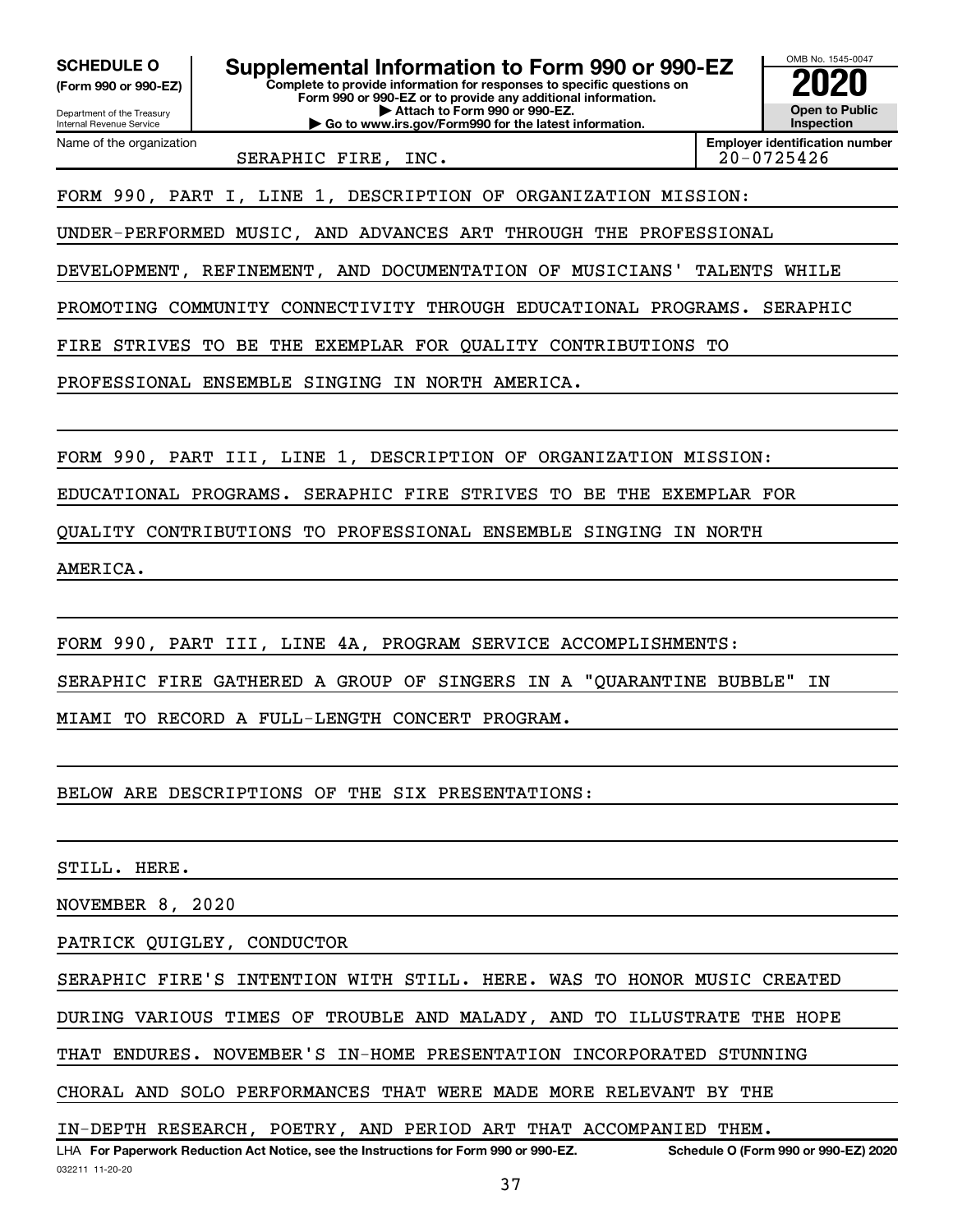SERAPHIC FIRE, INC. 20-0725426

HOME FOR THE HOLIDAYS: A SERAPHIC FIRE CHRISTMAS

DECEMBER 20, 2020

JAMES K. BASS, CONDUCTOR

THIS YEAR'S CHRISTMAS PERFORMANCE THEME - HOME FOR THE HOLIDAYS - WAS

APROPOS FOR THE ENVIRONMENT AT THE TIME, BUT ALSO SERVED AS A REMINDER

OF THE WARMTH, LOVE, AND COMFORT OF THE PLACE WE CALL HOME. THE PROGRAM

INCLUDED A SERAPHIC FIRE PREMIERE OF WHAT CHILD IS THIS? AND LONG-TIME

FAVORITES SUCH AS SILENT NIGHT, JESUS CHRIST THE APPLE TREE, AND O

LITTLE TOWN OF BETHLEHEM.

IN PURSUIT OF PEACE

FEBRUARY 6, 2021

PATRICK QUIGLEY, CONDUCTOR

SERAPHIC FIRE EXPLORED HUMANITY'S CONTINUAL QUEST FOR PEACE THROUGH THE MUSIC OF AMERICAN COMPOSERS STEVE REICH AND SAMUEL BARBER. SETTING THE ANONYMOUS POEMS OF IRISH MONKS FROM THE 8TH TO THE 13TH CENTURIES TO MUSIC COMPOSED IN THE 20TH CENTURY, SAMUEL BARBER'S HERMIT SONGS ARE A MEDITATION ON SOLITUDE, ISOLATION, AND THE SIMPLE JOYS OF LIFE. REICH'S THE DESERT MUSIC PERFORMED BY SERAPHIC FIRE AND NEW WORLD SYMPHONY AND CONDUCTED BY PATRICK QUIGLEY- A SPECIAL REBROADCAST OF THE 2016 PERFORMANCE-DEALT WITH QUESTIONS ABOUT THE LENGTHS HUMANKIND WILL GO TO ACHIEVE ITS GOALS.

SERENADE

FEBRUARY 14, 2021

JAMES K. BASS, CONDUCTOR

ASSOCIATE CONDUCTOR JAMES K. BASS HOSTED A PRESENTATION OF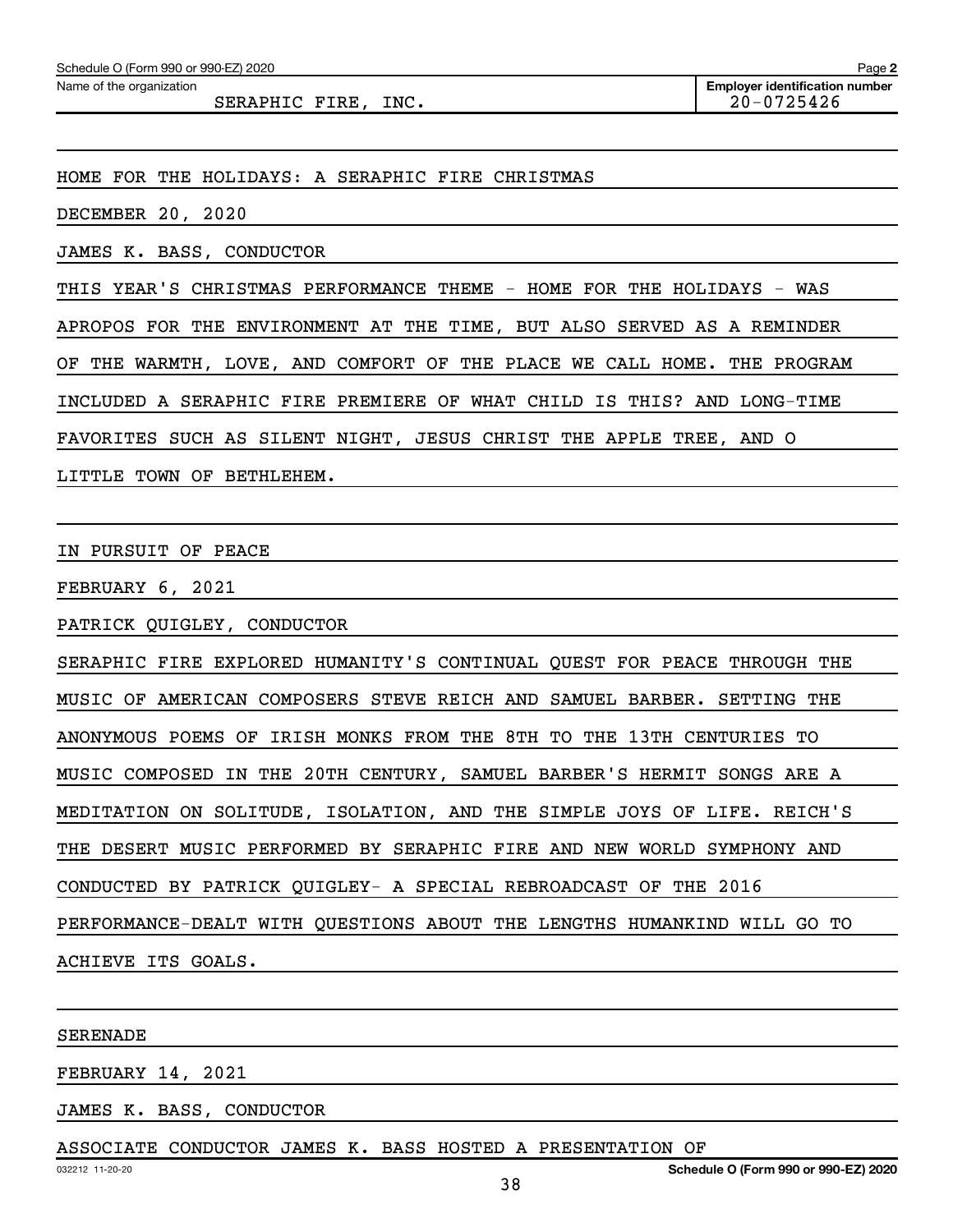| Schedule O (Form 990 or 990-EZ) 2020                                    | Page 2                                                  |  |  |  |  |  |  |
|-------------------------------------------------------------------------|---------------------------------------------------------|--|--|--|--|--|--|
| Name of the organization<br>SERAPHIC FIRE, INC.                         | <b>Employer identification number</b><br>$20 - 0725426$ |  |  |  |  |  |  |
| NEVER-BEFORE-RELEASED ARCHIVAL RECORDINGS OF SERAPHIC FIRE LOVE SONGS-A |                                                         |  |  |  |  |  |  |
| HIGHLIGHT REEL OF SOME OF THE SWEETEST AND MOST TENDER PERFORMANCES     |                                                         |  |  |  |  |  |  |
| THROUGHOUT THE YEARS. THE PERFORMANCE CONTINUED INTO THE NEXT WEEK AS   |                                                         |  |  |  |  |  |  |
| SERAPHIC FIRE ARTISTS PREPARED PERSONALIZED VIDEO PERFORMANCES FOR      |                                                         |  |  |  |  |  |  |
| PATRONS, SERVING AS A ONE-ON-ONE LOVE-SONG SERENADE.                    |                                                         |  |  |  |  |  |  |
|                                                                         |                                                         |  |  |  |  |  |  |
| ETERNAL FIRE                                                            |                                                         |  |  |  |  |  |  |
| MARCH 21, 2021                                                          |                                                         |  |  |  |  |  |  |
| PATRICK QUIGLEY, CONDUCTOR                                              |                                                         |  |  |  |  |  |  |
| IN KEEPING WITH THE SEASON S THEME "VITA BREVIS, ARS LONGA," MUSIC FROM |                                                         |  |  |  |  |  |  |
| ACROSS CENTURIES SHOWCASED SHARED HUMAN EMOTIONS OF DEVOTION, PEACE,    |                                                         |  |  |  |  |  |  |
| SUFFERING, AND LOVE. BACH'S SACRED CANTATA FOR PENTECOST "O EWIGES      |                                                         |  |  |  |  |  |  |
| FEUER, O URSPRUNG DER LIEBE" ["O ETERNAL FIRE, O SOURCE OF LOVE"]       |                                                         |  |  |  |  |  |  |
| FEATURED ALTO SOLOIST REGINALD MOBLEY, FULL CHORUS, AND CHAMBER         |                                                         |  |  |  |  |  |  |
| ORCHESTRA. THE THEME OF FIRE CONTINUED WITH A REBROADCAST OF SERAPHIC   |                                                         |  |  |  |  |  |  |
| FIRE'S PERFORMANCE OF AMERICAN COMPOSER DAVID LANG'S ORATORIO THE       |                                                         |  |  |  |  |  |  |
| LITTLE MATCH GIRL PASSION. STARK AND EMOTIVE,<br>THE CONTEMPORARY WORK  |                                                         |  |  |  |  |  |  |
| INSPIRED BY BACH'S ST. MATTHEW'S PASSION, TELLS HANS CHRISTIAN          |                                                         |  |  |  |  |  |  |
| ANDERSEN'S TRAGIC FABLE OF A GIRL SELLING MATCHES IN THE COLD OF        |                                                         |  |  |  |  |  |  |
| WINTER.                                                                 |                                                         |  |  |  |  |  |  |
|                                                                         |                                                         |  |  |  |  |  |  |
|                                                                         |                                                         |  |  |  |  |  |  |

MOZART & MONTEVERDI

MAY 23, 2021

PATRICK QUIGLEY, CONDUCTOR

SERAPHIC FIRE SINGERS RETURNED TO MIAMI FOR THE FIRST TIME SINCE MARCH

2020 IN THE FINAL PROGRAM OF SEASON S. SERAPHIC FIRE REVISITED

MONTEVERDI'S SELVA MORALE E SPIRITUALE AND EXPLORED THE COMPOSER'S ROLE

032212 11-20-20 **Schedule O (Form 990 or 990-EZ) 2020** AS A BRIDGE BETWEEN THE RENAISSANCE AND BAROQUE TRADITIONS. THE PROGRAM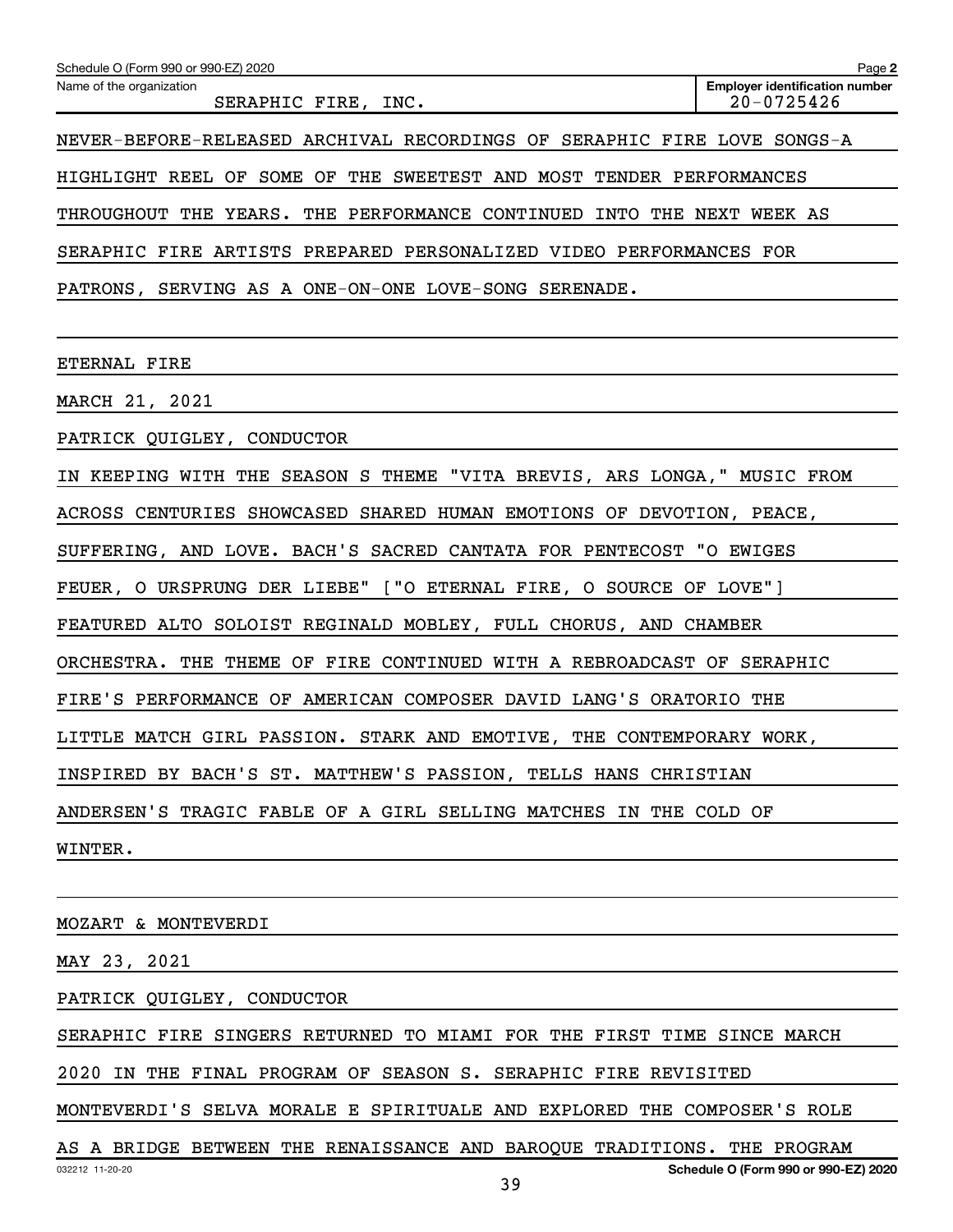| Schedule O (Form 990 or 990-EZ) 2020                                    | Page 2                                                  |
|-------------------------------------------------------------------------|---------------------------------------------------------|
| Name of the organization<br>SERAPHIC FIRE, INC.                         | <b>Employer identification number</b><br>$20 - 0725426$ |
| CONTINUED WITH MOZART'S MASS IN F MAJOR AND THE MOTET AVE VERUM CORPUS. |                                                         |
|                                                                         |                                                         |
| FORM 990, PART III, LINE 4B, PROGRAM SERVICE ACCOMPLISHMENTS:           |                                                         |
| IN THE MIAMI-DADE PUBLIC SCHOOL DISTRICT AND 8 MIAMI-DADE PRIVATE       |                                                         |
| SCHOOLS. 3,024 STUDENTS, RANGING FROM ELEMENTARY TO HIGH SCHOOL, WERE   |                                                         |
| IMPACTED BY THESE CONCERTS. THIS YEAR REPRESENTED THE LARGEST NUMBER OF |                                                         |
| STUDENTS THAT PARTICIPATED IN SERAPHIC'S EDUCATION CONCERTS.            |                                                         |
|                                                                         |                                                         |
| SERAPHIC PLANS TO USE THE VIRTUAL CONTENT CREATED DURING THE 2020-21    |                                                         |
| SCHOOL YEAR TO INTRODUCE ITS EDUCATION PROGRAMS TO SCHOOLS IN BROWARD   |                                                         |
| AND COLLIER COUNTIES.                                                   |                                                         |
|                                                                         |                                                         |
| <b>REVIEWS</b>                                                          |                                                         |
| PRESS REVIEWS WERE OVERWHELMINGLY POSITIVE. SOME EXAMPLES OF POSITIVE   |                                                         |
| REVIEWS INCLUDE:                                                        |                                                         |
|                                                                         |                                                         |
| "THIS HYBRID PRODUCTION PROVED AT ONCE MOVING, GRIPPING AND ENTRANCING. |                                                         |

IT ALSO SERVED AS A TIMELY REMINDER THAT THE WORLD HAS EXPERIENCED WIDESPREAD, DEVASTATING EPIDEMICS OF DISEASE BEFORE AND MANAGED TO SURVIVE WITH ITS CULTURE INTACT." SOUTH FLORIDA CLASSICAL REVIEW ON SERAPHIC'S NOVEMBER PROGRAM STILL. HERE.

"THE UNIFIED RESULT WAS NOTHING SHORT OF REMARKABLE. THE SINGING FULLY RECREATED THE CORPORATE GLEAM AND POLISH ONE HAS COME TO EXPECT FROM THIS CHAMBER CHOIR AND THE INSTRUMENTAL COMPONENT BLENDED FELICITOUSLY WITH THE CHORAL AND SOLO SECTIONS." SOUTH FLORIDA CLASSICAL REVIEW ON SERAPHIC'S MARCH PROGRAM ETERNAL FIRE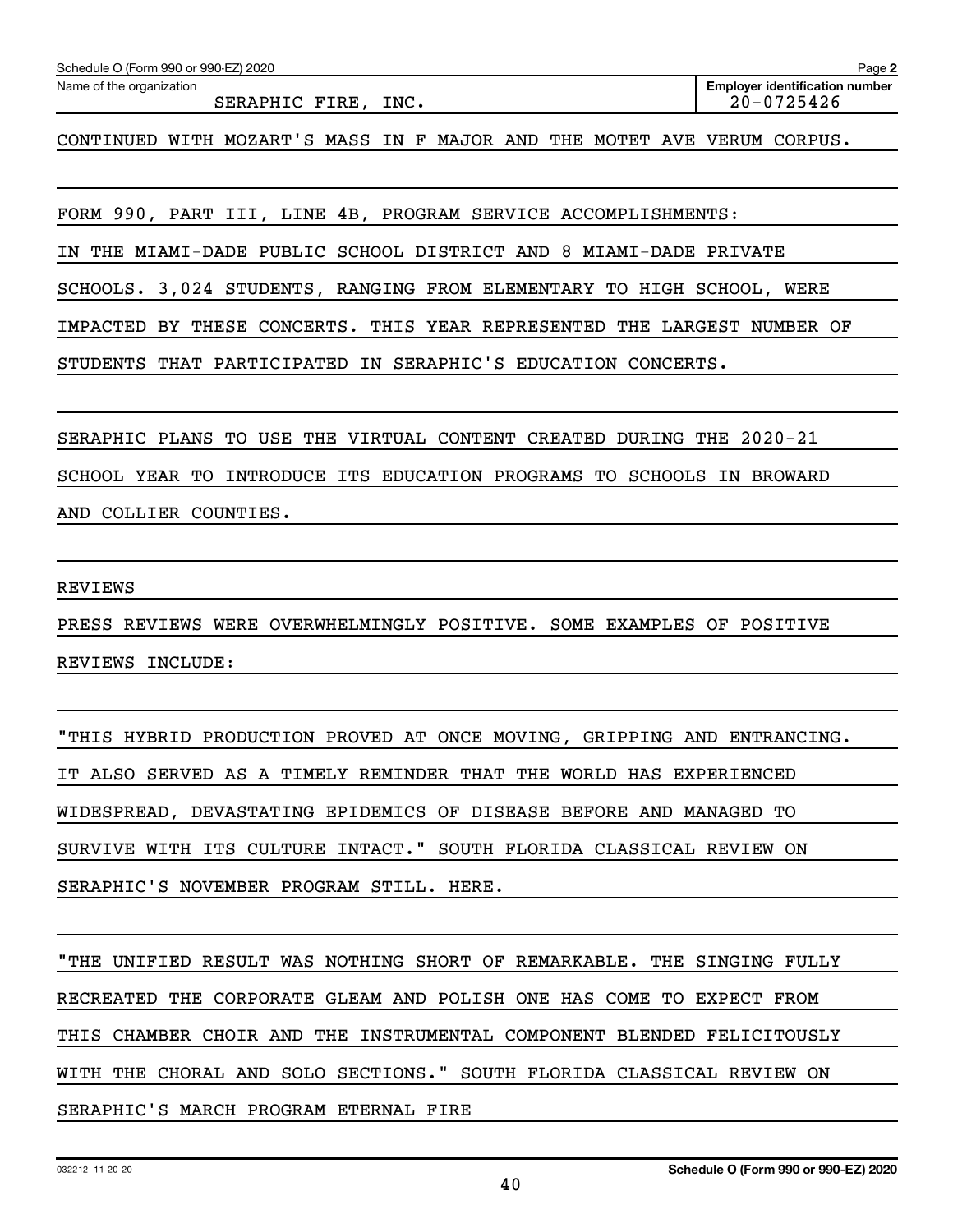| Schedule O (Form 990 or 990-EZ) 2020                                    | Page 2                                                  |
|-------------------------------------------------------------------------|---------------------------------------------------------|
| Name of the organization<br>SERAPHIC FIRE, INC.                         | <b>Employer identification number</b><br>$20 - 0725426$ |
| "THE VOICES WOULD OFTEN ALIGN WITH INSTRUMENTAL TIMBRES IN RESONANT     |                                                         |
| HARMONIES, IMMERSING THE LISTENER IN THE MUSICAL AESTHETICS OF THE      |                                                         |
| BAROQUE PERIOD. THE DELICATE TRANSITION BETWEEN MONTEVERDI AND MOZART'S |                                                         |
| WORKS DELIVERED BOTH SONOROUS BLENDING AND MASTERFUL DISTINCTION OF     |                                                         |
| BAROQUE AND CLASSICAL STYLES." ARTBURST ON SERAPHIC'S MAY PROGRAM       |                                                         |
| MOZART & MONTEVERDI                                                     |                                                         |
|                                                                         |                                                         |
| ATTENDANCE                                                              |                                                         |
| <b>CONCERTS</b>                                                         |                                                         |
| THERE WERE 2,469 TOTAL UNIQUE VIDEO VIEWS FOR ALL SEASON S CONCERTS.    |                                                         |
| BASED ON THE REPORTED WATCH PARTY SIZE, SERAPHIC ESTIMATES TOTAL        |                                                         |
| VIRTUAL ATTENDANCE AT ALL PROGRAMS OF 4,156 PEOPLE. 828 HOUSEHOLDS WERE |                                                         |
| IMPACTED BY PROGRAMMING. THIS INCLUDED 44 STUDENTS WHO RECEIVED         |                                                         |
| FULL-ACCESS SEASON PASSES, 479 SUBSCRIBERS, AND 175 FIRST-TIME          |                                                         |
| TICKET-BUYERS.                                                          |                                                         |
|                                                                         |                                                         |
| ATTENDANCE BY COUNTY                                                    |                                                         |
| -37% FROM MIAMI-DADE COUNTY                                             |                                                         |

-16% FROM BROWARD COUNTY

-8% FROM PALM BEACH COUNTY

-5% FROM COLLIER COUNTY

-5% FROM OTHER FLORIDA COUNTIES

-29% FROM OUT OF STATE

ATTENDANCE BY PROGRAM

 $-STILL$  HERE = 679

-A SERAPHIC FIRE CHRISTMAS = 1,031

#### $-IN$  PURSUIT OF PEACE = 640